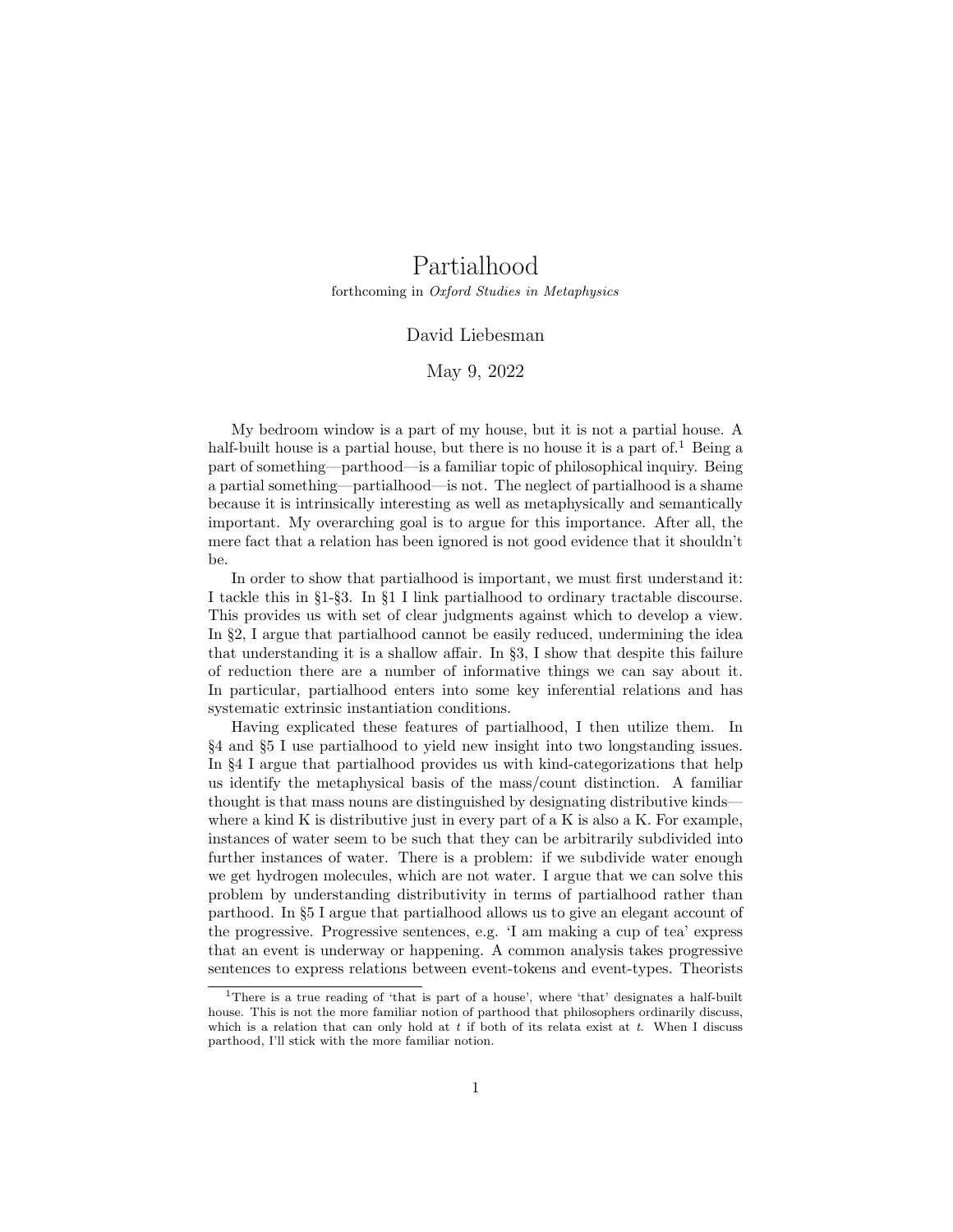have tried to understand this relation in modal, telic, and mereological terms. I advance a new hypothesis: the relation just is partialhood. This debate is usually undertaken in linguistic terms, but there's a metaphysical correlate: to give an account of the progressive is to explain what it is for an event of a certain kind to be in progress, or happening (cf. Kroll 2015: 2931). On my view, for an event of kind K to be happening is for there to be a token event  $e$  that is a partial K.

# §1 Partialhood in Everyday Discourse

I introduced our topic using the term 'partial' and, at least in some central cases, we can use this terminology to generate clear judgments. However, our judgments about sentences containing 'partial' are limited, and those sentences don't bear uncontroversial entailment relations that would allow us to construct a theory of partialhood. We need another way in.

## §1.1 Speaking of Partials

We can find our way in by considering the ways that we speak about partial entities. Co-opting an example from Salmon (1997), imagine that there are two whole oranges and one half-orange on our table, and that the whole oranges weigh a pound each, while the half-orange weights a half-pound. The halforange is a partial orange. There are a variety of natural language sentences with truth-conditions sensitive to the partial orange.<sup>2</sup> In particular, the partial orange can affect our counts, our measurements, and we can designate it directly. These phenomena are captured in (1), (2), and (3), respectively.

- (1) Two and a half oranges are on the table.
- (2) Two and a half pounds of oranges are on the table.
- (3) That half-orange is on the table.

In  $(1)$ , we count the oranges on the table. Its truth is witnessed by three entities: the two whole oranges and the half-orange.<sup>3</sup> In  $(2)$ , we measure, in pounds, the weight of the oranges on the table. The truth of (2) is partly dependent on the weight of our half-orange.<sup>4</sup> In  $(3)$ , we use the compound

 $2I$  am not suggesting that the partiality-sensitive reading of such sentences is the *only* reading. In fact, given the fact that such sentences all contain plausibly context-sensitive items (nouns) and the existence of loose speech, there are plausibly readings of these sentences that are not partiality-sensitive. All that matters for my purposes is that some readings are.

<sup>&</sup>lt;sup>3</sup>The compositional semantics of these sentences is controversial, though nothing in this discussion will depend on the details of any particular proposal. I have made my own proposal in Liebesman (2016), which is influenced by the discussion in Salmon (1997). Alternate proposals can be found in Nicholas (2016), and Ionan, Matushansky, and Ruys (2006). The latter proposal is endorsed and elaborated in Snyder and Barlew (2019).

<sup>4</sup>Measure sentences such as (2) have received extensive attention in the semantics literature. See Rothstein (2017) for an overview and references.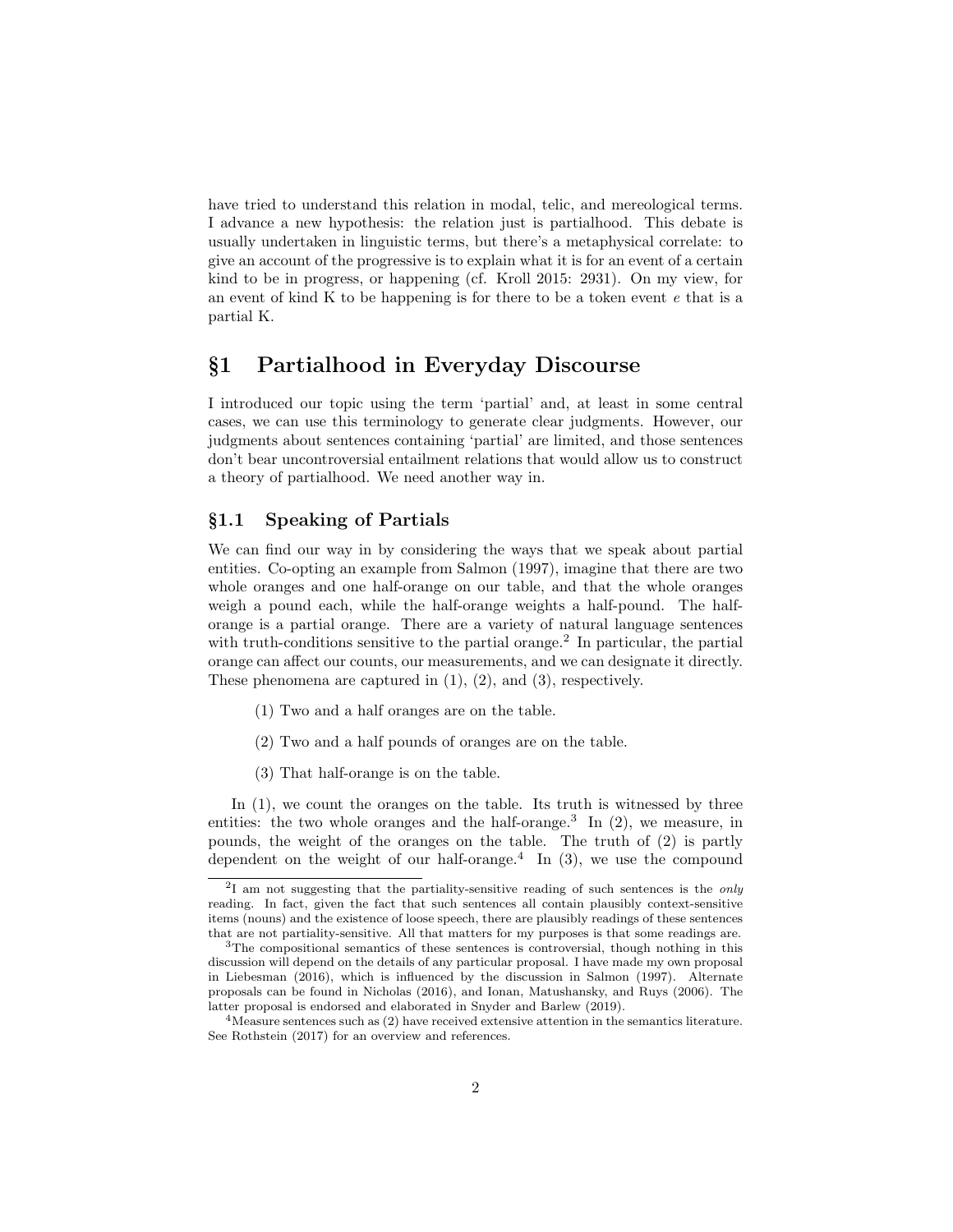'half-orange' as part of a complex demonstrative to designate the half-orange, ensuring that the half-orange is directly involved in the truth-conditions of  $(3)$ .<sup>5</sup>

Focussing on counts, the distinction between parthood and partialhood becomes clear. If there are two whole oranges and one half orange on the table, then there are two and a half oranges on the table. However, if there are two whole oranges alongside a few discarded orange seeds, then there are still exactly two oranges. Despite being former parts of an orange, the seeds do not affect our orange-count and, thus, are not partial oranges.

Similar remarks apply to measurement. Assume that each orange weighs 1lb. and their weight is distributed evenly. If there are two whole oranges and one half orange on the table, then there are two and a half pounds of oranges on the table. However, if there are two whole oranges alongside some discarded seeds, then there are exactly two pounds of oranges on the table. Despite being former parts of an orange, the seeds don't affect the measurement and thus are not partial oranges.

With these examples in mind, we'll define 'partial K' as the ability to affect either K counts or K measurements. Since any K can affect a K-count or Kmeasurement, this has the immediate result that every K is a partial K. By analogy with improper parthood (where everything is a part of itself), we can think of ourselves as theorizing about improper partialhood. Of course, we could define a notion of proper partialhood but, for our purposes, it is the less interesting relation. One can think of our definition as stipulative (or precising) rather than an attempt to capture the meaning of the English word 'partial'. 'Partial' is useful, but it is useful in the same way that 'in virtue of' provides us a way into thinking about grounding, or 'because' a way into explanation. For the sake of readability I will sometimes use 'partial', but one should understand it as shorthand for the official notion defined below. Of course, merely claiming that to be a partial K is to be able to affect K-counts or K-measurements is hardly a satisfying definition. I'll now turn to something more precise.

#### §1.2 The Official Definition

In order to give a more precise account what it is to be able to affect K-counts or K-measurements, I'll make some assumptions about the semantics of number words. Following Landman (2003), Scontras (2014), and Rothstein (2017), suppose that number words like 'two' have the same semantic type as adjectives like 'happy'. Each can modify a first-order predicate to produce another first-order predicate. For instance, 'happy' modifies 'dog' such that 'happy dog' is true of all and only the happy dogs. On the adjectival view of 'two', 'two' modifies 'dog', such that 'two dogs' is true of pluralities containing two members, both of which are dogs.

Ability to affect K counts suffices to be a partial K. Here's what this means. Assume  $o$  is a partial K. If we have a predicate 'K' that designates K, then

<sup>5</sup>Terms like 'half-orange' have not received extensive attention, though see Ionan, Matushansky, and Ruys (2006).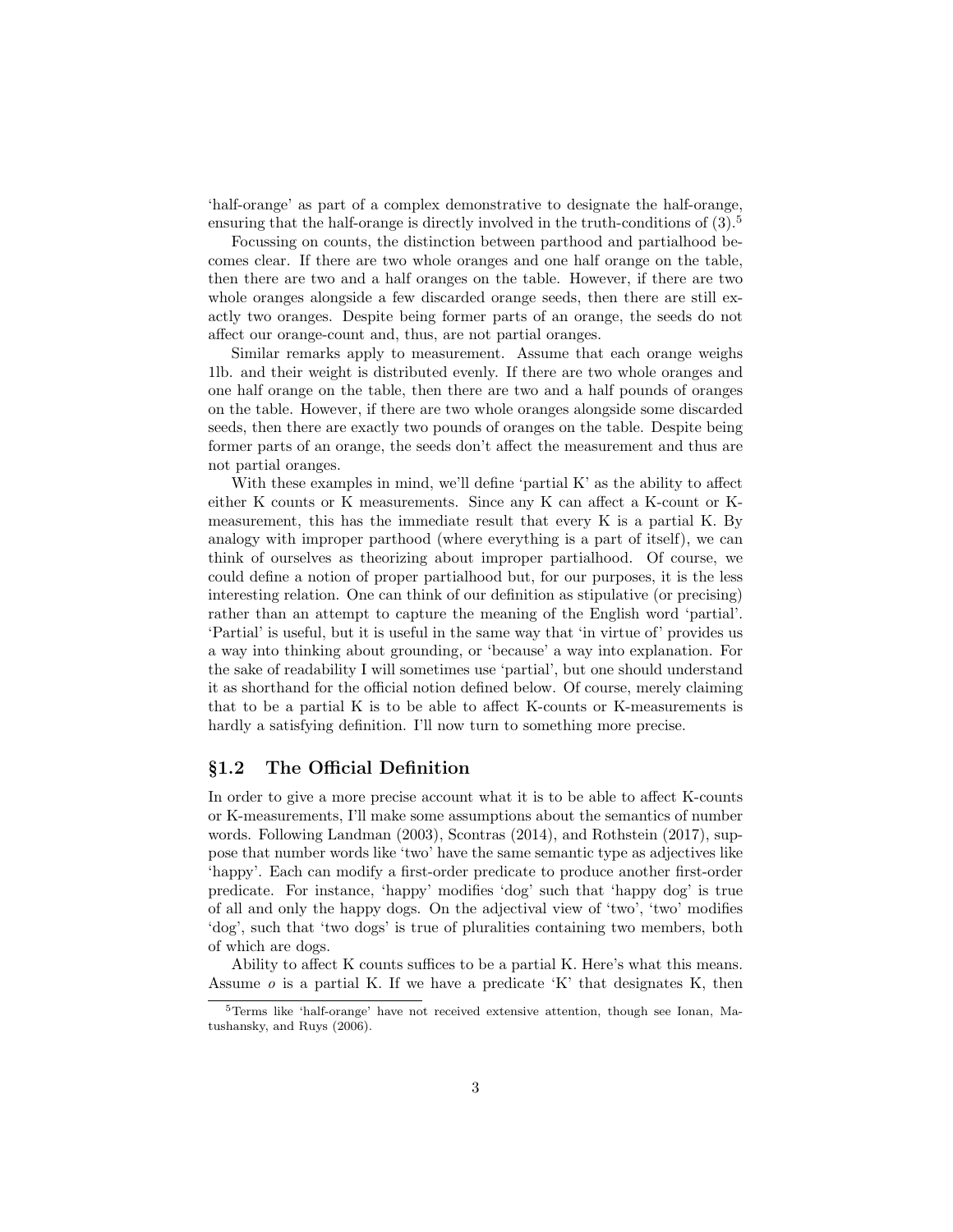there is some number word or phrase 'N' such that 'N K' is true of  $o$ , or of some plurality containing o. Going back to our partial house: 'Two and a half houses' is true of the plurality containing the two whole houses and the partial house.

Our assumption is that number terms—both simple terms like 'two' and complex terms like 'twenty-two' and 'two and a half'—are adjectival.<sup>6</sup> We'll take them to be interpreted as modifiers, functions from first-order properties to first-order properties. We'll call such functions 'numbers'.<sup>7</sup> So,  $[[\text{`two'}]]$  is a number: a function from first-order functions like  $\lambda x \cdot dog(x)$  to first-order functions over pluralities. Given this,  $[[\text{`two dogs'}]] = \lambda x x. x x$  are two dogs. While I'll borrow plural variables (e.g. 'xx') from plural logic, I'll merely stipulate that they designate pluralities or singular entities while being silent on the nature of pluralities. I'll also borrow the '≺' symbol from plural logic and take it to have its usual interpretation as inclusion. I'll assume that kinds are nonfunction individual entities but each kind can be mapped to a corresponding property. I'll use the superscripted '∪' to map a kind to its corresponding property, so  $\cup$ dog-kind is the property associated with the kind dog.<sup>8</sup> Using 'N' to range over numbers (understood as above), we can give a sufficient condition for partialhood for an arbitrary kind K as follows. We'll take 'Π' to express the partialhood relation, i.e.  $\Pi(x,K)'$  means that x is a partial K.

 $(\exists xx((x \prec xx) \land \exists N(xx \in N(^{\cup}K)))) \rightarrow \Pi(x,K)$ 

Our half-orange is a partial orange, because there is some number—two and a half—such that that number applied to  $\cup$ orange-kind is true of a plurality that contains the half-orange. Of course not just any modifier picks out a number in our sense, but I will assume that there are independently established facts about what is and isn't a number.

All of this has proceeded from the assumption that number words are adjectival, and has utilized some potentially contentious logical and metaphysical resources, but that assumption and those resources are inessential. In principle a similar account could be constructed for any extant semantics of number-words and fraction terms.<sup>9</sup>

<sup>6</sup>See Ionin and Matushansky (2006) for a discussion of complex cardinals like 'twenty-two'. <sup>7</sup>This is somewhat tendentious, given disagreement about the semantics of complex terms.

For instance, on the view developed in Barlew and Snyder (2018), 'two and a half' expresses a complex modifier which they would not obviously take to correspond to a single number. Tendentious as it may be, the terminology is irrelevant to my argumentation. For recent insightful discussions of the ontology of numbers that are tethered to the semantics literature, see Hofweber (2005) and (2014), Balcerak Jackson (2013) and (2014), Balcerak Jackson and Penka (2017), Felka (2014) and (2016), and Snyder (2017).

<sup>8</sup>My usage of '∪' follows Chierchia (1998).

 $9$ For those more inclined to take number words to express second-order relations, here is how to construct a similar definition. If we take 'two and a half oranges' to be a generalized quantifier, its semantic value is a set of sets/property of properties (or a function from firstorder functions to truth-values, type  $\langle \langle e,t\rangle, t\rangle$ . (As is custom, I use 'generalized quantifier' to pick out both expressions like 'two dogs' and their semantic values.) Following Barwise and Cooper (1981), we can define the notion of a witness for a generalized quantifier in three steps. First, we define the notion of 'living on':

A generalized quantifier Q lives on a set A iff  $\forall B(B \in Q \leftrightarrow A \cap B \in Q)$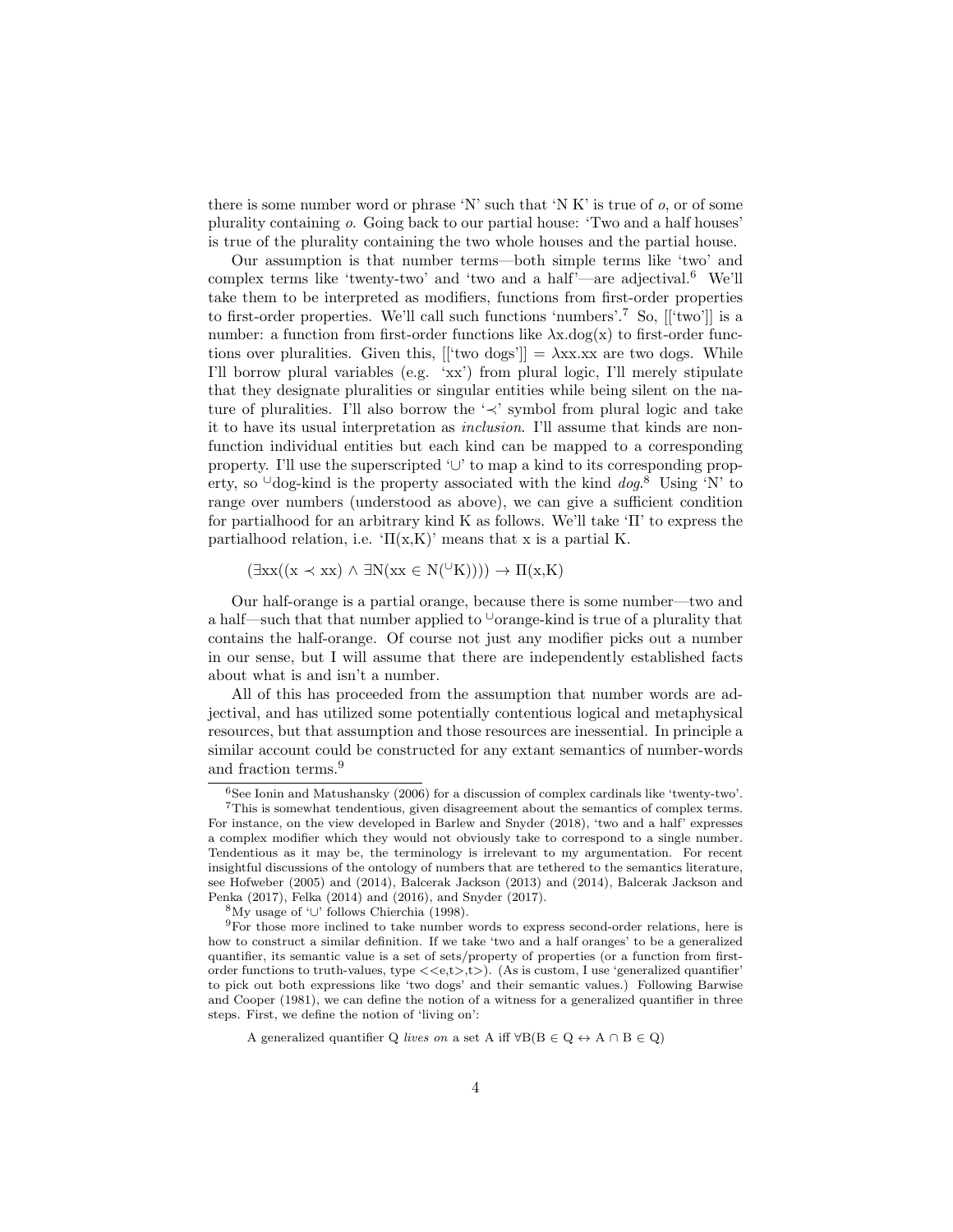Note that our definition of partialhood thus far proceeded only from the observation that we can count partials. We also observed that we can designate them using terms like 'half-orange', and that they affect measurements. Measurement provides us with a second sufficient condition for partialhood. Intuitively, the idea is that a half-apple can affect apple measures. To make this more precise, we'll understand measures as functions from object/kind pairs to numbers. If h is our half-apple, A is *apple-kind*, and P is the measure function for weight-in-pounds, then  $P(\langle h, A \rangle) = 0.5$ <sup>10</sup> Allowing ourselves quantification over measures with 'M', we can articulate our second sufficent condition as follows:

$$
\exists M(M < x, K > 0) \to \Pi(x, K)^{11}
$$

As was the case with numbers, not just any function of the right logical type qualifies as a measure. As was the case with numbers, I assume distinguishing which functions are genuine measures is an independent task in philosophy of mathematics.<sup>12</sup> Of course, we do have some clear examples of genuine measures, such as weight-in-pounds. Similarly, it is easy to construct a non-measure: consider a function that uniformly maps entities to the number 1,234. To use Krifka's (1990: 494) suggestive language, a genuine measure is a "function from concrete entities to abstract entities such that certain structures of the concrete entities, the empirical relations, are preserved in certain structures of the abstract entities". Not just any function will reflect such 'empirical relations'.<sup>13</sup>

Taking our two sufficient conditions to be jointly necessary, here is our official definition. Henceforth, we'll take 'partial' to be a term of art that is defined as

A witness set of a quantifier Q living on A is any subset w of A such that  $w \in$ Q.

Finally, we can define witness:

x is a witness for Q iff x is a member of some witness set for Q.

Utilizing Q to quantify over generalized quantifiers (semantic values not linguistic items), we can articulate our sufficient condition for partialhood.

 $\exists Q(x \text{ is a witness for } Q(K)) \rightarrow \pi(x.K).$ 

<sup>10</sup>These measures are not plausibly the compositional semantic values of measure terms like 'pound'. However, they are closely related to a plausible proposal, see Scontras (2014: 37).

 $11$ This may need to be modified a bit to accommodate all of our intuitions. In particular, due to the plural marking on 'apples', it may be odd to claim that I have a half-pound of apples in my pocket if I just have one half apple. We can accomodate this by taking measure functions to be functions from plurality/kind pairs to numbers, and taking it to suffice for partialhood that an entity non-trivially contributes to the measure of a plurality. Here's how to modify the condition:

$$
\exists xx(x \prec xx \land (\exists M((M- M)>0))) \to \Pi(x,K)
$$

 $12$ See Wellwood (2019) for some proposed constraints on which functions can be expressed by some measure constructions in natural language, which may give us insight into this question.

 $^{13}$ In a similar vein, Wellwood (2019) writes: "... in order to be properly called a 'measure', a function must preserve certain structural properties of the measuranda in the structure of scales." Wellwood cites Berka (1983) as influencing this conception of a measure.

Using the notion of lives on, Barwise and Cooper define the notion of a witness set as follows: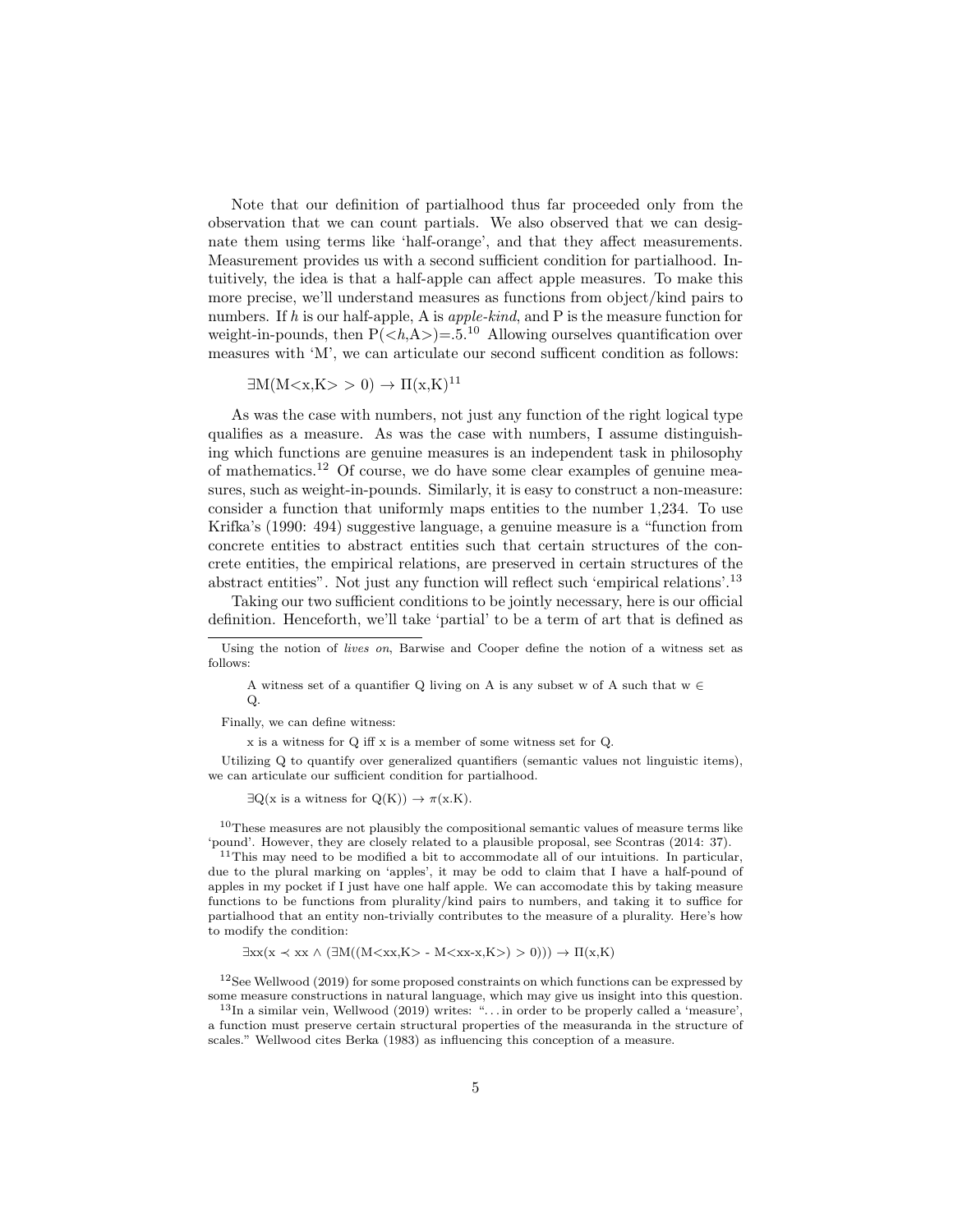follows:

 $\Pi(x,K)$  (x is a partial K) =  $_{def}$  $\exists xx((x \prec xx) \land \exists N(xx \in N(^{\cup}K))) \lor$  $\exists M(M\langle x,K\rangle > 0)$ 

How are our two sufficient conditions related? In particular, one may wonder whether it is true that an object could affect a K-count just in case it could affect a K-measure. If certain kinds can only be measured but not counted, or viceversa, this won't be the case. Many theorists hold that kinds designated by mass nouns can't be counted. As we'll see in §4, I'm skeptical, but, in general, the measurement condition will be useful when discussing mass nouns and the counting condition will be useful when discussing count nouns. What about kinds that can be both counted and measured, such as apples? In such cases, the ability to affect counts and the ability to affect measures do seem go together. Imagine again that all oranges weigh exactly 1 lb. If there are more than two and less than three oranges (count), then there will be more than 2 lbs. but less than 3 lbs. of oranges (measure). If there are more than 2 lbs. but less than 3 lbs. of oranges (measure), then there will be more than 2 but less than 3 (count). I don't know of a fully general argument that ability to affect measures and ability to affect counts always go together in this way but nothing in this discussion will hinge on that.

I have stressed repeatedly that I will remain neutral on the semantics of number terms and that my proposal is, in principle, compatible with all extant treatments of words like 'two' and phrases like 'two and a half'. Our definition makes it clear how I can maintain this neutrality. In order to determine whether some object  $o$  is a partial K we need merely consult counting/measuring sentences themselves. If o makes true some K-counting or K-measuring sentences then it is a partial K. Exactly how  $\sigma$  is involved in those truth-conditions will be a difficult matter for compositional semantics, but one we need not answer in order to utilize such sentences to theorize about partialhood.

#### §1.3 Two Assumptions and a Clarification

Two assumptions I'll make throughout are worth flagging. I'll also clarify the notion of kinds that I'll work with.

The first assumption is that sentences like  $(1)-(3)$  are often true, and that (1)-(3) have true readings in the scenarios described. This is not controversial in the literature on fractions or measurement, and such sentences are common in ordinary discourse. As always, one could hold an error theory about them, but I'll assume away such a theory. Furthermore, note that the existence of such true readings is compatible with the existence of other readings.

The second assumption is more controversial, though it is inessential. It is that, at least for many kinds K, non-Ks can be partial Ks. Consider, again, our half-orange. I will assume that it is not an orange. This assumption is not controversial in the literature: it is vindicated by every extant semantics for fraction terms. One reason to hold it is that abandoning it would lead to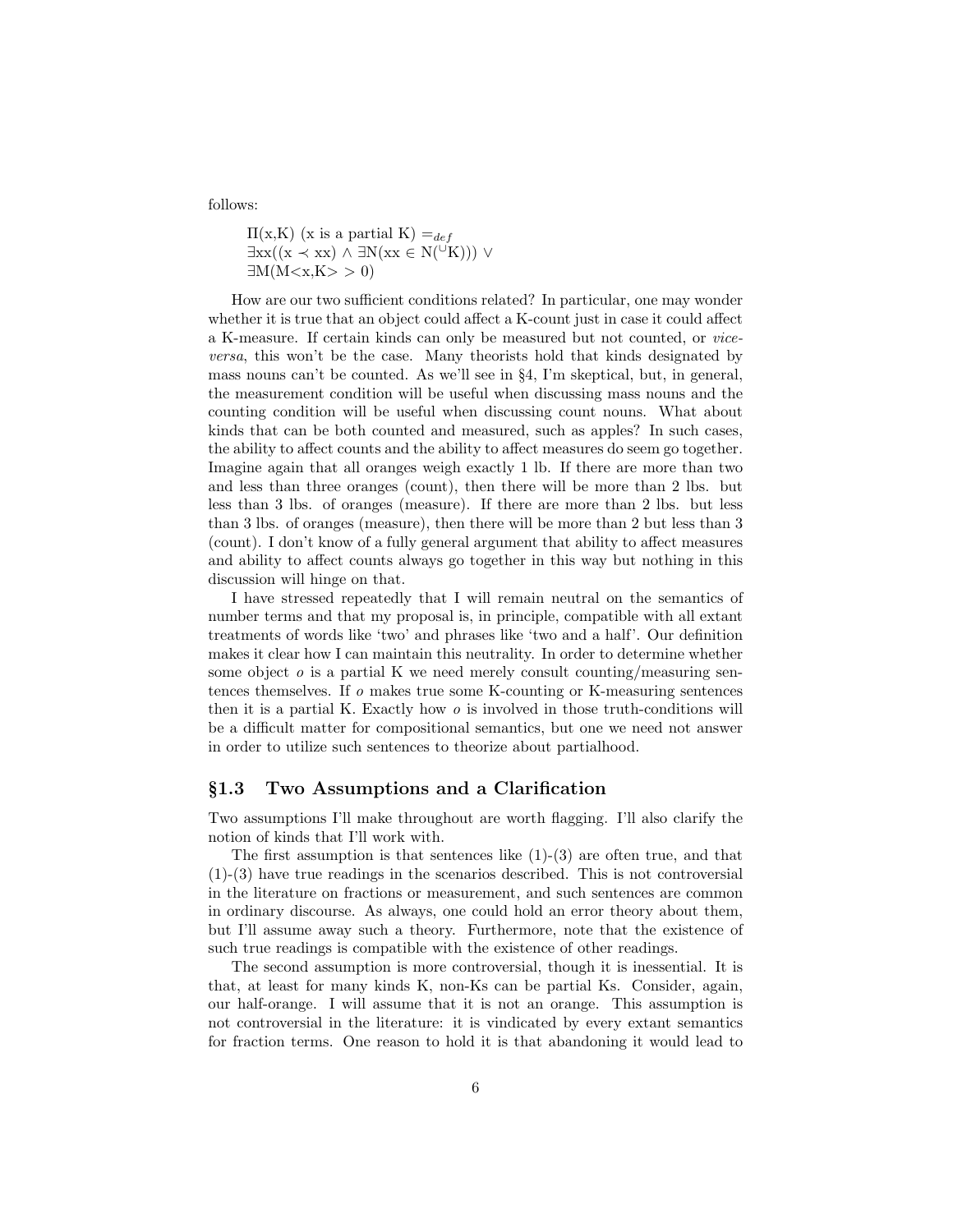bizarre results given standard accounts of quantification. If the half-orange is an orange, then, on standard views of 'Three' it will be true that whenever there are two and a half oranges there are also three oranges!<sup>14</sup> Of course, one may insist that the half-orange is an orange, it simply isn't a whole orange, and then modify their theory of counting accordingly such that enumerating oranges is equivalent to enumerating whole oranges. For the most part I'll assume away such a view, but, as I will make clear, it is compatible with my discussion. What's important is that there is a distinction between the whole orange and the half-orange. On my favoured view, one is an orange while the other isn't. On another view, one is a whole orange while the other isn't, despite the fact they are both oranges. I'll pepper the paper with footnotes about what happens when this assumption is dropped.

In addition to my two assumptions, I'll add a clarification about my notion of a kind. I'll assume that kinds are at least as plenitudinous and as fine-grained as intensions.<sup>15</sup> Of course, that's compatible with making many distinctions among kinds, e.g. between natural and non-natural kinds. One unfriendly to this view of kinds could substitute intensions throughout. I'll also assume that nouns designate kinds with the following membership conditions:<sup>16</sup>

- A count noun 'N' designates the kind K such that x is a member of K iff x is an N.
- A mass nouns 'N' designates the kind K such that x is a member of K iff x is some N.

As we've defined partialhood, for any arbitrary kind K, each of its members is a partial K. Given this, the first slot of partialhood can be saturated by any sort of entity (concrete object, abstract object, event, etc.) and the second slot can be saturated by (at least) any membered kind. Given our assumed plenitude of kinds, this is quite broad. A more interesting question, that will play a key role in our discussion, is what sorts of things can be mere partials, and what kinds admit to them, where a merely partial K is a partial K that is not a K. To preview, I am going to argue in §4 that (roughly) kinds designated by mass nouns don't admit mere partials (there is no partial water) while kinds designated by count nouns do.

<sup>14</sup>See Liebesman (2015b) for a more thorough defense of the claim that the half-orange is not an orange.

<sup>&</sup>lt;sup>15</sup>In other work, I discuss some of these issues in more detail. In Liebesman (2011) I discuss the differences between kinds, sets, properties, and pluralities. In Liebesman and Sterken (2021) we discuss ways to justify the plenitude of kinds that are based on the semantics of generics.

<sup>&</sup>lt;sup>16</sup>I will not assume that these kinds are the semantic values of their corresponding nouns given that for the most part I will set aside most issues pertaining to the compositional semantics of number words, counting sentences, and measure sentences.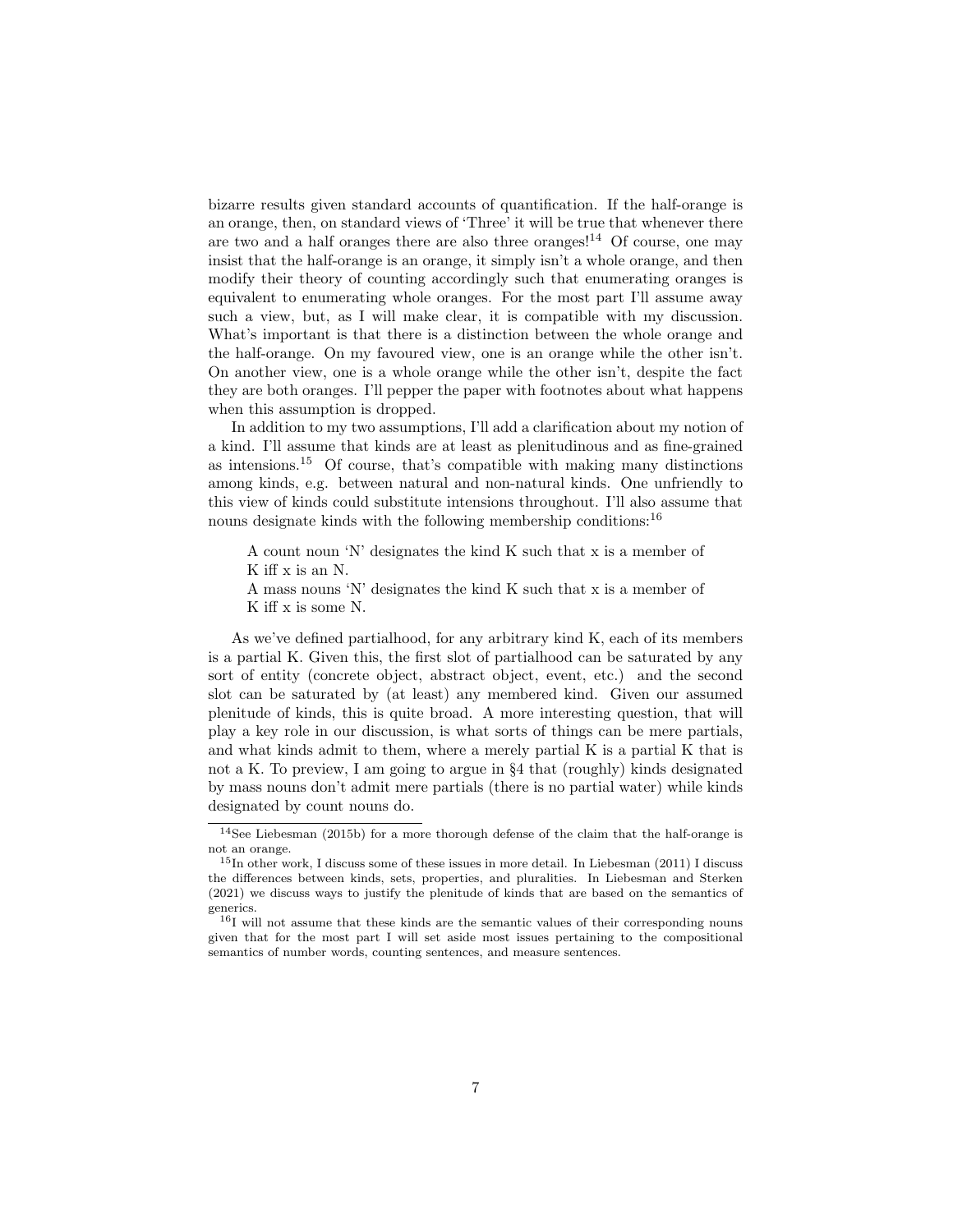# §2 Reduction?

Can we reduce partialhood to independently well-understood properties and relations? In the next two subsections I'll argue against several attempted reductions. To be clear, I will not argue that partialhood is metaphysically fundamental. In the sense that I am using 'reduction', relations with (instances that have) non-trivial grounds may not be reducible. Rather, I will merely argue that there is no straightforward (relatively short) biconditional with 'x is a partial y' on one side, that uses only familiar relatively well-understood terminology on the other. The absence of such a reduction is compatible with the non-fundamentality of partialhood. Though I don't have a decisive argument against every possible reduction, arguments against the most natural reductions, coupled with principled arguments that certain sorts of reductions are impossible, leads me to pursue a non-reductive account in §3.

## §2.1 Mereological Reductions

Given that 'partial' has 'part' as a part, it is tempting to try to reduce partialhood to parthood. Though nobody has attempted to reduce partialhood in the literature, there are examples of specific types of partialhood being reduced to mereological (or related) notions. Yablo (2015), for instance, reduces the partial truth of a sentence to its having a true part.

Inspired by Yablo, we can begin with the simplest mereological reduction of partialhood. On this view,  $e$  is a partial K just in case there exists a K that  $e$ is a part of. As we've already seen, this fails in both directions. My bedroom window is part of my house but not a partial house, and a halfway-built house is a partial house but not part of any house. Any plausible mereological reduction will have to be more subtle.

How can we give a more subtle mereological reduction? The most promising route that I know of departs from the reflection that a merely partial house has *some*, but not *all* of what it takes to be a house. Since, we're considering a partialhood relation on which all Ks are partial Ks, we can jettison the 'not all' component, and focus on the notion of having some of what it takes to be a house. Yablo (2015) has given us a mereology of content such that we can try to make sense of this in mereological terms. Our more subtle reduction has two steps. On the first step, we reduce all partialhood to partial truth. On the second step, we reduce partial truth to parthood.

Step 1: e is a partial K just in case  $e$  is K is a partial truth.

Step 2:  $e$  is  $K$  is a partial truth just in case part of  $e$  is  $K$  is true.

In order to evaluate this reduction, we need a method to identify parts of truths. On Yablo's view, t is a part of  $t'$  just in case  $t'$  entails t, and the subject matter of t is part of the subject matter of  $t'.^{17}$  Of course, we now need

<sup>&</sup>lt;sup>17</sup>In presenting Yablo's view, for rhetorical simplicity, I'll move back and forth between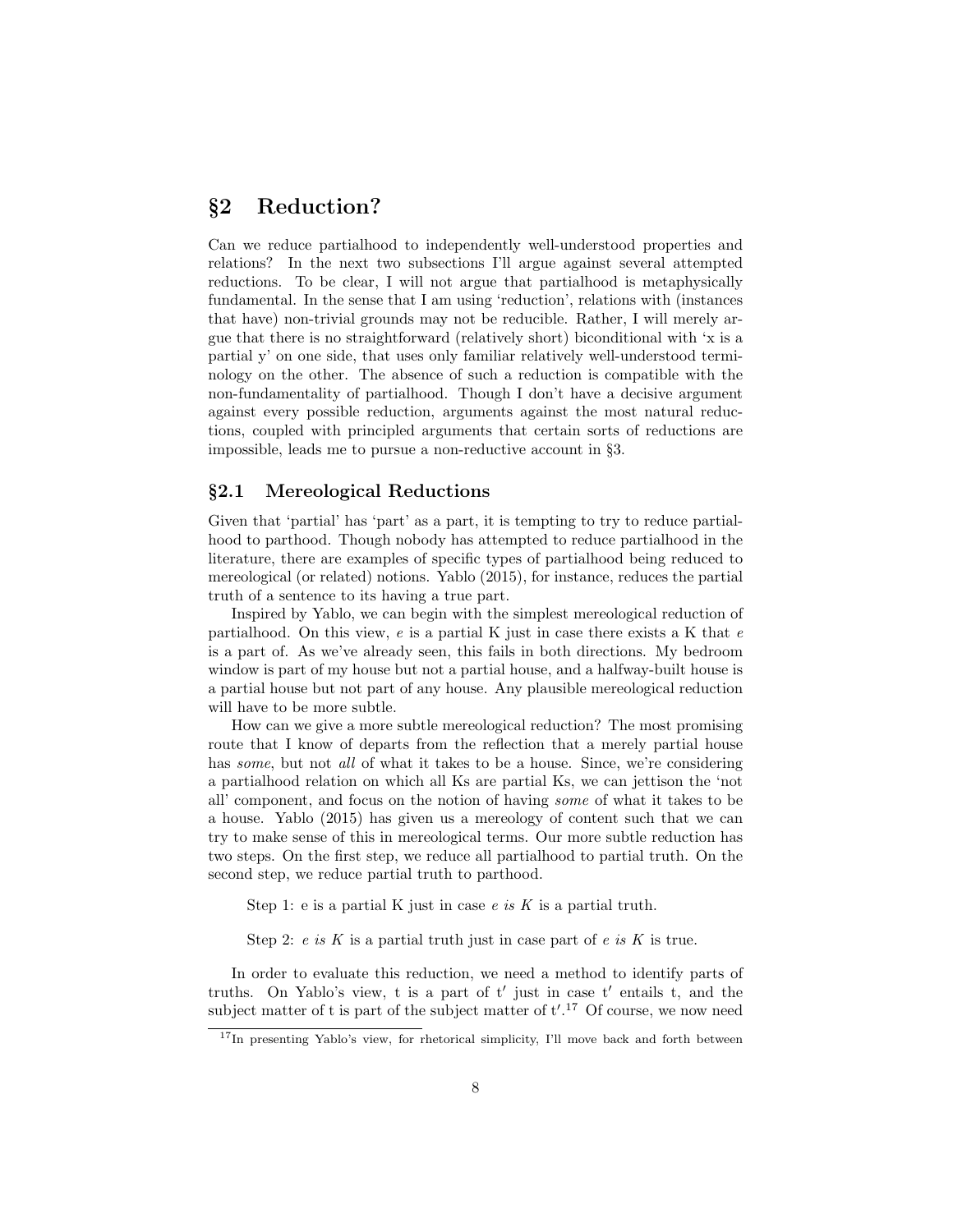a theory of subject matter and subject matter mereology, and Yablo gives us both. However, we needn't delve into the details as a single example will suffice. Emma is a dog, and dogs are not partial cats. However, on the attempted reduction, any dog is a partial cat. To see this, consider (4) and (5).

- (4) Emma is a mammal
- (5) Emma is a cat.

 $(5)$  is false. It, however, entails  $(4)$ , which is true. If  $(4)$  is part of  $(5)$ , then the result is that (5) is a partial truth, and by the proposed reduction, Emma is a partial cat. In fact, on Yablo's view  $(4)$  is a part of  $(5)$ :  $(4)$  is entailed by (5), and the subject-matter of the former—roughly, mammalhood—is part of the subject-matter of the latter—cathood. Given that Emma is not a partial cat, this more subtle mereological reduction fails.  $^{18}$ 

One could attempt to save the above reduction by modifying our understanding of the mereology of truths. The driving idea is that e is a partial K just in case  $e$  is  $K$  has a true part, and the optimist about the reduction will attempt to seek out a mereology for content that vindicates this idea. The problem is that, for principled reasons, it is hard to see how to give such a mereology. Consider two options.

On the first option, we take propositions to be structured entities composed of either entities, properties, and relations, or senses-thereof.<sup>19</sup> On this option it is easy to make sense of the mereology of truths: truths are propositions, and they have components and structure.<sup>20</sup> However, on this view, the mereology of truths is not nearly rich enough to support a reduction of partialhood: it will undergenerate. Consider the proposition that  $e$  is a house, where  $e$  is a halfbuilt house. That proposition doesn't have any proper parts that are truth-apt! On the view envisioned, its only proper parts are an entity and a property. Since the proposition itself is false, and it doesn't have any true proper parts, it would follow that e is not a partial house. However, this is false.

On the second option, we make sense of the mereology of truths not by focusing on their constituents, but rather by focusing on what they say about the world. This is Yablo's strategy. We can think of a proposition like Emma is a cat as telling us all sorts of things about Emma that add together (compose) to generate the proposition: e.g. that Emma is a mammal and that Emma is physical. The problem is that it seems that pursing this sort of mereology for contents, along with a mereological reduction of partialhood, will lead to a severe overgeneration. We've already, in effect, seen this with Emma. What could the proper parts of Emma is a cat be? Well, they must at least be asymmetrically

speaking of truths and true sentences. Taking truths to be true propositions, this means we'd need methods for identifying the parts both of sentences and propositions, and, in fact, Yablo provides us both methods.

<sup>18</sup>Of course, none of this is a problem for Yablo, who doesn't pursue the reduction! <sup>19</sup>See King (2007), Soames (2010), and Hanks (2015) for recent versions of this view.

<sup>20</sup>Of course whether the constituents of propositions on structured accounts really are parts is a controversial topic. I'm not intending to take a stand, I'm merely suggesting that the view on which they are parts is easy to make sense of.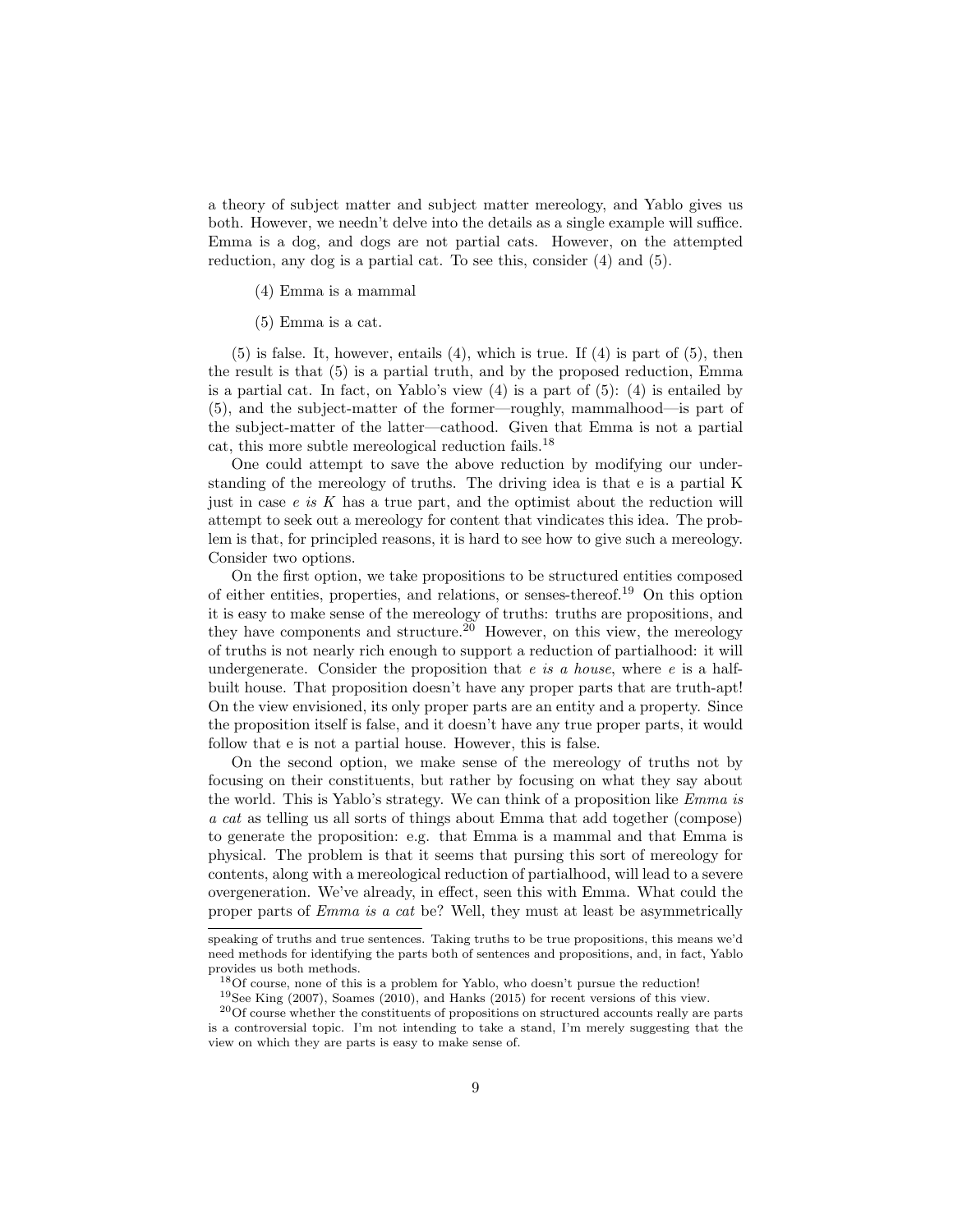entailed by Emma is a cat, and they must together tell us that Emma is a cat. The most natural candidates will all be property ascriptions to Emma that ascribe her properties like being a mammal. The problem is that, by this very recipe, there will be all sorts of entities in these categories that aren't cats, and, in fact, share with them only the property of being a mammal. We have no good reason to expect that these will be partial cats.

Stepping back, the project of identifying partialhood requires identifying some intimate connection between entities and kinds, and we have no reason to think that the partial truth of  $e$  is  $K$  guarantees this intimate connection: after all there are lots of components to being a K and many of these will be instantiated by things that are not partial Ks. As usual, these considerations are not decisive, and I don't see how to make them so in the absence of particular proposals. They do suggest, however, that identifying the parts of the proposition that  $e$  is K is a very different task from identifying the partial Ks.

#### §2.2 Modal and Telic Reductions

Focus, again, on a half-built house. It is natural to think that what makes it a partial house is that it is *directed towards* a complete house.<sup>21</sup> We can separate out two components of this natural thought in order to attempt a reduction. First, we associate an object with an event. In the case of the partial house, we associate it with a building event. Second, we take that event to be directed at an end. In the case of the partial house, it is directed at the creation of a house.

For a full-fledged reduction, we would have to develop each of these components in much more detail. On the first: each object is associated with many events in many ways, so we'd need to identify the relevant function from objects to events. On the second: the notion of being directed is usually not taken to be an acceptable primitive. One could attempt to analyze this notion in either modal or telic terms.

Without yet answering these questions, here is the attempted reduction, where 'f' designates the function from objects to their relevant associated events (e.g. the house-building event):

 $\alpha$  is a partial K just in case  $f(\alpha)$  is directed at the existence of a K

We can then go on to analyze the notion of being 'directed at' in modal or telic terms:

e is directed at the existence of a K just in case e develops in a K-creation event in every e-inertia world.

 $e$  is directed at the existence of a K just in case  $e$  has the existence of a K as its telos.

The notion of an e-inertia world is that of a world in which e develops without interference. In the case of building a garage, the idea is that we look

 $21$ Cf. Kroll (2015) on the directedness intuition about the progressive.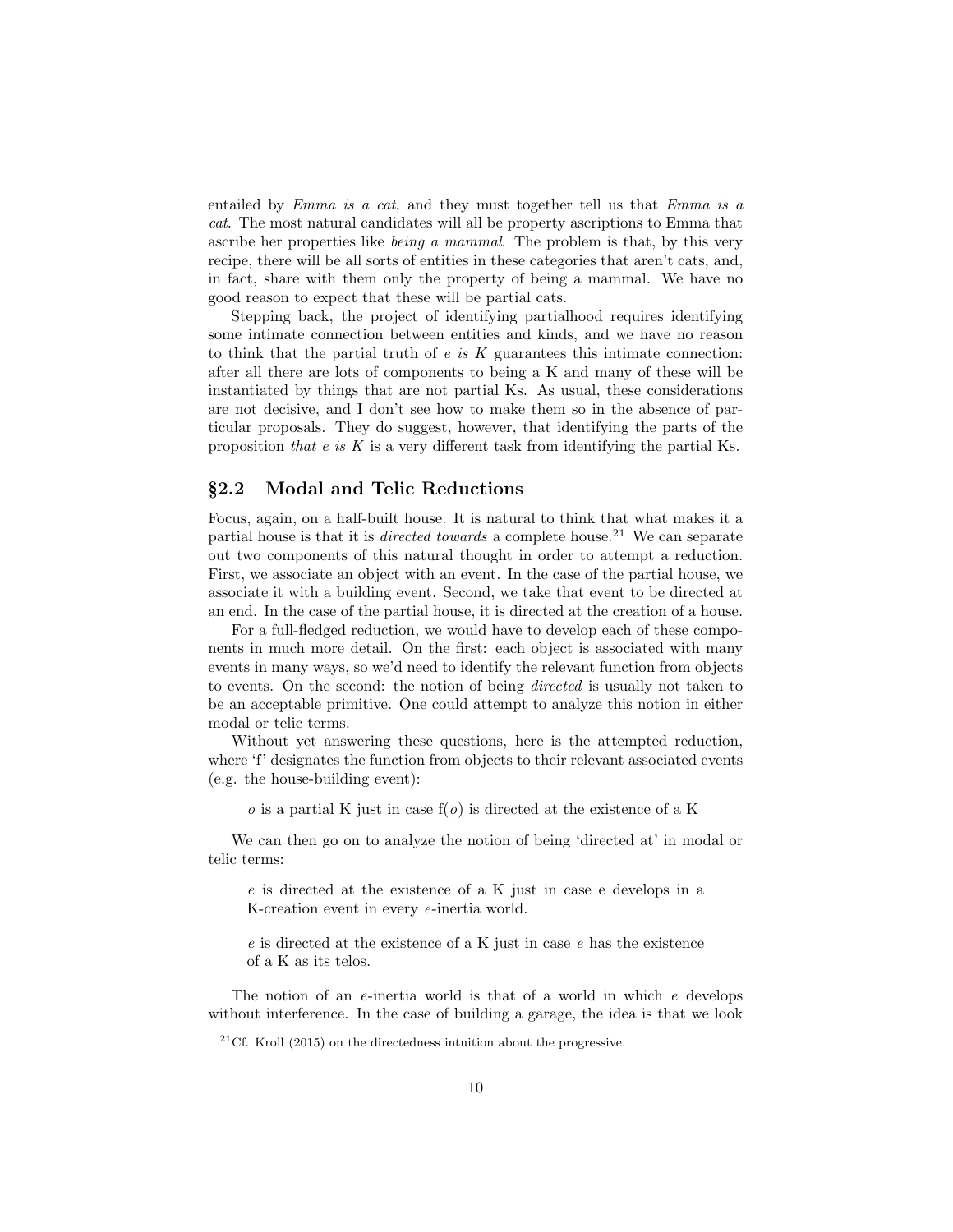to the worlds where the building continues unimpeded. The notion of inertia worlds comes from Dowty (1978) and making sense of their properties has been a major theme in the literature on the progressive.

These are the barest sketches of modal and telic reductions of partialhood. We'd want to hear much more about all of their components before taking them to be genuinely reductive, let alone successful. Yet, even with these meager materials we have enough to argue against the reductions.

The first problem pertains to the directedness intuition itself. Not all partial Ks conform to the intuition. Consider, for instance, the following case:

Remainder: I eat half of an orange, and put the remaining half on the table, alongside two whole oranges. Two and a half oranges are then on the table.

The half-orange affects orange counts and measures but it is not associated with any event that is directed at the existence of a K. A natural suggestion is to make the analysis disjunctive, allowing for destruction:

 $\alpha$  is a partial K just in case either  $f(\alpha)$  is directed at the existence of a K or  $f(0)$  is the destruction of a K

Adding this disjunct will complicate f, and, as I'll return to, it will likely overgenerate partial entities. However, there's a bigger problem: some partial Ks are associated neither with a K-creation or a K-destruction:

Completed Partials: Sales of bagels are flagging! In these carbconscious days, nobody wants to eat an entire bagel. The board of directors at the Bagel Corporation gets together to attempt to salvage their business. They know that everybody loves the taste of bagels, but carbs are unpopular. They hit upon a solution: to market half-bagels. (Slogan: 'Half the carbs of a bagel!') Half-bagels catch on and eventually the corporation opens a factory. Each creation event in the factory is aimed squarely at producing a half-bagel. After all, bagels don't sell.

Half-bagels affect our bagel counts (imagine there's one alongside two wholes),<sup>22</sup> but, despite being merely partial bagels, they are not associated with events

<sup>22</sup>Some have claimed that half-bagels no longer affect the bagel count when they are conventional artifacts themselves. We can easily modify the scenario to sidestep the worry. Imagine that instead of there being a half-bagel factory, I merely set out to make two and a half bagels because I don't have enough dough for a third. All of the same remarks apply, and this time there aren't any conventionalized half-bagels. Also note that we can give similar cases not involving agents at all. For instance, imagine that for some bizarre reason a half-orange grows naturally, and not because its growth was cut short. We can also give cases involving a wide variety of different kinds, e.g. I can deliberately build a half-house or write a half-sonnet. Given the plethora of similar cases, those resistant to any version of the bagel example can simply switch examples.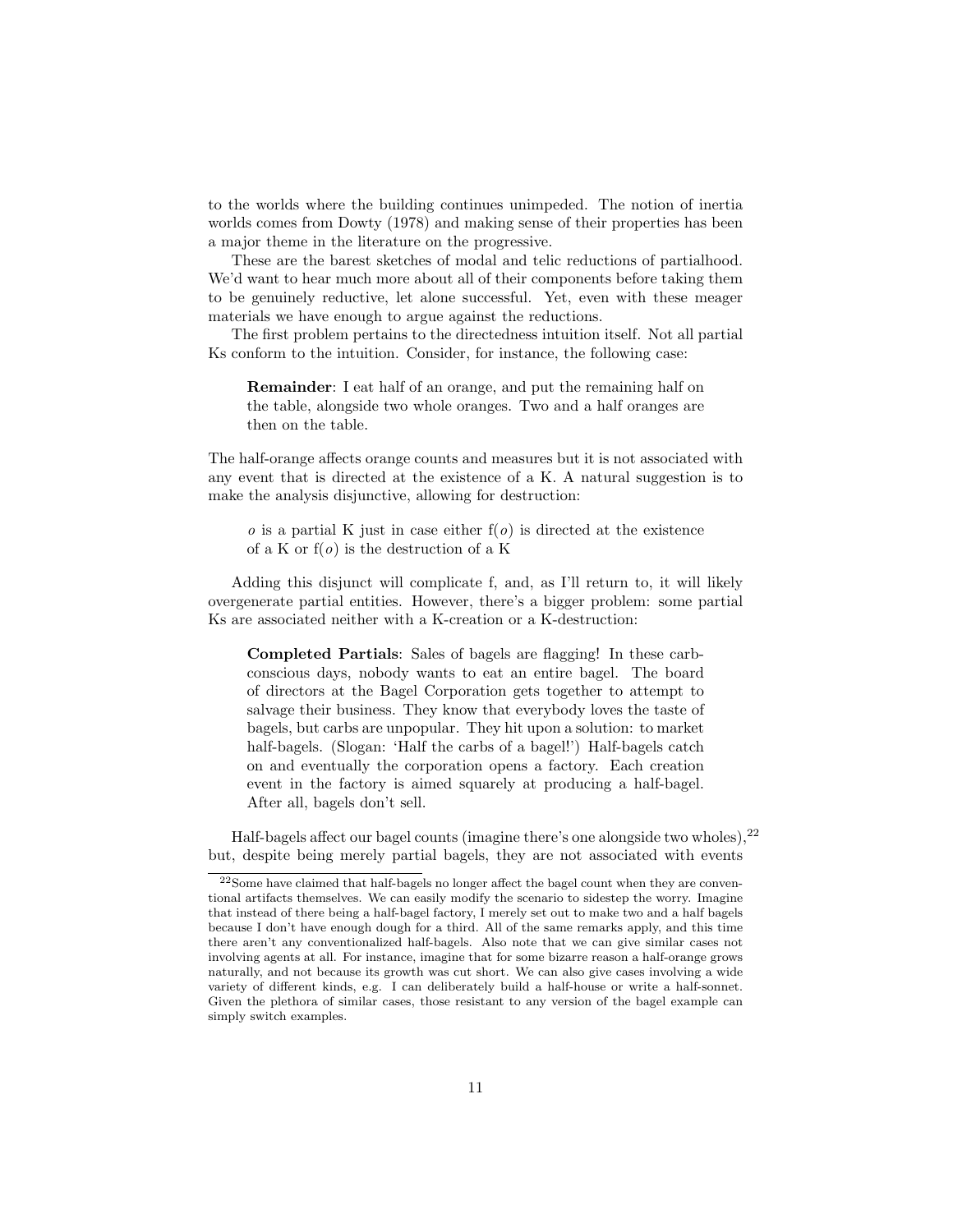aimed at the creation of whole bagels, nor are they the result of whole bageldestruction. This is why they are completed partials. The possibility of completed partials shows that the directedness intuition itself fails to cover all cases, even when we add a disjunct for destruction. There may be entities that affect a K-count, even if those entities simply are not associated either with events aimed at K-creation, or K-destruction.

The second problem for the attempted modal/telic reductions is that they all overgenerate. The problem is that for something to affect a K-count, it does not suffice that it is the theme of a K-creation event. Imagine that I have just planted an orange tree. This plant is associated with an event that would result in the existence of an orange, if the event continues unimpeded. However, an orange tree is clearly not a partial orange. The point generalizes. Some rising dough may be part of a process aimed at bagel-creation, but that dough is not a partial bagel. In order for something to count as a partial K, it must meet more stringent requirements than merely being the theme of a K-creation event.<sup>23</sup> Overgeneration problems also afflict the destruction disjunct that we added in an attempt to account for such cases. Imagine that all that's left of an orange is some discarded pith. This pith is obviously associated with a K-destruction event, but it does not count as a partial orange.

There's an obvious rejoinder to this second problem: attempt to better circumscribe the relevant function from objects to events. After all, in giving the objection I've used the unhelpful 'associated with' rhetoric. What we need is a function that maps the half-orange to a destruction event, and the pith to no such event. I agree that this is what the reduction would need to succeed. What I don't see is any way to even begin giving a reductive account of such a function. It seems that the only relevant thing that separates the half-orange from the orange pith vis-a-vis the destruction event is that the former is a partial orange, while the latter is not.

The third problem, and perhaps the most obvious one, is that as of yet, we have no reason to think that the sketched reductions are genuine reductions at all. There are multiple reasons for this. One reason is that we haven't said anything about the f function, and, as we just stated, there are reasons to think that adequately characterizing it requires utilizing the notion of partialhood itself. Another reason is that the modal reduction requires the notion of inertia worlds, which themselves are best characterized in terms of continuing without interruption. It remains to be seen whether this can be understood in terms that the would-be reductionist would find acceptable. In fact, Kroll (2015) argues that it can't. A final reason is that the telic reduction employs the notion of a telos which many will find unacceptable for a would-be reduction.<sup>24</sup>

 $^{23}\mathrm{An}$  analogous problem arises for the inertia worlds account of the progressive, see Higginbotham (2004) for a proposed solution.

<sup>24</sup>An anonymous referee points out that one could try give a reduction of partialhood in terms of counting/measuring. Since my definition is undertaken in those terms, I think such a reduction would fail: it would attempt to reduce a relation defined in terms of counting/measuring to a notion again involving counting/measuring.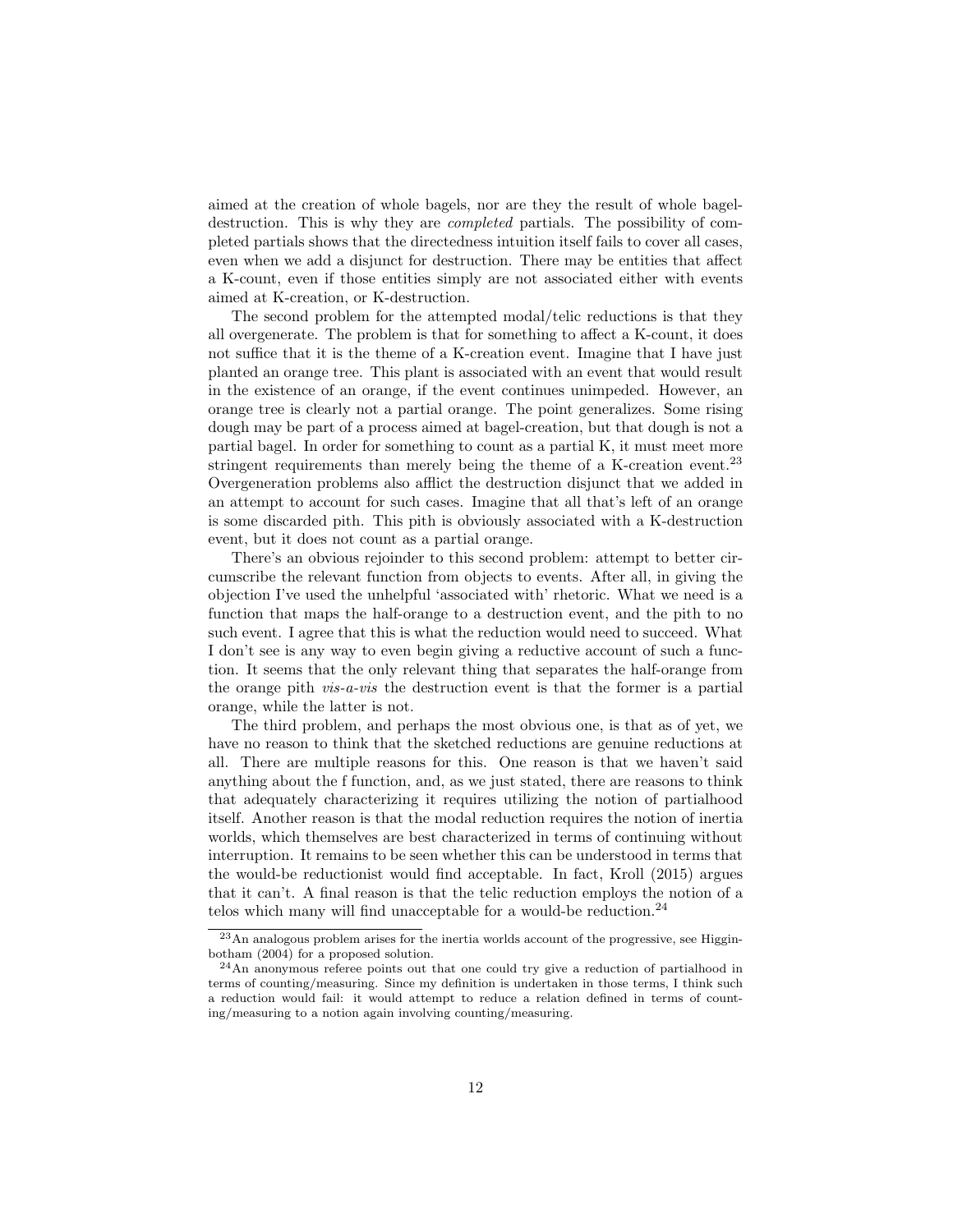# §3 Logic and Difference Makers

Absent a promising reduction, I'll illuminate the nature of partialhood by identifying a number of its key properties. I'll first identify several of its logical properties in §3.1-§3.3, then, in §3.4 I'll consider some factors that determine its instantiation.

## §3.1 Triviality

(Improper) parthood is reflexive. Taking '≤' to designate improper parthood, the following holds:  $\forall x(x\leq x)$ . Partialhood is obviously not reflexive. After all, the second slot of partialhood is saturated only by kinds, so no non-kind x is such that  $\Pi(x, x)$ . What about kinds: for an arbitrary kind K is it a partial K? Hardly! Consider the kind *homo sapiens*. That kind is not a partial *homo* sapien.

Is partialhood irreflexive, i.e. is it the case that  $\forall x\neg \Pi(x,x)$ ? Given our earlier observations about the varieties of entities that can saturate the first slot of the partialhood relation, and the variety of kinds that can saturate the second slot, we should hesitate to endorse the irreflexivity of partialhood. In fact, there are several types of potential counterexample to irreflexivity. As we have already seen, for any kind K, if x is a member of K it follows that x is a partial K. So, if there is any kind K that is a member of itself, then  $\Pi(K,K)$ . The kind kind is a plausible example of a kind that is a member of itself.

That partialhood is not reflexive and also not irreflexive is not particularly illuminating. What's more illuminating is that there is a somewhat nearby property that partialhood does have. When it comes to parthood, identity is a limiting case: everything is part of itself. Partialhood, being a cross-categorial relation, doesn't share this property. However, if we take a half-orange to be a paradigmatic instance of being a partial orange, then we can take a whole orange to be a limiting case of being a partial orange. In other words, we're not taking partial to express *merely partial* but, rather, at least partial.<sup>25</sup> This coheres with our official definition. Obviously, any orange can affect orange counts. We can name this property Triviality, the idea being that oranges are trivially partial oranges:

Triviality:  $\forall x \forall K(x \in K \rightarrow \Pi(x,K))$ 

#### §3.2 Absorption

Most endorse the transitivity of parthood:  $\forall x \forall y \forall z((x \leq y \land y \leq z) \rightarrow x \leq z).^{26}$ Partialhood is not plausibly transitive, and taking it to be transitive wouldn't

<sup>25</sup>This language suggests a way to explain away the counterintuitiveness of claiming that an orange is a partial orange: it arises from scalar implicature. Given I've officially eschewed 'partial' in favour of my official definitions, the counterintuitiveness doesn't matter for our purposes anyway.

 $^{26}$ Some, of course, reject transitivity. See Johansson (2004) and Varzi (2006) for discussion.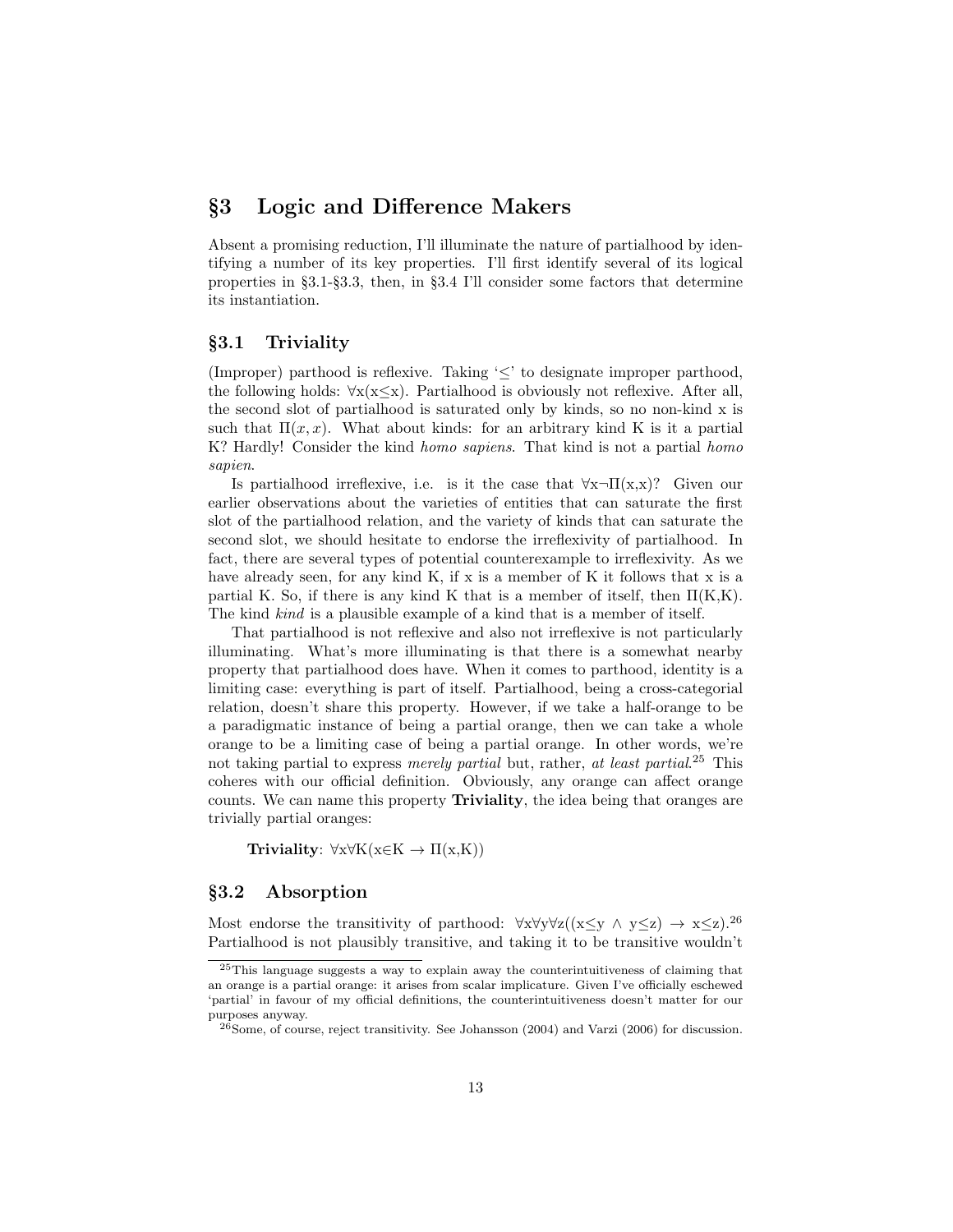be particularly illuminating: in general, more specific kinds are not members of less specific ones. Furthermore, in the cases in which kinds are members of other kinds, transitivity plausible fails. Orange-kind is a member of the second-order kind kinds of fruit, but a partial orange is not a partial kind-of-fruit.

One intuition underlying transitivity is that parthood transmits upward. So, if x has parts zz, then any y that has x as a part will also have zz as parts, and so on. Transposing this to kind-membership, it is plausible that membership transmits upwards in a similar way: if x is a member of a kind K, and K is a sub-kind of  $K'$ , then x is a member of  $K'$ . So, for instance, Fluffy is a cat, as well as a mammal. In fact, we may use a modalized version of this relation to give one (fairly weak) understanding of the sub-kind relation: K is a sub-kind of K' just in case, necessarily, if x is a member of K then x is a member of  $K'$ .

Partialhood, the thought goes, transmits up the taxonomic hierarchy just like kind-membership, e.g. a partial blood orange seems to also be a partial orange, given that blood-orange-kind is a subkind of orange-kind. We'll call the principle based on this thought Absorption, the idea being that a super-kind absorbs the partial members of its sub-kinds. In stating it, we'll take 'SK' to express the sub-kind relation.

## Absorption:  $\forall x \forall K \forall K'(\Pi(x,K) \land SK(K,K')) \rightarrow \Pi(x,K')$

Absorption is not obvious. There are two main types of worrying cases, though, ultimately, neither undermines the principle.

The first type of worrying case comes from the fact that an entity may bear a very different relationship to a sub-kind than to its super-kind. For instance, consider the kind house and the kind thing, where we're understanding thing in its most general sense. Necessarily, every house is a thing, so on our skeletal understanding of the sub-kind relation, house is a sub-kind of thing. A half-built house is a partial house, but not a house. According to Absorption, it is a partial thing as well. In addition, a half-built house is, of course, a thing. So, a half-built house is a merely partial house, but a thing. The half-built house bears a very different relation to the two kinds.

This is not a counterexample to Absorption. After all, according to Triviality, every thing is a partial thing. So, Absorption is compatible with entities bearing very different relations to sub-kinds and their super-kinds. We would have a counterexample to **Absorption** if we had a partial member x of kind K, and a super kind K' whereby x differed with regard to K and K'not by being a non-K and a K', but, rather, by being a non-K and a non-partial  $K'$ . The house/thing example is not such a case.

The second type of worrying case comes from the fact that an arbitrary kind K will stand in the sub-kind relationship (as we're understanding it) to many unrelated kinds. Consider, for instance, the kind house or rabbit. If this kind exists, it is a super-kind of *house*. According to **Absorption**, any partial *house* is a partial house or rabbit. However, the worry continues, this is an odd result.

There are a number of responses to this second worry. Response 1: the fact that is odd to claim that something is a partial house or rabbit may be plausibly explained pragmatically. Response 2: when it comes to gerrymandered and/or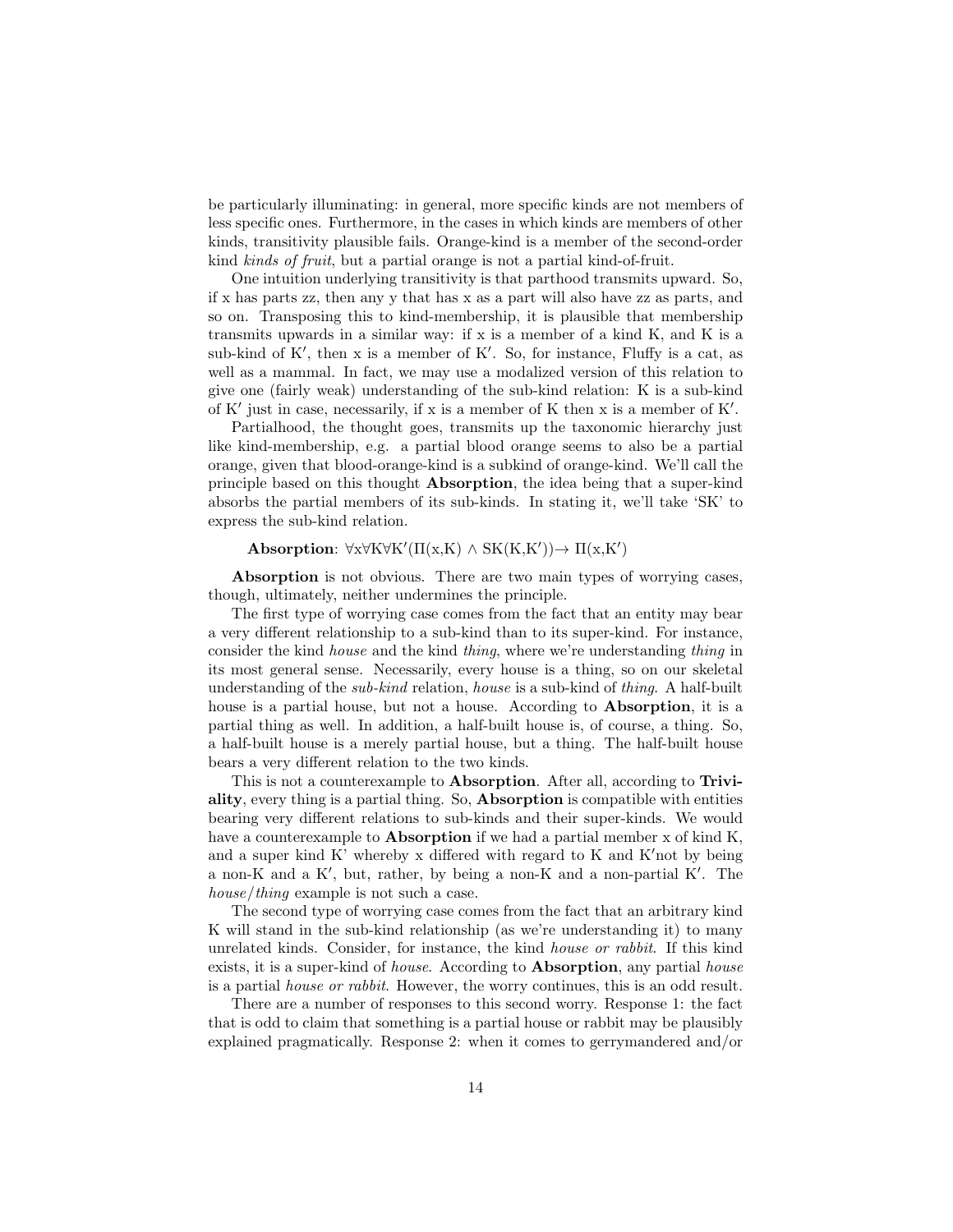disjunctive kinds we usually don't have especially clear intuitions that can be used to support this worry. Response 3: insofar as one is moved by this example, there are more restrictive notions of kinds, as well as less skeletal notions of the sub-kind relation that one may wish to adopt. If, for instance, we adopt a notion of kinds on which disjunctive categories do not constitute kinds then the worry disappears.

#### §3.3 The Partialhood-to-possibility Principle

If I'm drawing three squares on the board and I stop after finishing two and completing half of the third, then (6) is true.

(6) Two and a half squares are on the board.

If, however, I'm attempting to draw a round square (perhaps under the sway of some bad philosophy) and I stop after drawing the bottom-half of a circle, then (7) is not true.

(7) A half round-square is on the board.

This suggests that, at least in this case, possibility constrains partialhood. This suggestion can be captured in the Partialhood-to-possibility principle.

```
The Partialhood-to-possibility Principle (PPP): \forall x(\Pi(x,K))\rightarrow \Diamond \exists y(Ky))
```
We'll understand the possibility operator in **PPP** as expressing metaphysical possibility. Is PPP plausible? Just as with Absorption, I can't give conclusive proof of such a generalization. However, I think PPP is on shakier footing than Absorption because there is a more compelling potential counterexample.<sup>27</sup>

Imagine that I'm a logic student proving things. I prove a couple of fairly mundane theorems, and then, thinking that I've had a brilliant insight, I attempt to prove the negation of Fermat's last theorem. Given that Fermat's last theorem is true, I can't prove its negation. However, if I've written out a number of steps (alongside my two successful proofs), then there is a temptation to treat (8) as true.

(8) A half-proof of Fermat's last theorem is on the board.

The only witness for (8) is the doomed attempt to disprove Fermat's last theorem. How can this attempt constitute a half-proof given that it aims at the impossible? I don't have a decisive response to this sort of example, but I think there are lots of options for the proponent of PPP. First, as noted by Hawthorne and Magidor  $(2018)$ , 'proof' does not always mean successful proof.<sup>28</sup> In fact, it is natural in some contexts to say that a student wrote three proofs, but only two succeeded. If that's the case, then the example presents no difficulty for

<sup>27</sup>Thanks to Jared Henderson for this example.

<sup>&</sup>lt;sup>28</sup>They emphasize that this is just one instance of a larger pattern: the same remark applies to 'memory' and 'explanation'.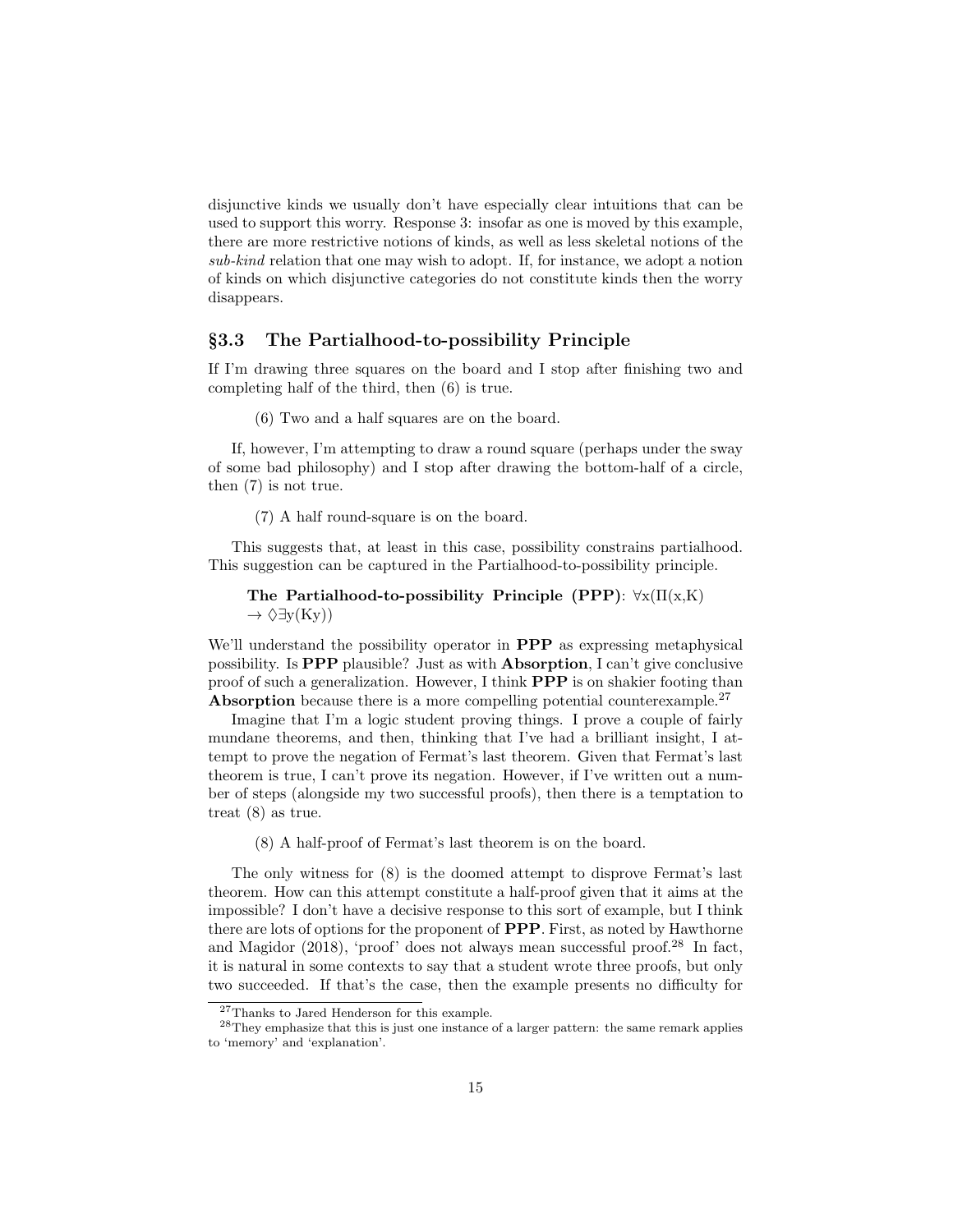PPP. After all, the steps certainly constitute a possible failed proof which, on the view we're considering, is a type of proof. Second, note that the steps may possibly constitute some sort of successful proof, even if they don't possibly constitute a successful proof of the negation of Fermat's last theorem.

There's more to be said about this example, but I won't wade deeper into the dialectic. The reason, which will become clear in §5.3.5, is that the mere prima facie plausibility of **PPP** gives us some reason to utilize partialhood in our semantics for the progressive. For those purposes, the important claim is not that PPP is true but, rather, that it is supported (or undermined) by precisely parallel considerations that support (or undermine) a similar principle governing the progressive.

### §3.4 Externality and Difference-Makers

Partialhood is an external relation in the sense of Armstrong (1978: 84-5): its instantiation is not determined by the intrinsic natures of its relata. This is not surprising. After all, for myriad kinds K, membership in K is not determined by the intrinsic properties of its members. Given Triviality, the externality of kind-membership will entail the externality of partialhood. However, the externality of partialhood goes beyond the externality of kind-membership in the case of mere partials. Just what extrinsic factors determine whether partialhood is instantiated? For the reasons given in  $\S2$ , I won't give necessary or sufficient conditions, but there are several sorts of cases that allow us to identify factors that differentiate instances of mere partialhood from non-instances. I'll call these factors 'difference-makers'.<sup>29</sup>

How can we identify difference-makers for partialhood? Consider the linguistic notion of a minimal pair. Minimal pairs are words/phrases that differ only in the element to be studied. For example, 'zeal' and 'seal' are a phonological minimal pair. We can extend the notion. Metaphysical minimal pairs are pairs of situations that differ only in an aspect to be studied. We can give several metaphysical minimal pairs that allow us to identify difference-makers for partialhood. In each, we have two situations differing only in a feature F, such that partialhood is instantiated in one but not the other. F, then, is a differencemaker for partialhood. F, however, need not provide a sufficient condition for the instantiation of partialhood—it may only be sufficient when combined with other features shared by the pair. F will also not generally provide a necessary condition: after all, if there are several different difference-makers for partialhood then none will be necessary.

The first difference-maker can be identified by focusing on a case already discussed on 2.2. Recall that in Remainder, a half-orange is what remains after destroying the other half. In §2.2 the importance of this case was in demonstrating that something could be a partial K without having a complete K as its telos. Now, we can focus on a different aspect of similar cases. There

<sup>29</sup>Apologies for co-opting a term used to mean something slightly different in the causation literature.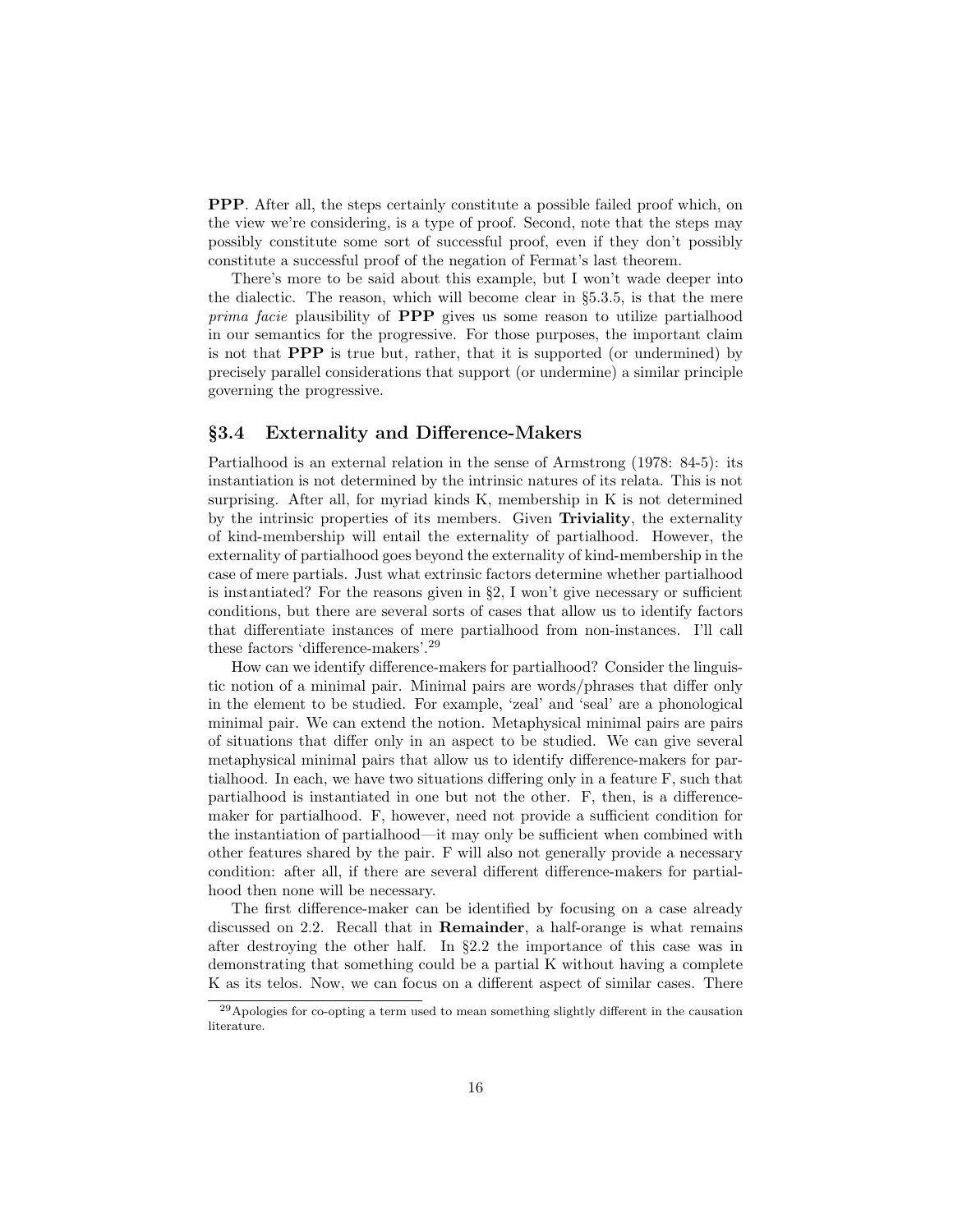are pairs of cases in which x and y are intrinsic duplicates, but x is a partial K and y is not because x is what remains of a K while y is not.

House-Remainder: Half of a Victorian house is destroyed. The house-remainder is on a street with two complete Victorian houses. 'Two and a half Victorian houses are on the street' is true.

Duplicate-remainder: An anglophile constructs a perfect duplicate of a Victorian house, albeit one constructed more than a century after the Victorian era. Sadly, half of the house is destroyed. The house-remainder is on a street with two complete Victorian houses. 'Two and a half Victorian houses are on the street' is false.

The difference between House-Remainder and Duplicate-Reminder lies in extrinsic features of the building remainder. In the former, the remainder was part of a Victorian house, while in the latter it wasn't. The lesson is that, at least for these cases, the fact that an object x was part of a K is a differencemaker for being a partial K. And, of course, once we appreciate this, it is easy to construct similar cases in which this extrinsic property is the differencemaker for partialhood. As I already stressed, the extrinsitcality of partial kind membership is no surprise given the extrinsiticality of kind membership more generally. For something to be a member of the kind Victorian house it must have been built during the reign of Queen Victoria. Given that the duplicate is not part of a house that was built during this period, it is not a partial Victorian house.

Even if being aimed at a complete K (where aiming is fleshed out in terms of either modality or telicity) cannot provide the basis for a reduction of partialhood, it can provide us with a difference-maker.<sup>30</sup> Consider **Trajectory** and Accident.

Trajectory: I'm a sculptor, specializing in busts. I have completed two, and I'm midway through making a third. I've shaped my clay into a mass that to the untrained observer is still formless, but is a crucial step on its way to becoming a finished bust. 'Two and a half busts are complete' is true.

Accident: After a particularly violent storm, two busts wash up on shore. Due to meteorological contingencies, the storm has shaped some clay from the sea into an object that is intrinsically identical to the formless mass from Trajectory. Nonetheless 'two and a half busts are on the shore' is false.

Being aimed at a complete K is a difference-maker, but being aimed at a complete K is surely not sufficient for partialhood. There are cases in which an

<sup>30</sup>Importantly, note that trajectories may be fairly coarse grained. An object may be on the trajectory to become a statue even it is not on the trajectory to have a perfectly specific weight or height.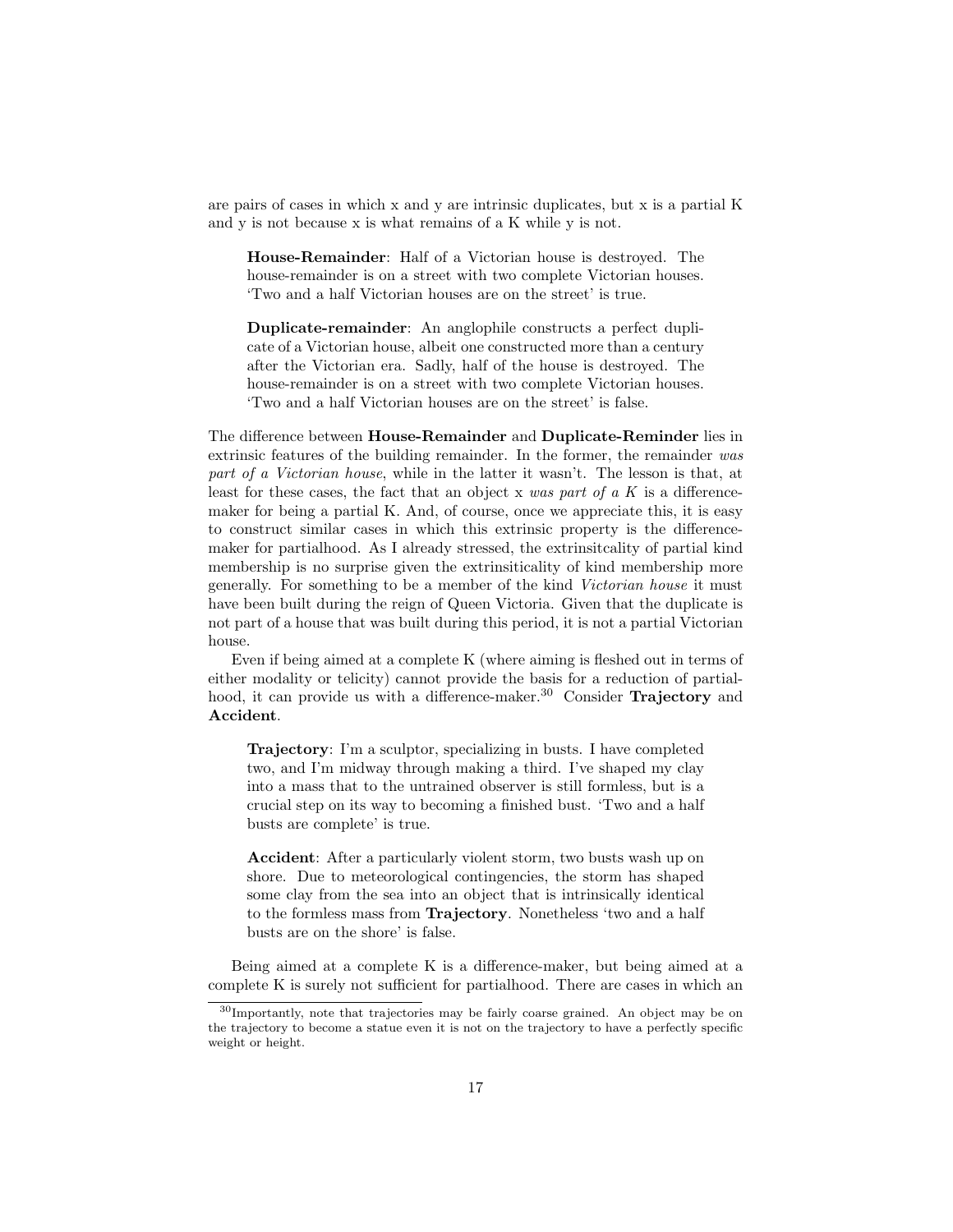agent aims at producing a K, but it is not in their control. In such cases, we often judge that the product of their efforts is not a partial K. In fact, we've already seen one such case: the attempted production of a round square. By contrast, when producing a K is in an agent's control, the product of their (incomplete) efforts is often judged to be a partial K. Control, then, provides us with another difference-maker:

Control: To distract myself from work, I've taken up a hobby: I paint landscapes of the Rocky Mountains. Today I completed two landscapes, and I'm halfway through the third. 'Two and a half landscapes (of the Rockies) are on the table' is true.

Lack: My young daughter likes to mimic me and play with my paint supplies. One day, a combination of finger-painting and paintslinging leads her to create a canvas that is intrinsically identical to my half-landscape. Nonetheless, when she puts it on the table next to two of my complete landscapes, 'Two and a half landscapes (of the Rockies) are on the table' is false.

In sum, we've identified three difference-makers for whether x is a partial K:

- Whether x was part of a K.
- Whether x is on the trajectory to become a K.
- Whether it is within control of a relevant agent whether x will become a K.

To stress again, none of these provide necessary or sufficient conditions for partialhood. They do, however, partially reveal the nature of partialhood by identifying features crucial to its instantiation. This will be important in evaluating applications of partialhood. If one hypothesizes that a linguistic item expresses partialhood, or that partialhood plays a role in a metaphysical theory, then we'd expect to find these types of cases.

Do these three difference-makes exhaust all possible partialhood differencemakers? That is extremely doubtful. Imagine attempting to list all of the extrinsic features relevant to kind membership. The diversity of kinds as well as the diversity of possible conditions makes it implausible that there will be a single relatively tractable list. Nonetheless, we can identify extrinsic features that cover a number of cases. Consider, for instance, the property of being maximal, where a kind K is maximal just in case large (enough) parts of a K are not themselves K. According to Sider (2003), this is an extrinsic condition on kind membership for a variety of familiar kinds. What we're doing with partialhood is similar: we are identifying difference-makers for a wide variety of kinds.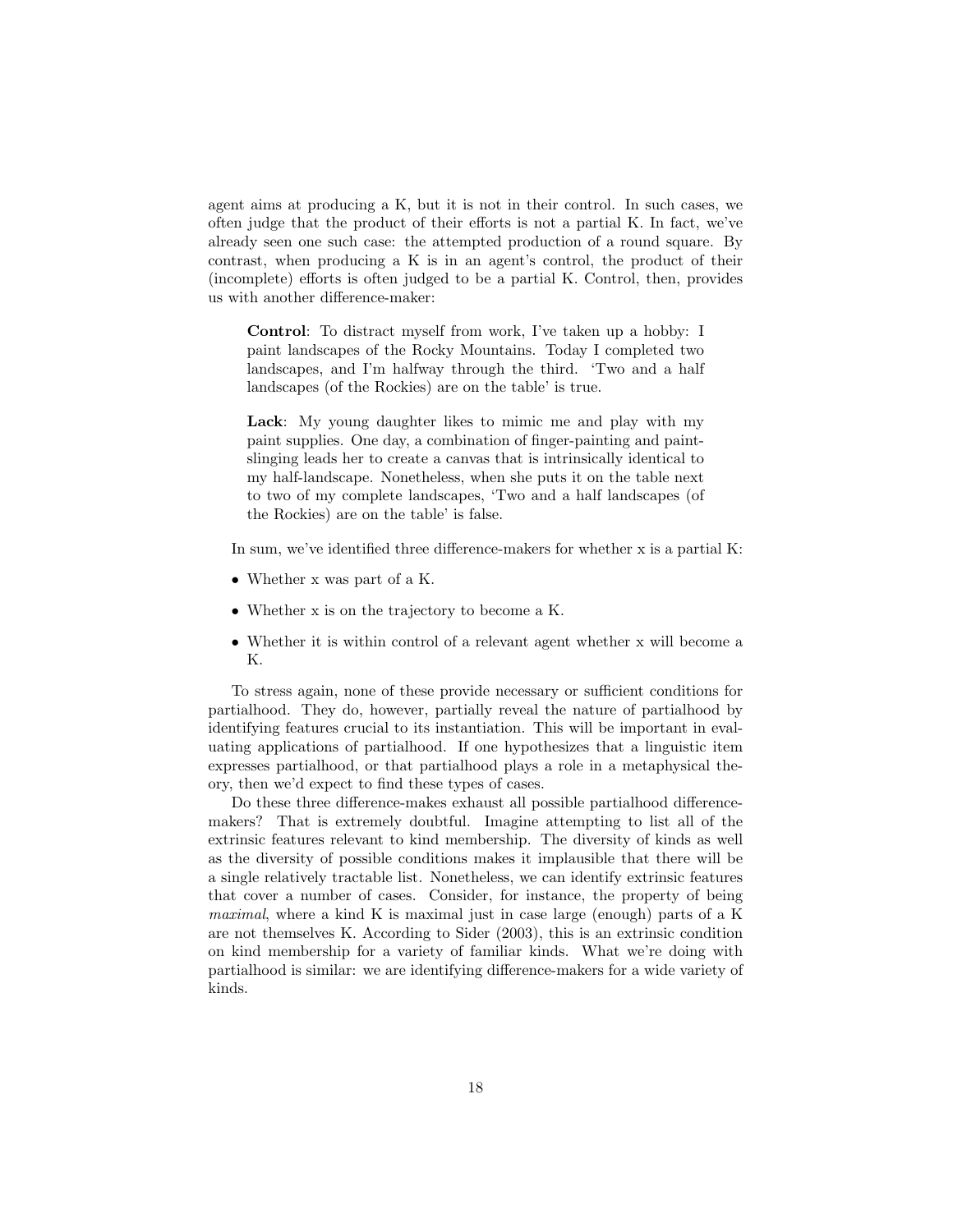# §4 Using Partialhood Part 1: Mere Partials and the Mass/Count Distinction

Lots of kinds have merely partial members. Houses, oranges, statues, and cars, to re-use our examples, all have partial members that aren't also their members. Not all kinds do, though. Is there merely partial water, i.e. partial water that is not water? It seems doubtful. Are there merely partial humans? Again, I doubt it. Kinds that don't admit merely partial members have the following property, called  $\bf NMP$  (for no mere partials):  $31$ 

 $\mathbf{NMP:} \forall x (\Pi(x,K) \rightarrow x \in K)$ 

There are two different sorts of kinds that exemplify NMP. On the one hand, there are kinds whose members are arbitrarily divisible into further instances of the kind. Water is one such kind. If you take a quantity of water, a puddle for example, and divide it in half, you have two quantities of water.<sup>32</sup> And you can repeat this trick. In 4.1 I'll discuss such kinds, and argue that identifying them allows us to articulate a revised version of distributivity that can be used to identify the metaphysical basis of the mass/count distinction. On the other hand, there are kinds whose members aren't divisible into further instances of the kind, yet still have no merely partial members. Intuitively, there's some integrity to being a human that prevents there from being a partial human: being human is an all-or-nothing game.<sup>33</sup> In 4.2 I'll briefly discuss such kinds.

#### §4.1 Distributivity and the Mass/Count Distinction

How can we account for the semantic difference between mass ('water', 'gold') and count nouns ('dog', 'chair')? A familiar thought is that mass nouns are distributive while count nouns are not.<sup>34</sup> Distributivity is standardly defined mereologically (Cheng 1973).<sup>35</sup> A kind K is distributive just in case any member of K is such that all of its proper parts are  $K:36$ 

<sup>31</sup>If one takes all of these 'mere partials' to be members of their relevant kinds, then we'd have to invoke the distinction between whole members and non-whole members in order to formulate a workable version of NMP.

 $32I$  follow Cartwright (1970) in using phrases of the form 'quantity of MN' when I want to designate something in the extension of a MN while using count-terminology. Zimmerman (1995: 58) notes that this is imperfect, and I agree.

<sup>33</sup>As will become clearer in 4.2, this must be a different sort of integrity than Moltmann (1997) and (1998) has in mind. That notion applies to anything in the extension of a count noun, whereas my notion applies to only a subset of kinds designated by count nouns.

<sup>34</sup>Some use the term 'divisive' for the same property.

<sup>35</sup>Unlike Cheng, I define the distributivity directly for kinds rather than for predicates. Ultimately, then, distributivity picks out a metaphysical property that, I hypothesize, is reflected in the mass/count distinction. Given that it is a metaphysical property it also makes sense to ask what purely metaphysical work it could be put to. One natural thought it to use it to make the distinction between object kinds and stuff kinds. I won't consider that possibility here, though see Steen (2016) for a survey of ways to make sense of that distinction.

<sup>&</sup>lt;sup>36</sup>'<' expresses proper parthood: a<br/>b iff (a≤b  $\land$  a≠b).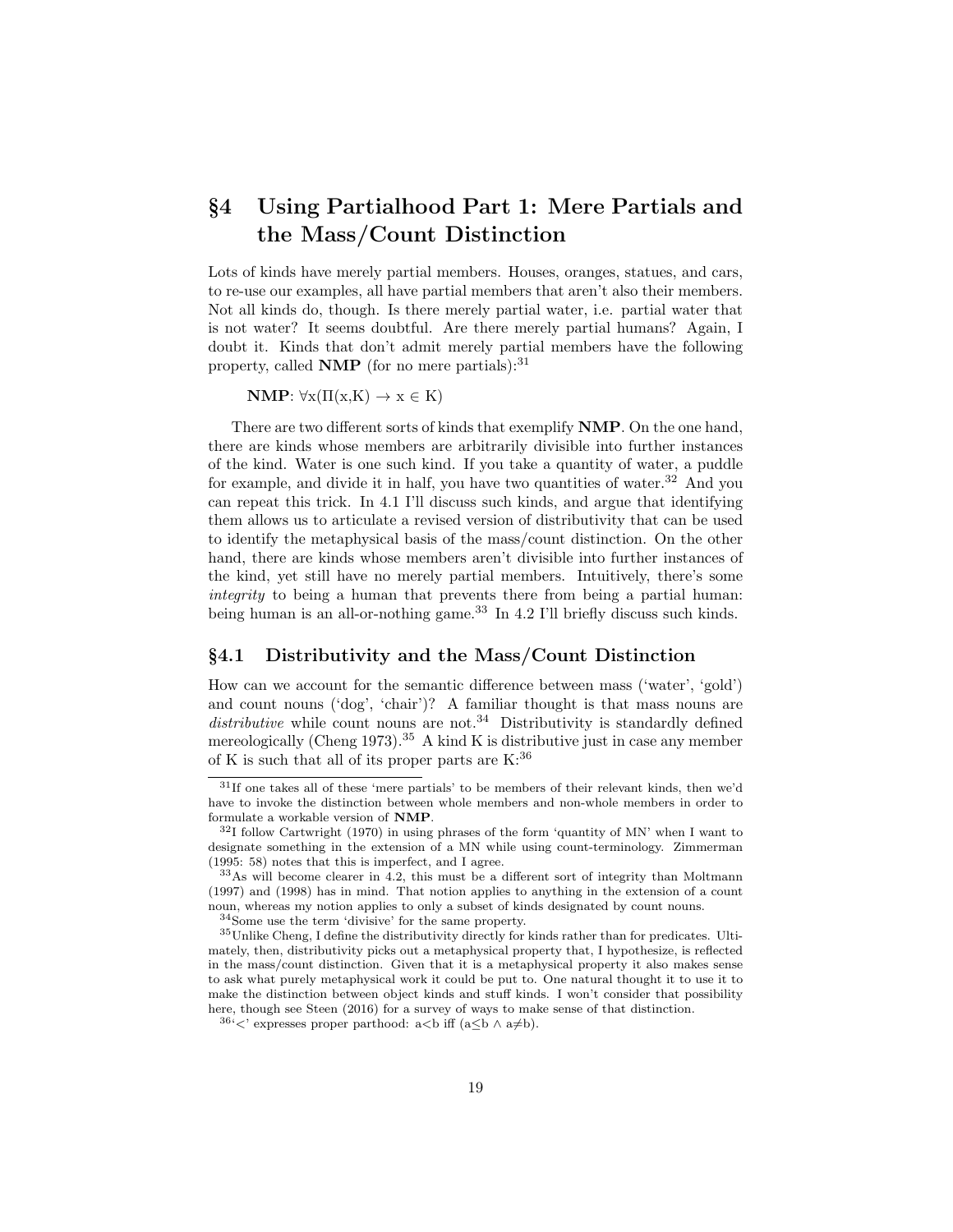K is distributive  $=_{def} \forall x \forall y((x \in K \land y \leq x) \rightarrow y \in K)$ 

We can then go on to hypothesize that mass nouns designate distributive kinds while count nouns designate non-distributive kinds. The well-rehearsed problem with this hypothesis is that it is false.<sup>37</sup> Every quantity of water has some parts that aren't water: hydrogen molecules. Water is hardly unique. Fruitcake, for example, contains raisins (Taylor 1977). Any workable form of distributivity has to allow for the fact that, even with kinds designated by paradigmatic mass nouns, decomposition often (always?) reaches a point at which there are minimal parts: parts such that their parts are no longer members of the kind. If we want a principle that captures the distributivity intuition that mass kinds can be arbitrarily decomposed into further members—then we need a weaker principle.<sup>38</sup> A natural strategy is to further restrict the antecedent. For a decomposition of a member of K to yield further members of K, the decomposition must somehow be significant enough: hydrogen molecules don't to the job for water.<sup>39</sup> Partialhood can provide the restriction:

K is II-distributive  $=_{def} \forall x \forall y ((x \in K \land y \le x \land \Pi(y,K)) \to y \in K)$ 

For a kind K to be Π-distributive, not all parts of its members must be Ks, but all of its parts that are partial Ks must also be Ks. Notice that Π-distributivity is entailed by NMP. Our more general hypothesis is that mass nouns (or at least certain mass nouns—more on that soon) satisfy NMP. In the context of saving distributivity, the important entailment of NMP is Π-distributicity.

Here's the intuition underlying the move to Π-distributivity. Recall that, by definition, partialhood is linked to counting and measuring. For something to be a partial K is for it to be able to affect K-counts or K-measures. Now imagine that we're counting quantities of water or measuring water. What can affect our count/measure? It seems that only quantities of water can. If you try to sub-divide quantities of water, as we sub-divide oranges, you are just left with more quantities of water, unless you are left with something that doesn't affect the count/measure at all, like a hydrogen molecule. To be sure, if a hydrogen molecule weighs something, it may contribute to a water-measure by being a part of some water. However, as we've defined partialhood, for an entity o to contribute to a K-measure M is for  $M < o, K$  to be greater than 0; in this case for the hydrogen molecule to measure greater than 0 liters of water (or whatever measure you choose). Hydrogen molecules can't do that.

<sup>37</sup>See Quine (1960), ter Mulen (1981), Koslicki (1999), Gillon (2002), Pelletier and Schubert (2002), and Champollion (2017) for discussions of distributivity that focus on the problem of minimal parts, or the observation that even with kinds designated by mass nouns, there seems to be a level of division below which kind membership is lost.

<sup>38</sup>This is somewhat controversial. Bunt (1985), for instance, thinks that while distributivity may be strictly speaking false, it is true as far as the semantics of mass nouns is concerned. Like Moltmann (1998) and Gillon (2002), I have a hard time making sense of this position.

<sup>39</sup>This 'significant enough' idea is familiar in the literature. Moltmann (1989), (1991), for instance solves the problem (for atelic predicates anyway) by requiring that the parts be relevant, where relevance is highly context-sensitive. One could see my proposal as a fleshing out of Moltmann's idea.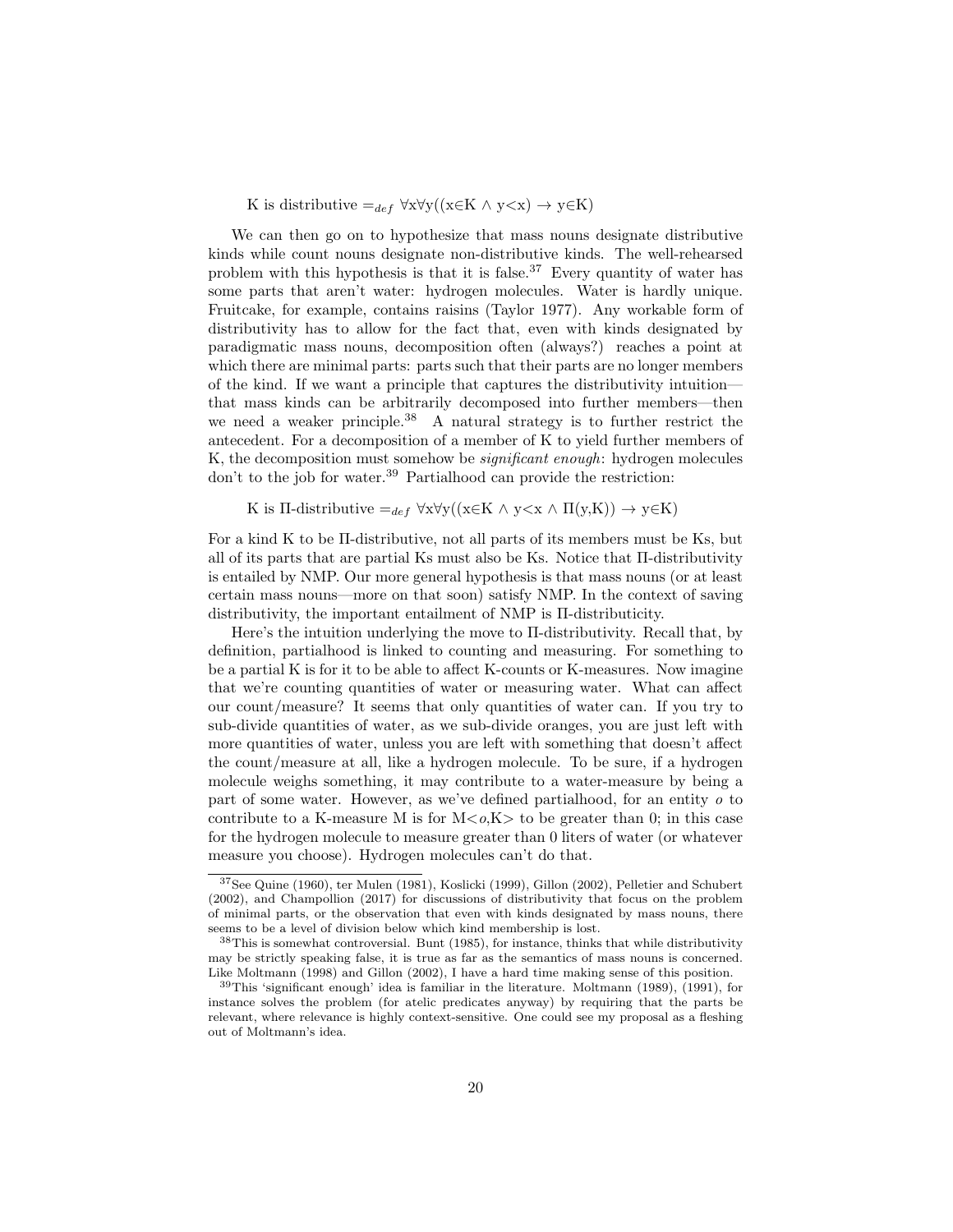If one thinks that the kinds designated by mass nouns can be measured but not counted, then evaluating NMP for mass kinds will solely involve testing the measure-facts. However, I am skeptical. Already, I used 'quantity of water' interchangeably with 'water' and, given the right context, I think they can designate the same kind, such that  $x$  is a quantity of water iff  $x$  is water. ('Quantity of', of course, is context-sensitive and sometimes picks out contextually salient quantities, but I think it needn't always.  $40$ )

My hypothesis, to an initial approximation, is that mass nouns designate Πdistributive kinds, and count nouns need not. Before we can test this hypothesis we need to address two complications which will lead us to refine the hypothesis. The first, which was in effect brought up in our discussion of NMP, is that some kinds designated by count nouns will satisfy Π-distributivity for the wrong reason: their instances don't admit any proper parts that are partials at all, so, trivially, all of their proper parts that are partials will be instances. The second is that the class of mass nouns is quite diverse and includes abstract kind-nouns ('honour') and mass nouns for intuitively discrete kinds ('furniture'), and one may be reasonably skeptical that there are informative true generalizations over all mass nouns.<sup>41</sup>

The first complication for the hypothesis that mass nouns designate Πdistributive kinds while count nouns do not is that there are cases where Πdistributivity may be trivially satisfied. Assume, for instance, that, necessarily, there are no merely partial humans. In that case, human is Π-distributive. Consider an arbitrary human: every one of its proper parts that is a partial human is also a human. There are none!

Notice that this complication arises already for distributivity, before we even move to Π-distributivity. Take any kind with only simple (partless) members. That kind will satisfy distributivity: consider one of its arbitrary members: every one of that members' parts will also be a member of the kind. There are none! The solution in both cases is to require that there are some entities that satisfy the antecedent. So, let's call a kind K non-vacuously  $\Pi$ -distributive just in case K satisfies Π-distributivity as given above, and, in addition, at least one of K's members has a proper part that is a partial K. Now we can articulate a refined version of our generalization: mass nouns are non-vacuously Π-distributive while, count nouns are not.

The second complication is that the class of mass nouns is diverse, and distributivity may be more plausible for concrete kind terms like 'water' than abstract kind terms like 'honour' and quantized mass terms like 'furniture'. I'll respond here by weakening the hypothesis. Rather than claiming it is true of every syntactically mass noun, I hypothesize that it is true of core examples

 $40$ See Chierchia (2010) for a semantic proposal for 'quantity of' that incorporates this context-sensitivity.

<sup>41</sup>Compare Koslicki (1999: 63): "a more fruitful approach would aim at isolating smaller subdivisions within the original linguistic classification, as guided by metaphysical considerations." Similarly, Zimmerman (1995: 53) and Steen (2016) avoid generalization about the metaphysics underlying all mass nouns, and, rather focus on only one specific kind (concrete mass expressions).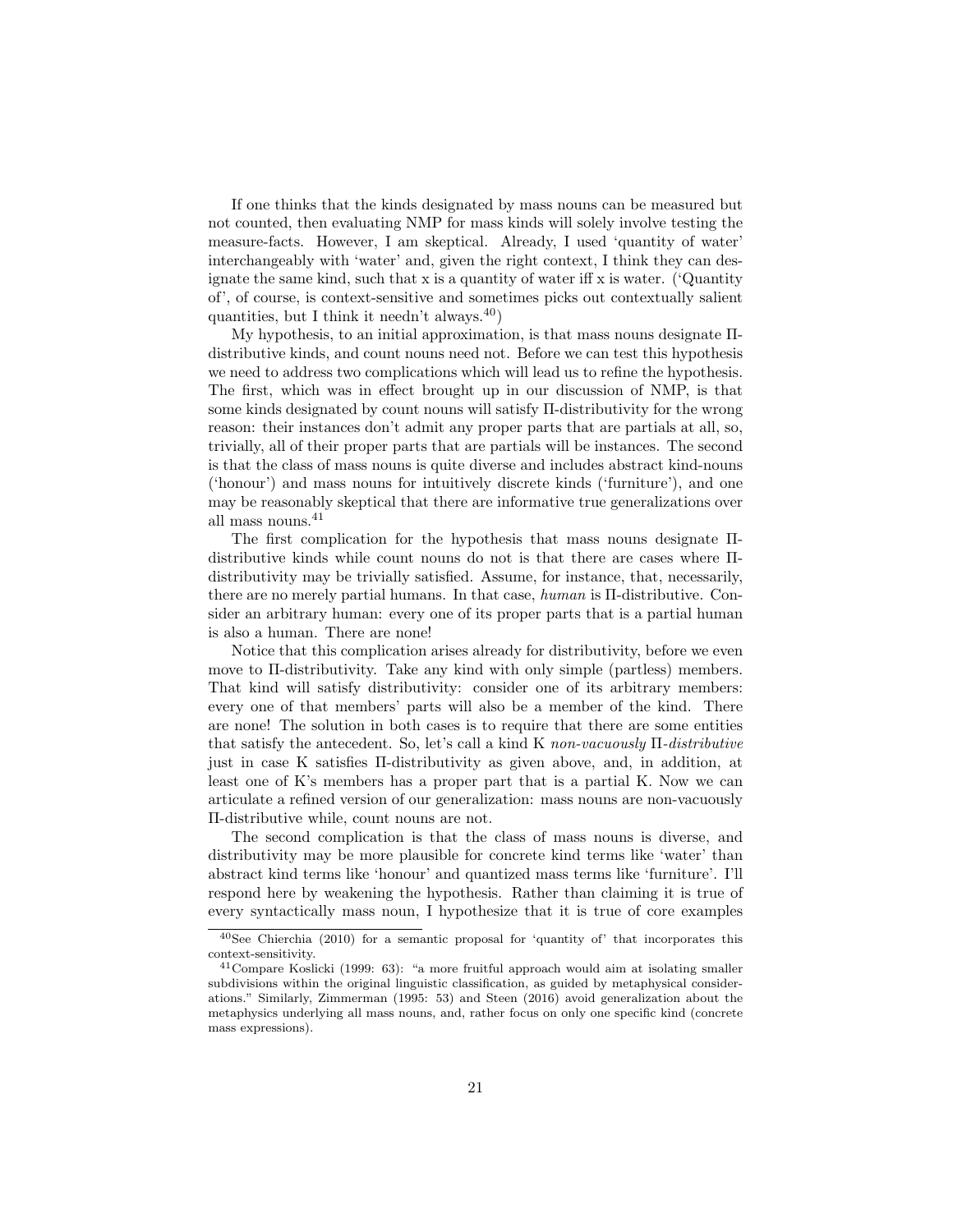of mass nouns for concrete kinds. What are such 'core examples'? Following Chierchia (1998) and Grimm (2018) note that certain kinds are always designated by mass nouns when a language has mass nouns: $^{42}$  we'll take nouns for such kinds to be core examples. In Grimm's taxonomy, core examples will include mass nouns for naturally occurring liquids like 'water' and 'blood'. If there is any metaphysical basis for the mass/count distinction, core examples are a good place to find it: after all, they abstract away from interlinguistic contingencies and focus on the kinds that are universally designated by mass nouns.

The fact that we can't find a single semantic property that characterizes all syntactically mass nouns should not be surprising. After all, we know that semantic and syntactic categories don't correlate perfectly. 'Underpants', for instance, is syntactically but not semantically plural. In a similar vein, I think we should take our generalization to express a weaker claim about central cases that nonetheless captures some key intuitions about the mass/count distinction. Whether our hypothesis has additional utility (in, for instance, predicting facts about the distribution of mass nouns) is a topic for another day, but, to push the analogy, the fact that 'glasses' is not semantically plural does not lead us to think that our semantic characterizations of plurality are explanatorily impotent when it comes to the distribution of plurals.

Let's test this hypothesis against some central cases. Consider 'water'. According to our hypothesis, the kind designated by 'water' is non-vacuously Πdistributive. This, in turn, requires two things (1) Π-distributivity, and (2) non-vacuity: that at least one member of water has a proper part that is a partial K. I'll argue for these properties in reverse order.

Begin with non-vacuity. This requires that there is a quantity of water with a proper part that is a partial K. This is easy to demonstrate. Consider an arbitrary quantity of water: a particular puddle. The left half of that puddle is also a quantity of water. By Triviality that left half is a partial quantity of water. By our earlier hypothesis 'water' and 'quantity of water' designate the same kinds, so it follows that the left half is partial water. Similarly, consider a 1-litre quantity of water. The bottom half of that quantity is itself a quantity of water that measure .5 liters of water. Each case illustrates that some quantity of water has a proper part that is itself water, which by Triviality entails that some quantity of water has a proper part tat is itself partial water.

Next, consider Π-distributivity. Consider an arbitrary instance of water, which we'll call a. If water is II-distributive, then each proper part of a which is partial water is such that it is water. We can demonstrate this by reductio. Assume water is not Π-distributive. There will then be a part of a quantity of water that is merely partial water. Mere partials, in turn, are in the extension of number phrases including terms expressing fractions. There will then be true readings of sentences expressing fractional quantification, e.g. '(exactly) two and a half quantities of water are on the road'. After all, the merely partial water will serve as a witness. However, when we use 'quantity' in the

<sup>42</sup>According to Lima (2014), in the Brazilian language Yudja all nouns can be used as count.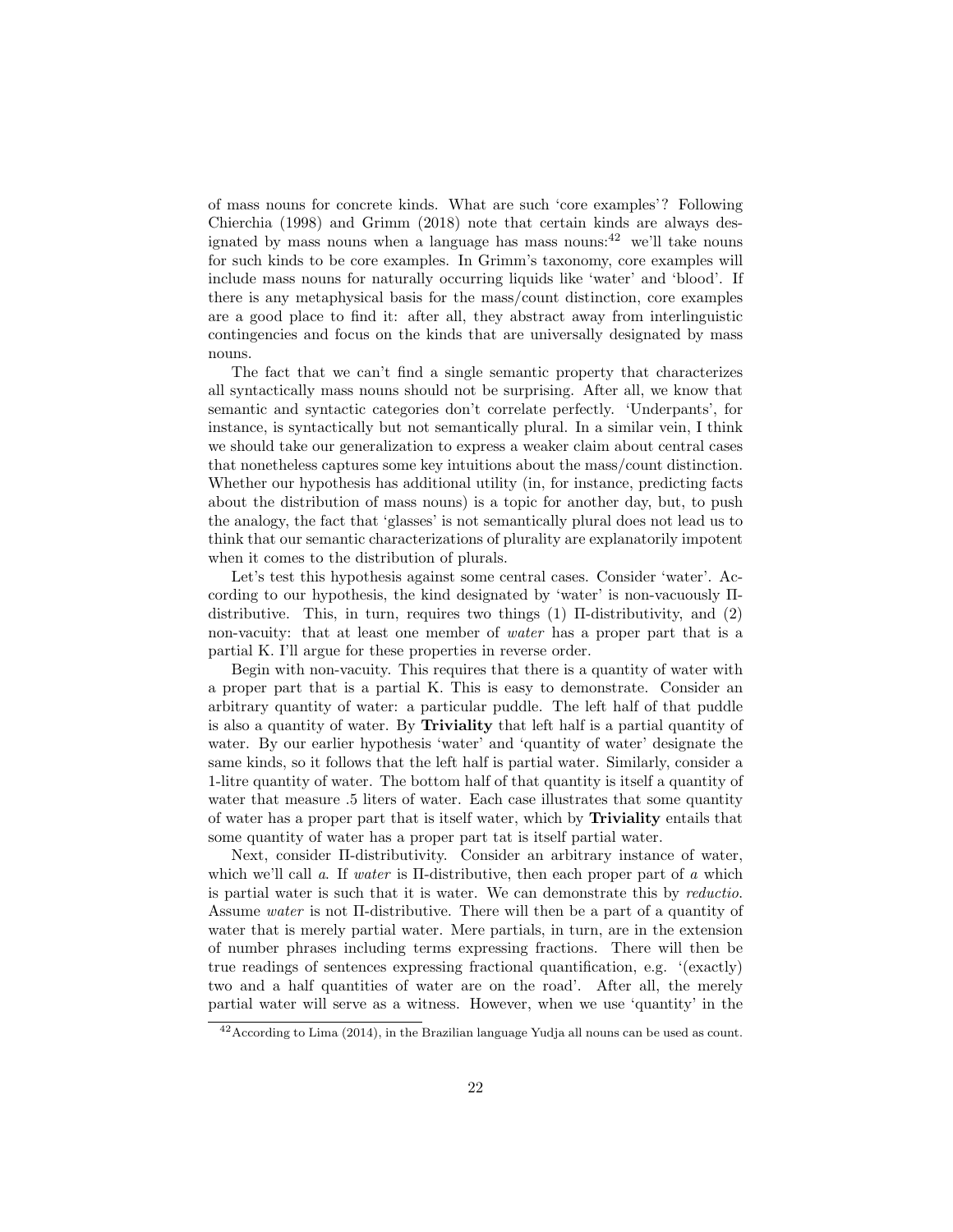intended manner, there are never such truths. There cannot be two and a half quantities of water, when for something to be a quantity of water is for it to be water! There can be two or three. So, the assumption is false. It leads to the predictions that fractional quantifications could express true counts of quantities of water, but they can't. This argument does rely on an impossibility judgment. However, most find this judgment robust. We are unable to envision a scenario where such fractional counts are true, at least when we use 'quantity' in the intended manner. Switching to measuring, merely partial water would be something that could affect water-measurement without itself being some water. Apples provide us with such a case: a half-apple affects our measure, in pounds, of apples without itself being an apple. Again, we don't find this with water. These arguments are, of course, dependent on negative existential claims but I do not know of any prima facie compelling counterexamples.

Now let's turn to count nouns. On the hypothesis, they need not be nonvacuously Π-distributive. There are two ways to have this property. They could fail to be Π-distributive, or they could be vacuously Π-distributive. Nouns like 'orange', 'bagel', and 'house' fall into the first category. They are not Πdistributive. This is entailed by the fact that there are truths expressed by fractional quantification (on exact readings), like 'two and a half bagels/oranges/houses are on the table'. Other count nouns like 'dog' and 'human' are Π-distributive, but vacuously so. They have no proper parts that are partial members. We can see this by considering the two ways to be a partial kind-member. On the one hand, a proper part of a dog may be a partial dog in virtue of being a dog. Since dogs do not have other dogs as parts, dogs do not have partial dogs as parts in this way. On the other hand, a proper part of a dog may be a partial dog in virtue of being merely partial. This would entail that there are true readings of fractional quantificational claims like 'two and a half dogs are in the yard', but there aren't. Also, notice, that if one disputes this judgment then one would claim that 'dog' is not Π-distributive, which would still distinguish 'dog' from 'water'.<sup>43</sup>

#### §4.2 All-or-nothing Kinds

Our discussion of the mass/count distinction has led us to make a tripartite distinction between kinds. First, we have those that are non-vacuously Πdistributive. We've hypothesized that paradigmatic mass nouns designate kinds that fall in this category. Second, we have those that are not Π-distributive. Count nouns like 'orange' and 'house' designate kinds that fall in this category, as do many other count nouns designating artifactual kinds and some designating natural kinds (especially when the members of those natural kinds have

<sup>43</sup>Space precludes extensive comparisons between my solution to the problem of minimal parts and those of others. However, I think it is compatible with some of the more prominent solutions. I've already mentioned the potential compatibility with Moltmann's solution, and I see nothing incompatible between my solution and that of Champollion (2017: ch. 5). Another way to put this is that there are lots of different ways to weaken distributivity, and I suspect that several of them are true of (central) mass nouns. Which a theorist focuses on will depend on their interests and mine clearly differ from those of Moltmann and Champollion.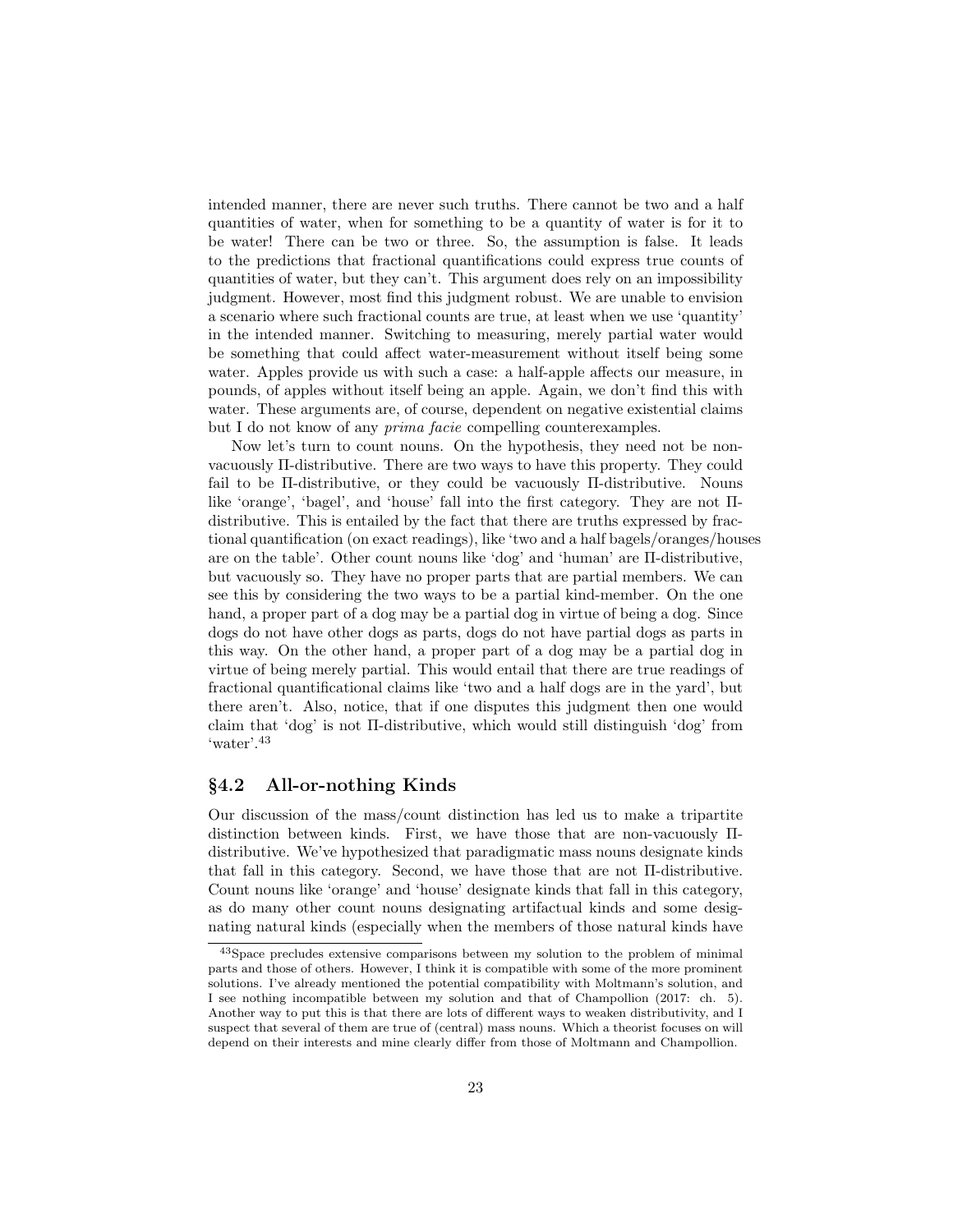natural decompositions, like oranges). Third, we have kinds that are vacuously Π-distributive. I suggested that count nouns like 'human' designate such kinds. In this subsection I will investigate this third category—all-or-nothing kinds so-called because because not only do they not have mere partials, they don't have proper parts that are partials at all.

I'll begin with a thought experiment that challenges the idea that any kinds are all-or-nothing kinds. The idea is that if we construct Alien Factory scenarios, even biological kinds like rabbit admit mere partials.

Alien factory: a benevolent alien took an incognito vacation to the Canadian Rockies and was deeply impressed with the colourchanging white-tailed jackrabbits.<sup>44</sup> Not wanting to pluck any actual jackrabbit from its natural environment, the alien decided to make molecule-for-molecule duplicates of their favourite jackrabbit. The alien constructed a factory for this purpose, and has completed two duplicates, as well as being halfway done with a third. Pleased with his progress, the alien truly utters 'Two and a half rabbits are on the factory floor.'

Alien factory can be generalized to any physical kind, and this suggests that the best candidate kinds for being all-or-nothing kinds are, in fact, not Πdistributive. How should we respond to this thought experiment?

A first response is to take the thought-experiment at face value and claim that biological kinds are not Π-distributive. This response incurs an explanatory debt: in most familiar contexts it is bizarre to speak of fractional members of biological kinds. How can this be explained? We could try to invoke pragmatic considerations, but I don't know of any that wouldn't overgenerate.

A second response, which I take to be the most promising, is to take 'jackrabbit' to designate a different kind in Alien Factory contexts than in ordinary contexts. This response can be buttressed by considering that in Alien Factory we seem to be thinking of white-tailed jackrabbits as a purely physical kind, with membership conditions given in terms of their specific physical constitution, while in ordinary contexts we think of them as a biological kind. We can bring this out by thinking of cases where the two come apart. Imagine that the alien factory produces a duplicate of a dead jackrabbit. In Alien Factory it is perfectly intuitive to claim that there is a (completed) jackrabbit on the factory floor, though in ordinary contexts it is natural to deny this.<sup>45</sup>

Adjudicating between these responses would take us too far afield. Assuming, though, that a version of the second response could be made to succeed,

<sup>&</sup>lt;sup>44</sup>These are a real: they are white in the winter and brown the rest of the year!

<sup>45</sup>A third response is to take the partialhood relation to have another argument place for something like standards. I'm skeptical of this response because one can account for the context-sensitivity of counting with fractions by taking into account independently motivated context-sensitivity. This obviates the need to introduce an additional parameter. In particular, sentences that express such counts all contain nouns that restrict the quantifiers, and, following Stanley and Szabó (2001), we have independent reason to think that these nouns are contextsensitive.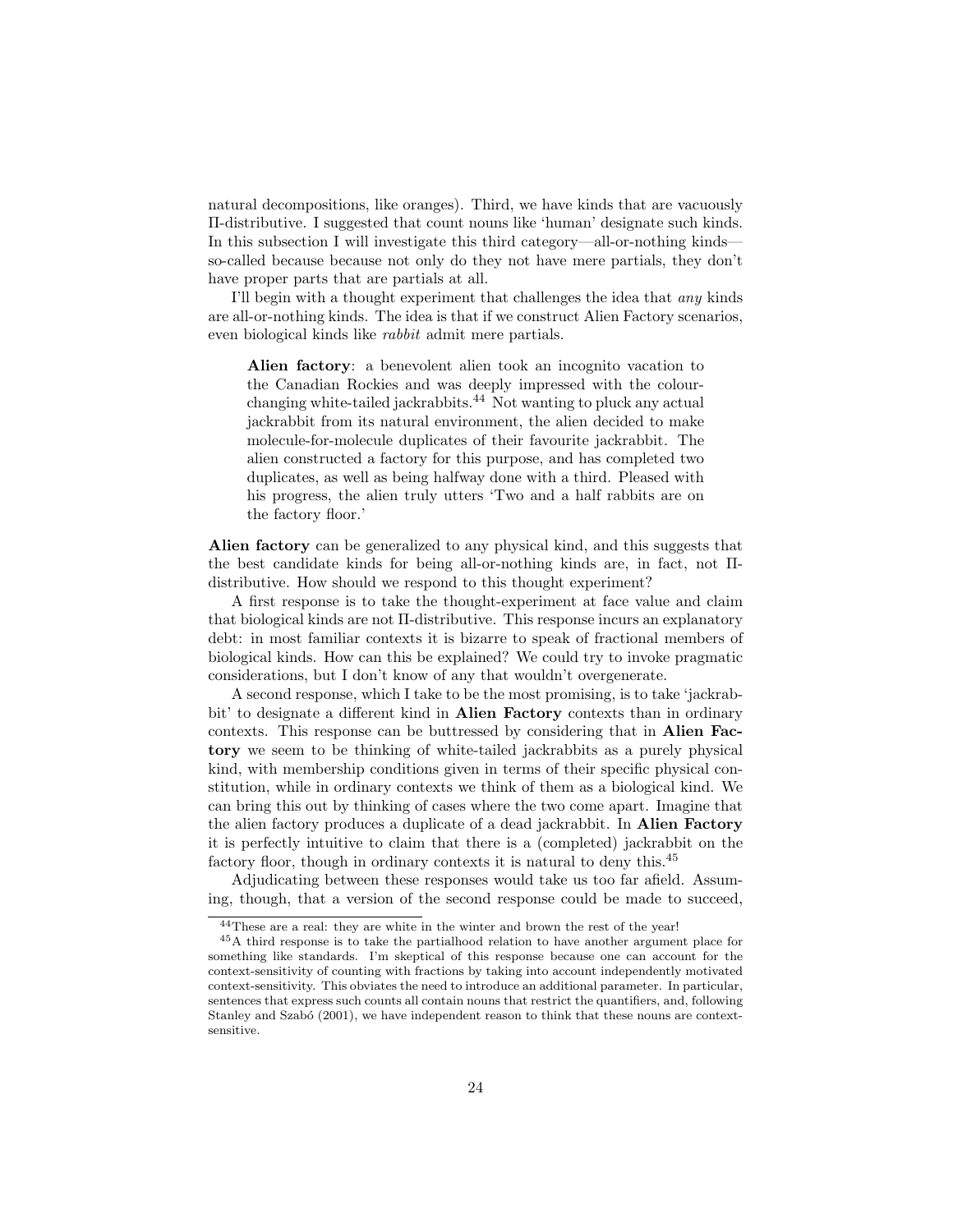the result is that count nouns are, in fact, bifurcated into two classes: those that designate all-or-nothing kinds and those that don't. Here's an interesting and difficult question: what does this distinction track? One doomed idea is that it tracks the natural/non-natural kind distinction. We've already seen that this is false: orange and apple are plausibly natural kind terms but they do not designate all-or-nothing kinds. Interestingly, the distinction seems to track the distinction between fauna and non-fauna. I'm not sure why this is but it does suggest that partialhood is more entwined with distinctions among kinds than merely tracking the mass/count distinction. Properly understanding this would require surveying a host of kinds to come up with a more comprehensive list of those that are all-or-nothing and those that aren't. I leave that ambitious task for another day.

# §5 Using Partialhood Part 2: The Progessive

## $§5.1 \quad P = \Pi$

Sentences in the progressive express that events are underway, or in progress.

- (9) Elise is building a house.
- (10) John is swimming.

(9) expresses that house-building is underway, and Elise is the builder; (10) expresses that swimming is underway and John is the swimmer. Following Landman (1992) and Higginbotham (2004), the progressive can be understood as expressing a relation between a event-token and an event-kind. (9), for instance, can be understood in terms of a relation between a particular buildingin-progress, and the event-kind *building a house*.<sup>46</sup> On this view, (9) has the following semantic form:

 $(11)$  ∃e PROG $(e, \lambda e'.$ Build(Elise, house, e'))

To a reasonable approximation, we can gloss (11) as there exists an event token, such that it stands in the PROG relation to the following event-type: events in which Elise built a house.<sup>47</sup> The task of analyzing the progressive now becomes the task of understanding the PROG relation. Familiar analyses are modal. Dowty's (1977) influential view, for instance (and to an approximation)

<sup>46</sup>This is the most straightforward way to utilize partialhood in understanding the progressive, and it has the virtue of being easily incorporated into a compositional theory. That said, one could treat the progressive as a sentential operator on the model of Dowty (1979) and understand the sentential operator in terms of partialhood. A sketch:  $\text{Prog}(\phi) \leftrightarrow \exists e(\Pi(e,\phi)).$ The sketch identifies (at least some) propositions with event-kinds. One could reject this as long as an alternative mapping from propositions to event-kinds is provided.

 $47$ Notice that I'm taking the  $\lambda$ -abstract in (11) to designate an event-kind. Perhaps, however, it merely designates a property and we need another operation to map the property to the kind (cf. Cheirchia 1998). If so, the only complication to (11) is that we'd have to add that operator.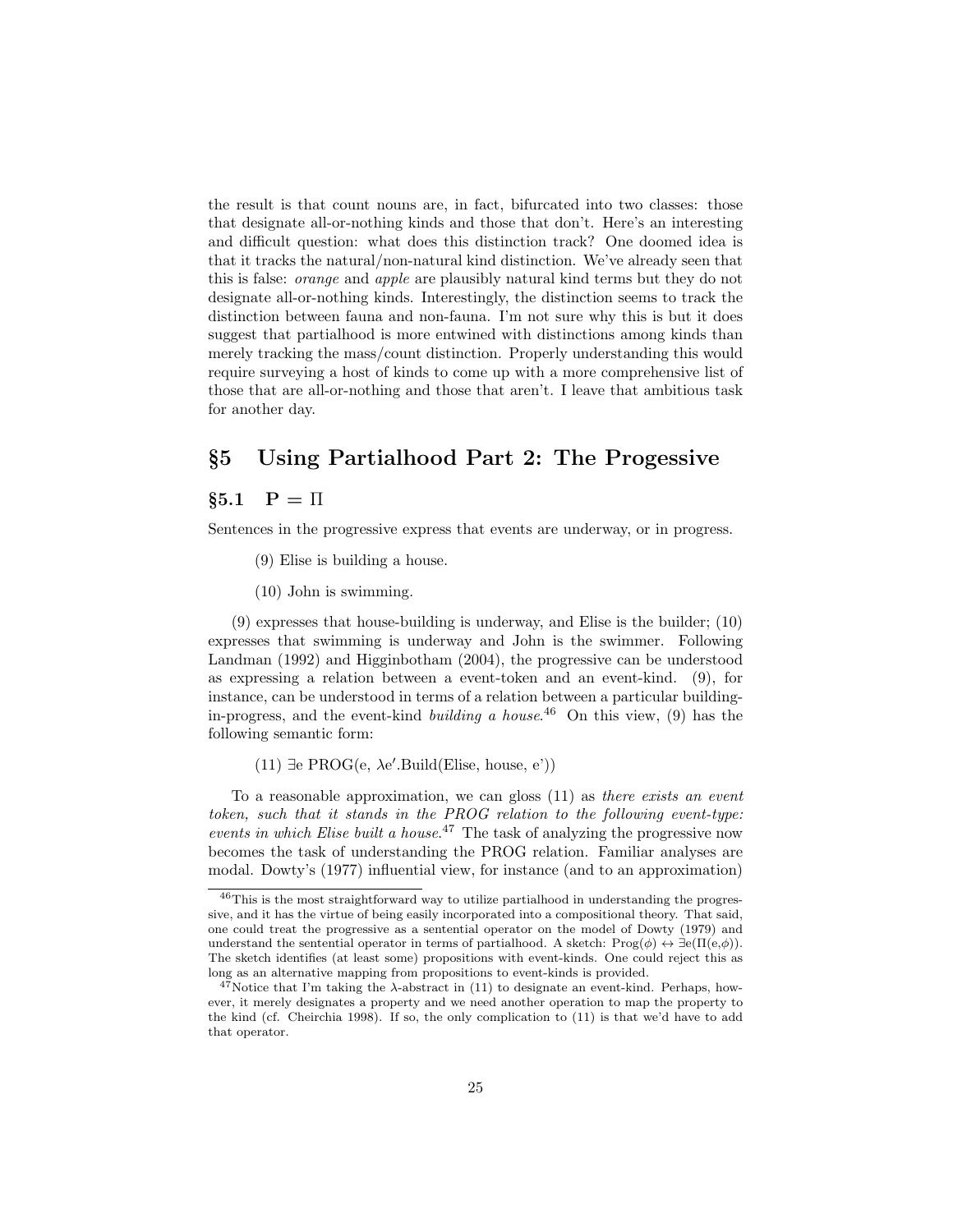is that an event token e stands in the PROG relation to an event type e' just in case if e were to continue unimpeded it would become an e'. In the remainder of this section, I'm going to defend an alternative to modal views: that PROG just is partialhood.<sup>48</sup>

#### $PROG = \Pi$ .

For short, I'll dub this hypothesis 'P =  $\Pi$ '.<sup>49</sup> I'll defend the hypothesis in two ways. In giving our metaphysics for partialhood, we identified several difference-makers for partialhood. If  $P = \Pi$ , then PROG will have these same difference-makers and be instantiated in the same sorts of cases. In 5.2 I'll argue that this prediction is accurate. We also identified some central logical properties of partialhood. If  $P = \Pi$ , we'd expect these logical properties to capture entailment patterns characteristic to PROG. In 5.3, I'll argue that this prediction is accurate.

### §5.2 The Case from Cases

Completed partials gave us a case that presents a problem for any modal or telic analysis of partialhood. The case shows that there can be an entity e that is a partial K, despite the fact that  $e$  is neither telicly nor modally directed at K. In our specific case, we considered a factory that deliberately produces half-bagels, without in any sense aiming at complete bagels. If  $P = \Pi$ , we'd expect to find similar cases in the domain of events that are reflected in the truth-conditions of progressive sentences. In other words, we'd expect to find an e and K such that  $PROG(e,K)$ , and there is no sense in which e is aimed at a K. In fact, we do find such events:

Overstuffed Sandwich: The caterers at the conference were overenthusiastic and made the sandwiches too large. I take one sandwich for lunch, but I have no intention of eating the entire thing. However, I do eat some of it.

In Overstuffed Sandwich, my sandwich-eating event is analogous to the halfbagel in Completed Partials. Just as the half-bagel is not aimed at a complete bagel, my eating-event is not aimed at a complete sandwich-eating. Nonetheless, (12) is true in Overstuffed Sandwich, which is analyzed as (13).

- (12) I am eating my sandwich.
- (13) ∃e PROG $(e, \lambda e'.$ eating(me, my sandwich, e'))

<sup>48</sup>I'm inspired by the mereological analysis of the progressive offered in Bennett and Partee (1972). On my view, they were close to correct but they used parthood where they needed partialhood.

<sup>49</sup>I've emphasized that this hypothesis is not a modal analysis of the progressive. What is its relationship to other non-modal analyses? Perhaps the most influential non-modal analysis utilizes event semantics and a primitive event predicate 'HOLD' (Parsons 1990 and Forbes 2006). We may be able to bring these analyses together by analyzing 'HOLD' in terms of partialhood.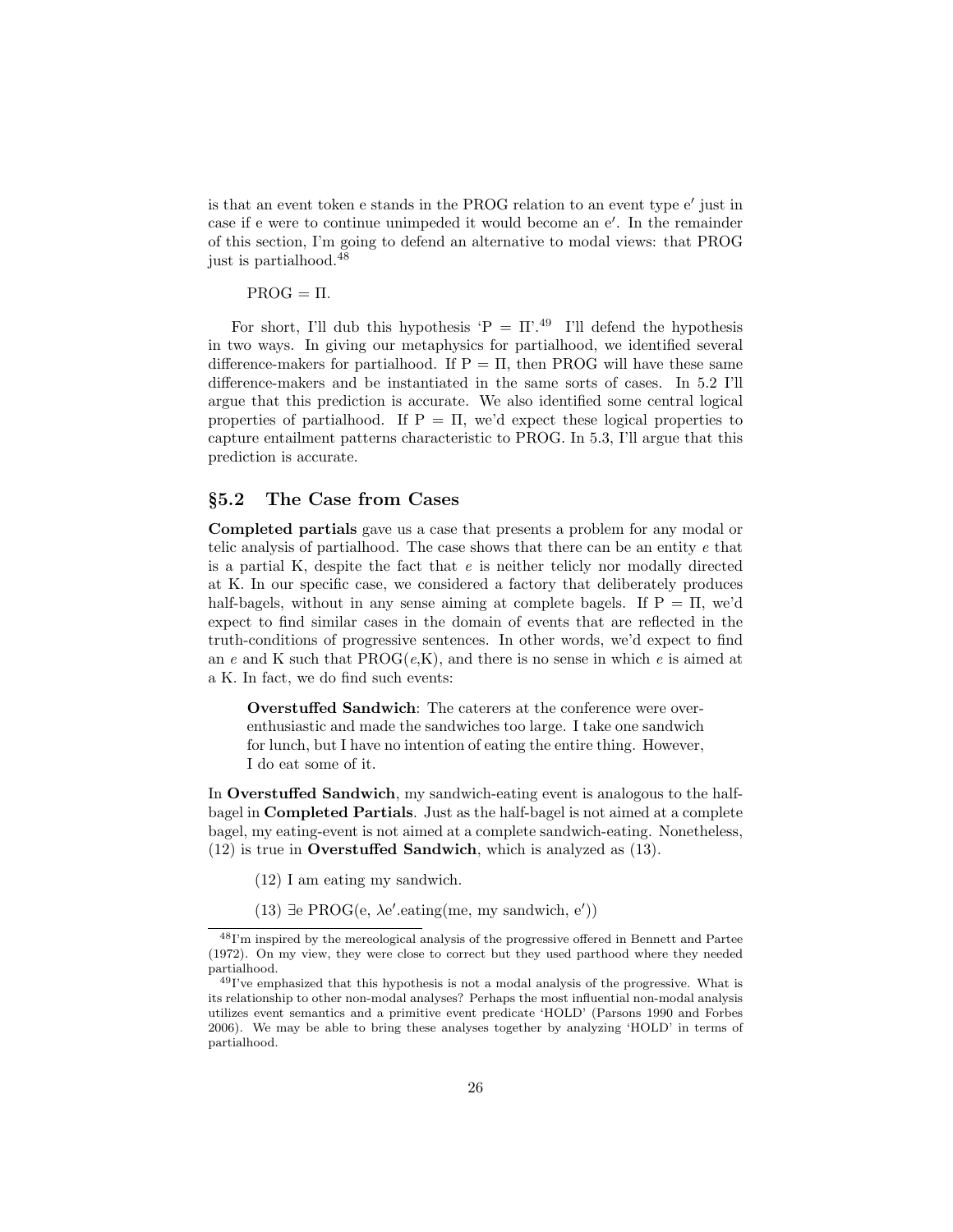Recall that we identified three difference-makers for partialhood. A differencemaker was not a necessary or sufficient condition (I remain skeptical of identifying those). Rather, when we have two cases that differ only with regard to a feature F, and partialhood is instantiated in one but not the other, F is a difference-maker for partialhood. If  $P = \Pi$ , PROG will have the same difference-makers.

The first difference-maker for partialhood is that x was a part of K. In other words, we had two cases featuring intrinsically identical objects  $o$  and  $o'$ , such that the only relevant difference between the cases was that o was part of a K, while o' was not, and  $\Pi(\mathbf{o}, K)$  but not  $\Pi(\mathbf{o}', K)$ . Similar cases arise in the case of events:

Game: A baseball game is played from 4-7 PM. From 4-4:03 PM, there's a sub-event  $e$  of the game. During  $e$  the players undertake some familiar game-related actions such as throwing a pitch and swinging at it. It is true at 4:02 PM that the players are playing a baseball game. It is also true that, at 4:02 PM the players are playing a baseball game.

Warmup: Some players are warming up before a game that will start at 7. From 4-4:03 PM they undertake some familiar game related actions such that the event  $e'$  that occupies that interval is intrinsically identical to  $e$  (as described in **Game**). However, it is false at 4:02 PM that the players are playing a baseball game. It is also false that, at 4:02 PM the players are playing a baseball game.

Just as in House Remainder and Duplicate Remainder, we have two intrinsically identical objects that differ only in their mereological relations to a K such that one is a partial K and the other is not. As predicted, then, the difference maker for partialhood is a difference-maker for PROG.

There is a complication worth noting. The extrinsic difference in House Remainder and Duplicate Remainder had to do with past mereological relations: one object was part of a Victorian house while the other wasn't (and  $\sum_{i=1}^{\infty}$  isn't). Game and Warmup are different: one event is part of a game while the other isn't. This disanalogy, however, flows from a more general disanalogy between objects and events: unlike objects, an event exists whenever any part of it exists. If that general disanalogy holds, then we'd expect the same disanalogy at in our cases. (And, of course, if it doesn't then it doesn't afflict our cases.)

The second difference-maker for partialhood is that x is on the trajectory to become K. Here are event-centric cases:

House-building: I have laid down a building-foundation and, if I continue unimpeded, I will produce a house. Just after the foundation is laid, it is true that I am building a house.

Garage-building: I've laid down a building-foundation, in fact this event is intrinsically identical to the foundation-creation event in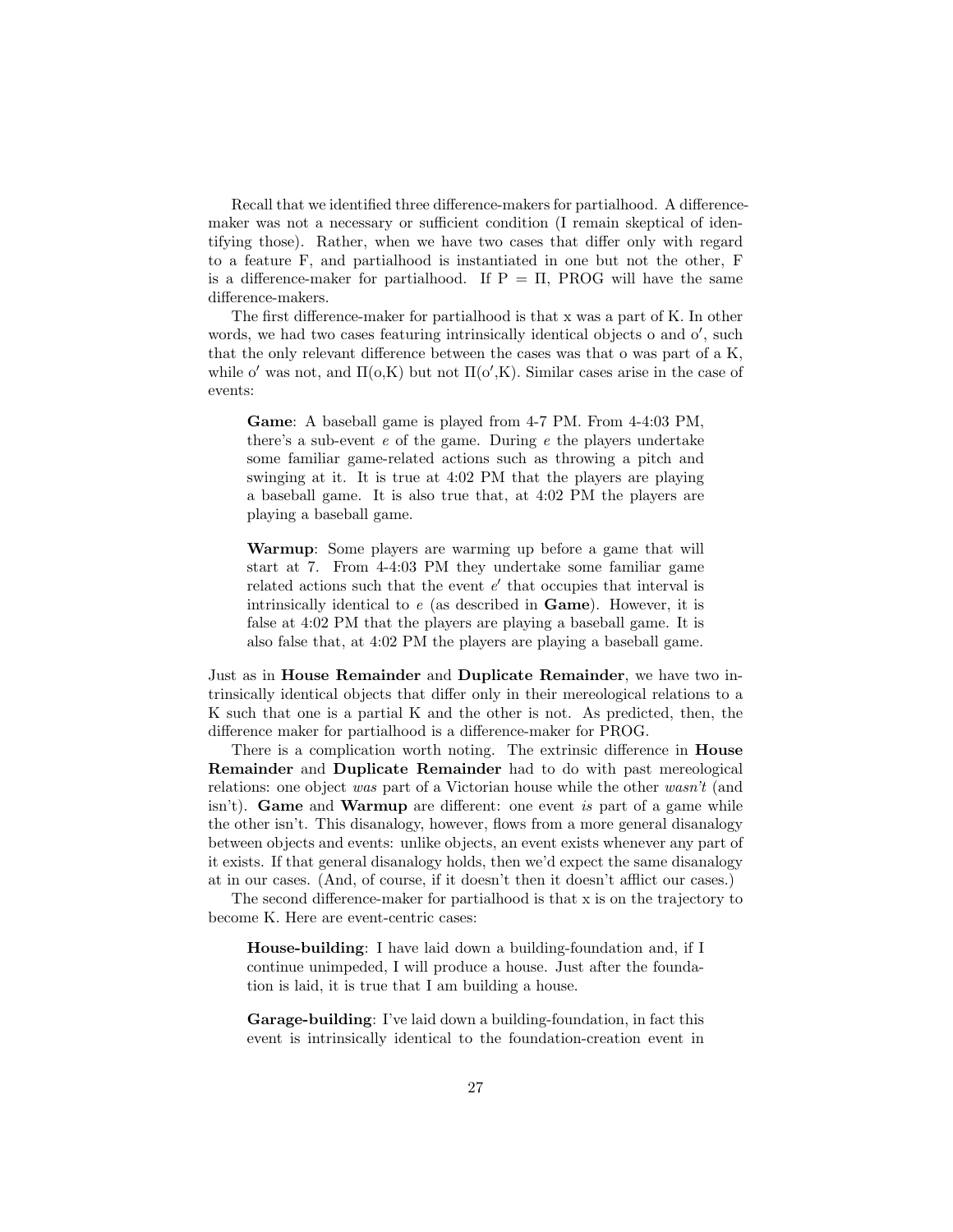House-Building. However, if I continue unimpeded, I will produce a garage rather than a house. It is false that I am building a house.

Note that House-building and Garage-building need not differ in terms of my intentions. Perhaps I am blindly following instructions being shouted at me and I have no intentions whatsoever about the fruits of my labour.<sup>50</sup> Nonetheless, it is true in House-building and false in Garage-building that I am building a house.

Intentions, of course, may matter for the instantiation of partialhood and PROG. The third difference-maker for partialhood is that it is in control of the relevant agent whether x will become a K. Variants of Control and Lack demonstrate that this is also a difference-maker for PROG.

Painting-Control: I've taken up a hobby: I paint landscapes of the Rocky Mountains. Today I'm halfway through the a painting, and it is well within my power to complete the landscape. It is true that I am painting the Rocky Mountains.

Painting-Lack: My two-year old daughter likes to mimic me and play with my paint supplies. One day, a combination of fingerpainting and paint-slinging leads her to create a canvas that is intrinsically identical to my half-landscape. Nonetheless, it is false that she is painting the Rocky Mountains.

This series of cases presents strong *prima facie* evidence for  $P = \Pi$ . If P  $= \Pi$ , we'd expect to find the same types of cases in the event realm (modulo) modifications due to the differences between objects and events) that we found in the object realm when discussing partialhood. That is, in fact, what we found. Of course, this is hardly decisive. There are a host of semantic properties that have been attributed to the progressive, and if  $P = \Pi$ , we'd expect that our account of partialhood will predict these properties. I'll turn to these next.

#### §5.3 Entailments and other Predictions

If  $P = \Pi$ , the logical properties of partial hood will be reflected in the semantics of the progressive, and vice-versa. In this subsection I'll argue that this is the case.

<sup>50</sup>The fact that trajectories may be coarse-grained, which I emphasized in fn. 29, may account for another puzzling fact about the progressive stressed by Bonomi (1997): that the progressive fails to distribute over disjunction. It may be true, for instance, that I am going to Boston or New York, without it being true that I am going to Boston, or being true that I am going to New York. Similarly, it may be true that I am building a statue between three and four feet high, without it being true for some more specific height that I am building a statue of that height. This can be explained by the fact that the height-trajectory itself is not so fine-grained.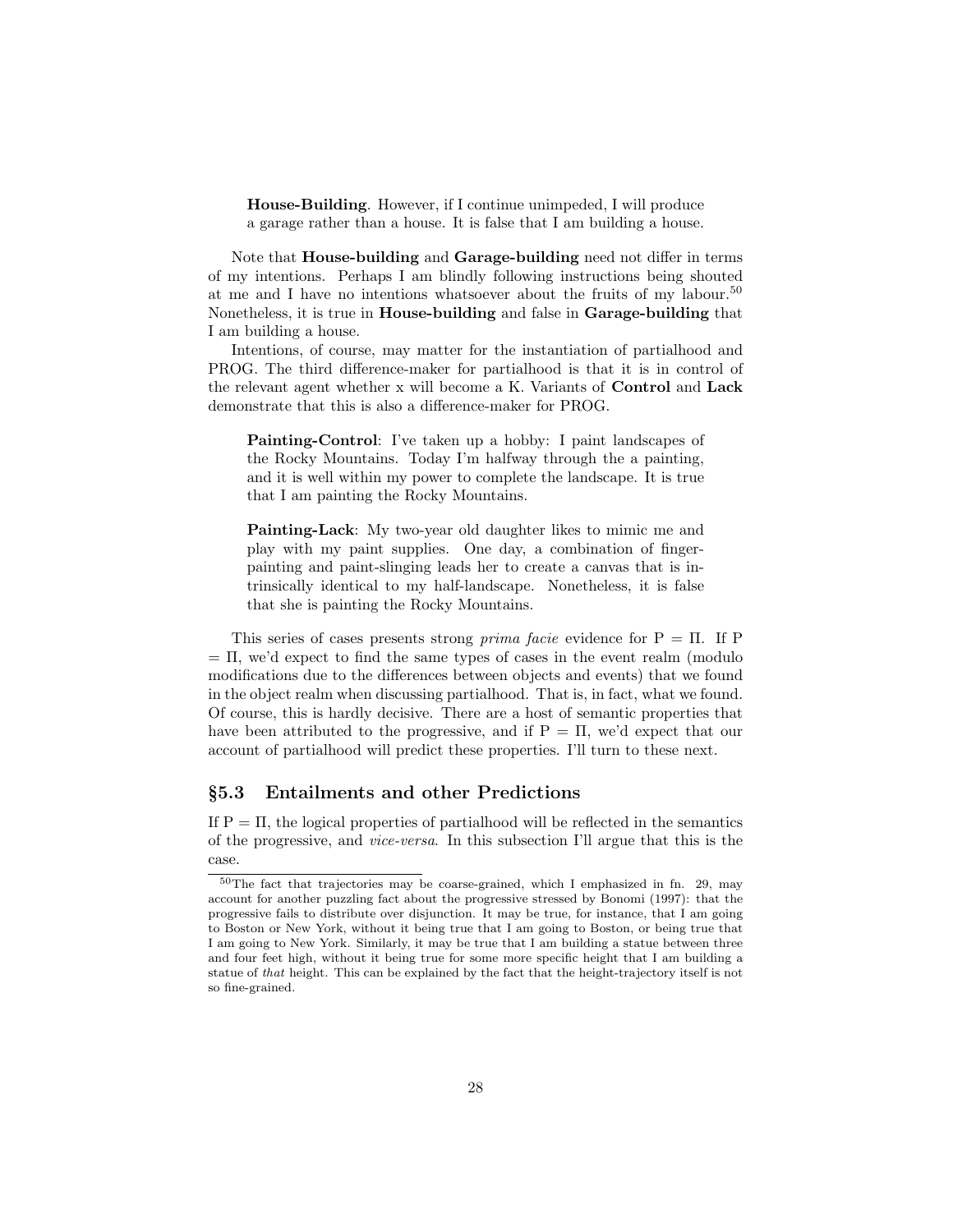#### §5.3.1 The Imperfective Paradox

Perhaps the most familiar challenge in giving a semantics for the progressive is accounting for the fact that progressive sentences do not entail their perfective counterparts, at least when the verb is telic. For instance, (14) does not entail (15)

(14) Elise was building a house.

(15) Elise built a house.

Assuming  $P = \Pi$ , and ignoring tense for the moment, our analysis of (14) is given in (29), which should not entail (15).

(16)  $\exists e \Pi(e, \lambda e'.build(Elise, house, e'))$ 

Given that there can be a partial K without there existing any K whatsoever, it is easy to see that  $(14)$  does not entail  $(15).<sup>51</sup>$ 

#### §5.3.2 Perfective to Progressive

Though progressive sentences with telic verbs do not entail their past-tensed perfective counterparts, the reverse does seem to be true  $(Szab<sub>o</sub> 2004)$ .  $(15)$ does seem to entail (17)

(15) Elise built a house

(17) Elise was building a house.

Getting back to ignoring tense, we analyze (15) as (18)

 $(18) \exists e(Build(Elise, house, e))$ 

Recall that partialhood satisfies Triviality: every K is a partial K. So, every Elise house-building event is a partial Elise house-building event:

 $\forall x(x \in \lambda e'.\text{build}(Elise, house, e) \rightarrow \Pi(x, \lambda e'.\text{build}(Elise, house, e))$ 

It follows, then, that (15) entails (19)

(19)  $\exists x \Pi(x, \lambda e'.\text{build}(Elise, house, e))$ 

 $(19)$  is, of course, just our analysis of  $(17)$ , so  $(15)$  entails  $(17)$ .

Something may strike one as odd about this account of the (past) perfective to (past) progressive entailment. Our intuition that (15) entails (17) may come from the fact that we think of house-building processes as unfolding over time,

<sup>51</sup>Recall that I have been assuming that there are mere partials, i.e. partial Ks that are not K. If this is not true then a progressive sentence does entail its perfective counterpart. However, on such a view there is a substantial distinction between being a K and being a full/complete/finished K, so while (14) would entail (15), it would not entail 'Elise finished building a house'/'Elise completed building a house.'.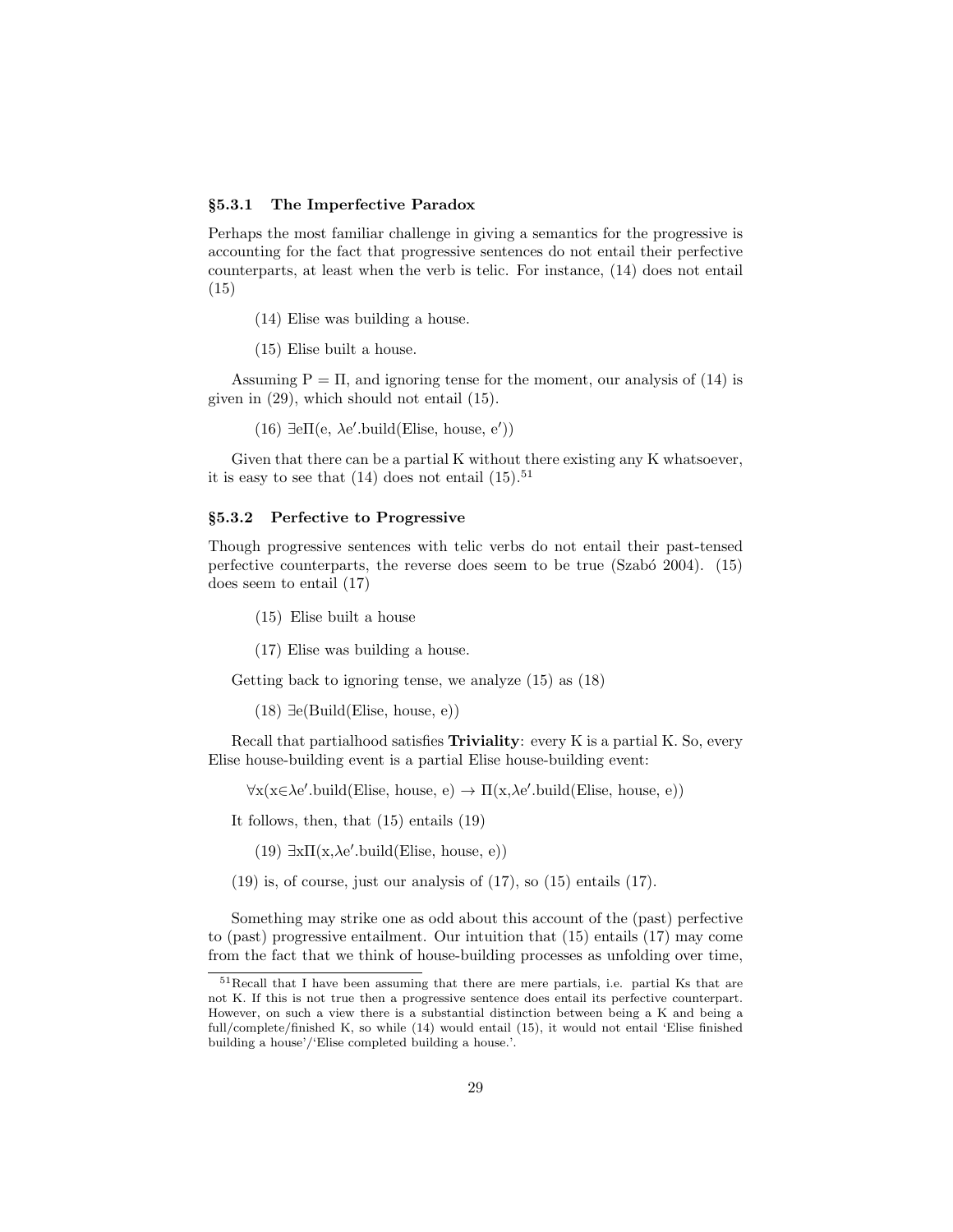and that if Elise built a house, there must have been some pre-completion time during which she was building a house. Our explanation does nothing to vindicate this thought. After all, it is the entire build-event, including its moment of completion, that witnesses the truth of (17).

There are two ways to respond to this worry. The first is to note that the truth of (17) will be overdetermined whenever there is a partial build event that precedes the completion of the building. I'm far from averse to invoking a second explanation for the entailment! The second is that taking a complete build-event to witness the (past) progressive is desirable independently. To see why, we can consider a momentary event. Imagine that a wizard snaps her finger, and Elise finds herself in sitting position at time t, then the same wizard snaps again and Elise is not is a sitting position at  $t+1$ . At  $t$ , (20) is true.

(20) Elise is sitting.

This shows that progressive sentences can be true even if the events that make them true do not unfold over time. It also shows that events at their final moments can witness the truth of progressive sentences.

#### §5.3.3 Subkind to Superkind

In general, if I am  $\phi$ -ing, and  $\phi$ -ing is a subkind of/way of  $\psi$ -ing, then I am also  $\psi$ -ing. This is demonstrated by the following pairs.

- (21) I am walking across the street.
- (22) I am moving across the street.
- (23) I am boiling an egg.
- (24) I am cooking an egg.

Recall that, according to Absorption, partialhood transmits up the taxonomic hierarchy. We can then predict the inference. (21) is analyzed as  $(25)$ and  $(22)$  is analyzed as  $(26)$ . As long as  $\lambda e'$  walk-across-the-street(Me, e) is a sub-kind of  $\lambda e'$  move-across-the-street(Me, e), **Absorption** predicts that (25) entails (26), and when we add  $P = \Pi$ , we predict that (21) entails (22).

- (25)  $\exists x \Pi(x, \lambda e'.walk-across-the-street(Me, e))$
- (26)  $\exists x \Pi(x, \lambda e'.move\_across-the-street(Me, e))$

#### §5.3.4 Progressive-to-Perfective for Atelic Predicates

When the verb in a progressive sentence is telic, the sentence does not entail its perfective counterpart. However, when the verb in a progressive sentence is atelic, it does. (27) entails (28).

- (27) Emma was running.
- (28) Emma ran.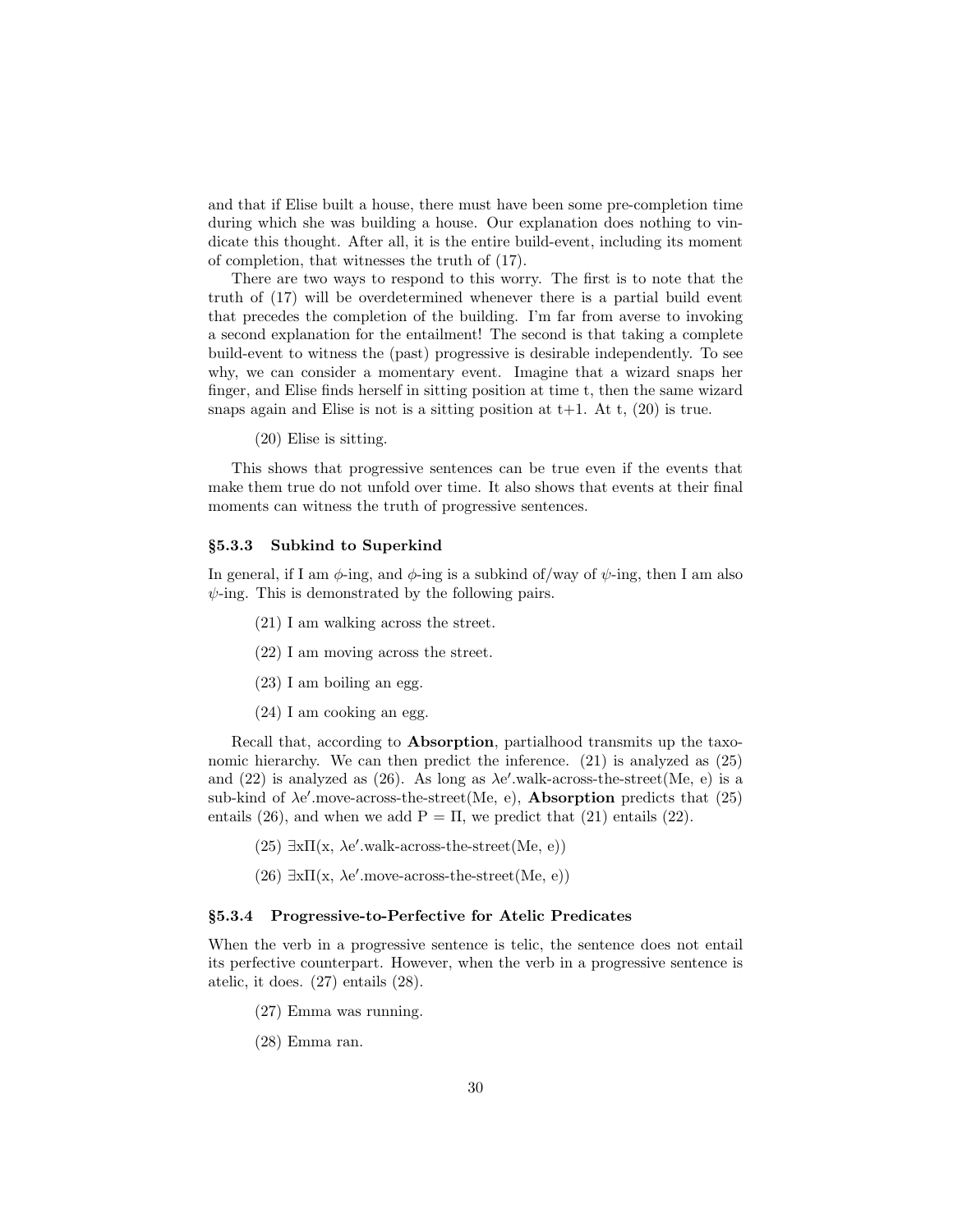How can we secure this entailment? Recall that in §4.1 we hypothesized that mass nouns designate kinds that satisfy NMP. A familiar claim is that there are analogies between the mass/count distinction in the nominal domain and the telic/atelic distinction in the verbal domain.<sup>52</sup> In particular, there is thought to be an analogy between mass nouns and atelic verbs, as well as between count nouns and telic verbs. The intuition is that atelic verbs like 'walk' designate events that are internally homogeneous, much like 'water' designates entities that are internally homogeneous. By contrast, telic verb phrases like 'build a house' are internally heterogeneous, and they are externally bounded. If our hypothesis about the mass/count distinction is correct, then the insight should carry over to the telic/atelic distinction. Here, then, is another hypothesis: atelic verbs designate non-vacuously Π-distributive (event) kinds, while telic verbs do not.

Given this hypothesis, our analysis predicts that  $(27)$  entails  $(28)$ . Here's how. We analyze  $(27)$  as  $(29)$  (again temporarily ignoring tense):

(29)  $\exists$ eΠ(e, λe'.run(Emma, e'))

Since  $\lambda e'$ .run(Emma, e') is an event-kind designated by an atelic verb, it satisfies NMP:

 $\forall x (\Pi(x, \lambda e'.\text{run}(\text{Emma}, e')) \rightarrow x \in \lambda e'.\text{run}(\text{Emma}, e'))$ 

(29) and this instance of NMP jointly entail (30).

 $(30) \exists e (e \in \lambda e'.\text{run}(\text{Emma}, e'))$ 

(30), is just our analysis of (28), so we have secured the entailment from (27) to (28).

In fact, when a predicate is atelic we have an equivalence between the progressive and the corresponding clause. We've already seen that (29) entails (30), and it is easy to see that  $(30)$  entails  $(29)$ . By **Triviality**, every member x of any kind K is such that  $\Pi(x,K)$ . So, from (30) and **Triviality**, (29) follows.

Of course, (29) and (30) leave out the tense in (27) and (28) so the former are not adequate analyses of the latter. To give working anlayses, we'll take  $\tau$ ' to express a function from events to the intervals at which they occur. Analyzing past tense quantificationally, and taking 'p' to be a free variable that designates the time-of-utterance, (31) and (32) are the proper analyses of (27) and (28). Assuming that atelic predicates satisfy NMP, (31) and (32) are mutally entailing as well.

(31) 
$$
\exists e \exists t (t < p \land \tau(e) = t \land \Pi(e, \lambda e'.run(\text{Emma}, e')))
$$

(32)  $\exists e \exists t (t \leq p \land \tau(e) = t \land e \in \lambda e'.\text{run}(Emma, e'))$ 

Even though  $(29)$  and  $(30)$  leave out the tense in  $(27)$  and  $(28)$ ,  $(29)$  and (30) are perfectly good analyses of their untensed counterparts (33) and (34).

 $52$ Bach (1986) is the seminal discussion. See Rothstein (2004: ch. 1) for an overview and references, and Champollion (2017) for a recent attempt to characterize these analogies.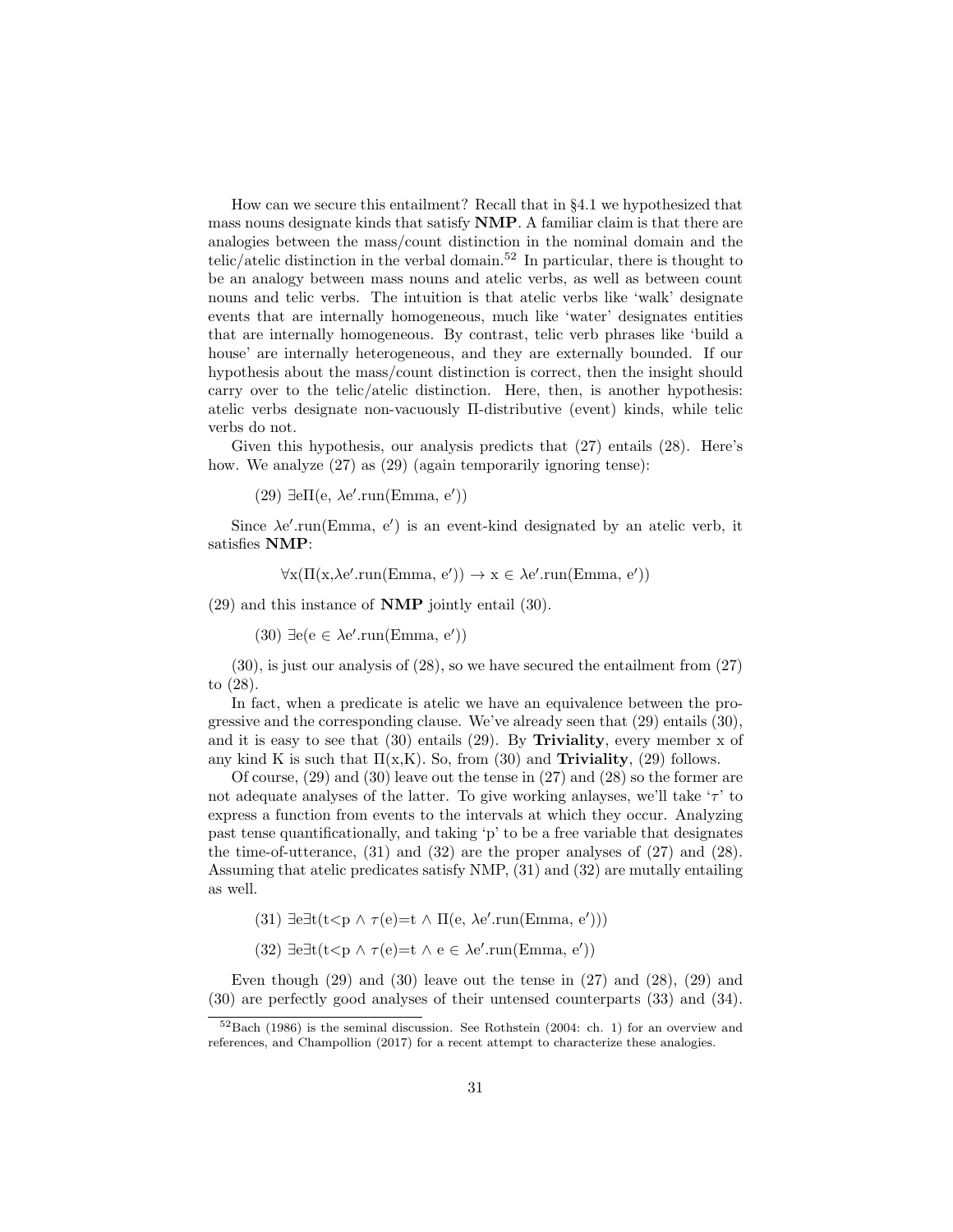While (33) and (34) cannot grammatically occur unembedded in English, they can sometimes occur as complements of some perceptual verbs. Given that such clauses can only occur embedded, our access to their truth-conditions is indirect, as emphasized by Zucchi (1999).

- (33) Emma running.
- (34) Emma run.

This upshot of all of this is that if  $P = \Pi$ , we predict that progressive sentences with atelic verbs entail their non-progressive counterparts by virtue of a strong claim: that the two are equivalent. This yields a worry: that the equivalence doesn't always hold.<sup>53</sup> We can't test this directly for  $(33)$  and  $(34)$ because they cannot occur unembedded, but we can try to test the equivalence by embedding them. Switching examples (to strengthen the worry), consider (35) and (36).

- (35) I saw Emma waltzing.
- (36) I saw Emma waltz.

Since, on our view, 'Emma waltz' and 'Emma waltzing' are equivalent, it may seem that we predict the equivalence of  $(35)$  and  $(36)$ .<sup>54</sup> However, this strikes some as wrong. Imagine that I glance Emma raising her leg in the very first moment of performing a waltz. It seems that (35) is true. However, some intuit that (36) is false, because I did not see Emma complete a full waltz-step.

While I share these intuitions, I don't think they undermine the equivalence between progressive statements and their non-progressive counterparts, when the verbs are atelic. To see why, first note that we should distinguish between clauses with no aspect and clauses with perfective marking. As Szab´o (2004) emphasizes, this is supported by the fact that there is overt perfective marking in Slavic and Romance languages. Second, note that our intuitions vary based on the perceptual verb used (Szabó 2004: 52). Compare  $(36)$  to  $(37)$ .

(37) I was watching Emma waltz.

(37) can be true even when I only see Emma raise her leg. This suggests that we cannot easily test the truth-conditions of the complements by considering such attitude verb constructions. Szabó (2004) has a hypothesis: such embedded clauses inherit their aspect from the verb in the main clause. Now we have an explanation for the inequivalence between (35) and (36) that doesn't rely on the inequivalence between 'Emma waltzing' and 'Emma waltz': in (36), 'Emma waltz' has a tacit perfective marker. Stepping back, this shows that we can't easily probe the truth-conditions of clauses like (33) and (34) by observing the behaviour of their embedded occurrences: those embedded occurrences, after all, will be aspectually marked by the main clause verb. This response does raise a

<sup>53</sup>Thanks to Nick Kroll for pushing this worry.

<sup>&</sup>lt;sup>54</sup> Perhaps the equivalence is broken by the intensionality of 'saw'. I'll set aside that response, because I favour the one I give above.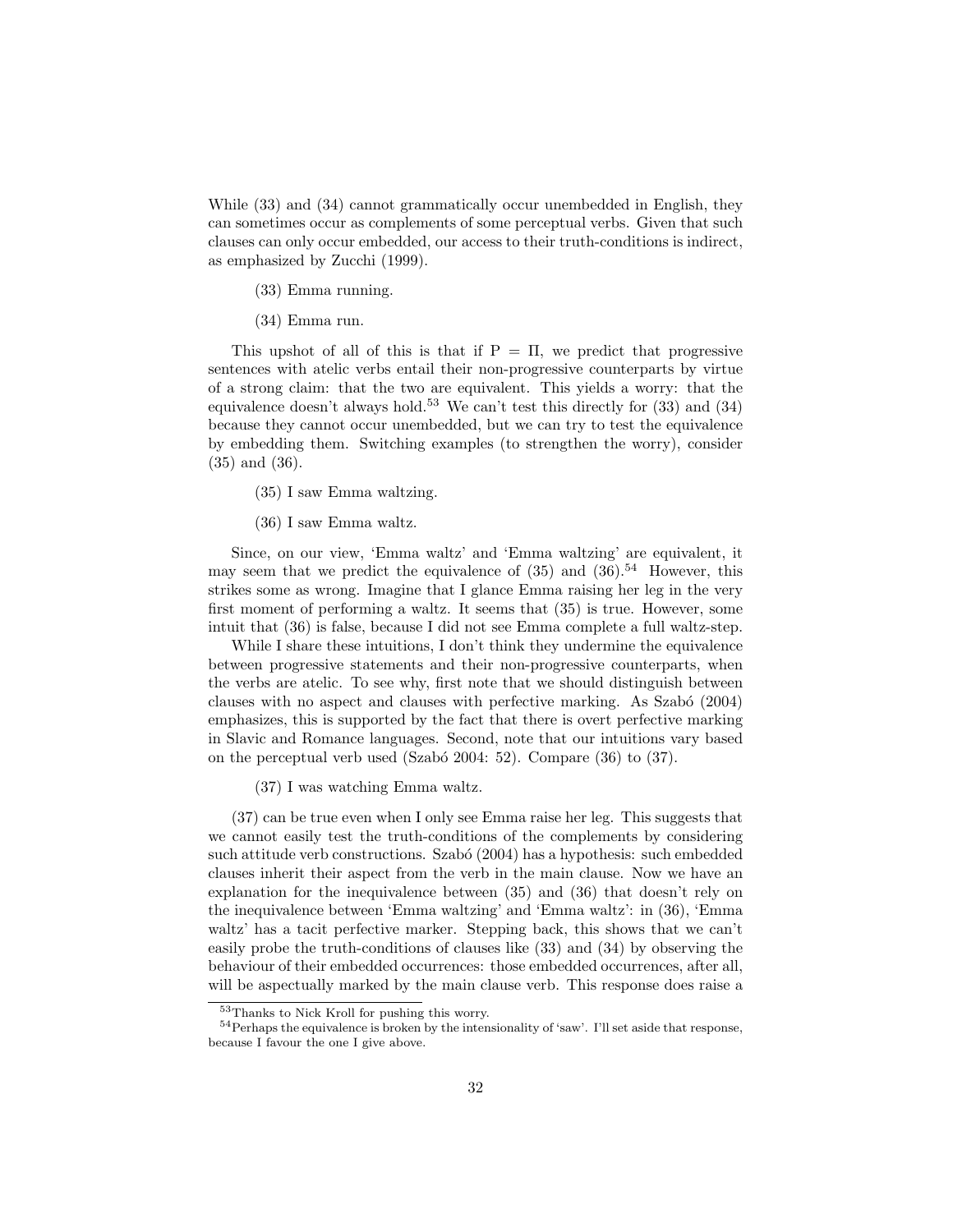question. What does perfective marking on an atelic verb do? I certainly don't have a fully worked-out story, but in the case of 'waltz' there is a natural thought: perfective marking imposes the requirement that a waltz-step is complete.

The entire discussion in this subsection proceeded from the hypothesis that atelic verbs designate non-vacuously Π-distributive kinds. The primary support for that claim was the well-known analogies between the mass/count distinction and the telic/atelic distinction, as well as that Π-distributivity makes sense of these analogies. Ideally, however, we'd ultimately support this hypothesis with more direct argumentation. Providing such argumentation is beyond the scope of this discussion, but I will briefly mention two sorts of relevant data. First, we may be able to directly use counting or measuring sentences to support the hypothesis. This is somewhat difficult, given that we can't obviously count or measure using verb-phrases. So, to test the hypothesis that a given verb designates a Π-distributive kind, we must find a noun that co-designates with that verb. The natural way to do that is to use gerundive nominalization or other nominalization devices.<sup>55</sup> Second, we may be able to rely on comparatives, which have truth-conditions sensitive to measure in order to test our hypothesis. For instance, if a sentence like 'a spoke longer than b' is made true partly by the contribution of event  $e$ , then we'd predict that  $e$  is a speaking event.<sup>56</sup>

#### §5.3.5 Progressive to Possibility

Finally, we have a somewhat more contentious clam: that there can only be a K event-in-progress, if it is possible for there to be a K-event:

 $\forall x (PROG(x,K) \rightarrow \Diamond \exists y (Ky))$ 

A host of cases support this generalization. Consider, for instance, the fact that—no matter how hard I try—it cannot be true that I am drawing a round square. Recall that we adopted PPP as a tentative hypothesis about partialhood. If  $P = \Pi$ , and **PPP** holds, then there is no trouble predicting the modal entailment of the progressive: after all, being a partial K entails the possibility of a K according to PPP.

**PPP**:  $\forall x (\Pi(x,K) \rightarrow \Diamond \exists y (Ky))$ 

Of course, there is a complication. In my discussion of PPP I mentioned a potential counterexample: it seems that there can be a partial proof of an impossible claim, even if it is not possible that there is a proof of that claim. I also mentioned a number of responses to the counterexample.

In this subsection I will not attempt to argue for either **PPP** or for the claim that the progressive entails the possibility claim. Rather, I will make the more attenuated claim that the two theses are subject to the same prima facie counterexamples and the same responses. This, in and of itself, gives further evidence for the hypothesis that P=Π.

<sup>55</sup>See Liebesman (2015a) for arguments that such nominalizations co-designate with their verb counterparts.

 $56$ See Wellwood (2019) for discussion of how we measure certain events using comparatives.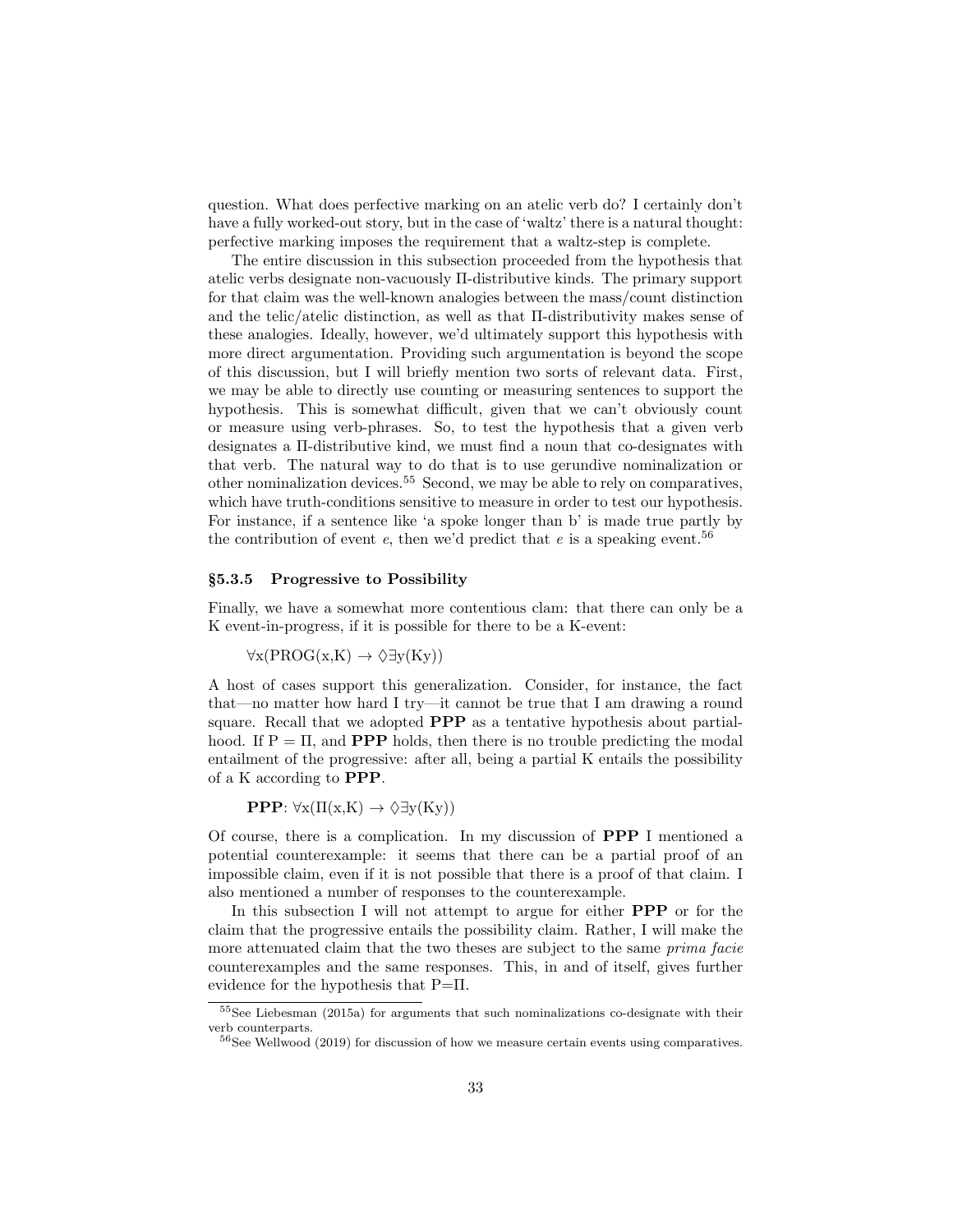Szabó  $(2008)$  has given the most familiar *prima facie* counterexample to the claim that the existence of a K event-in-progress entails the possibility of a Kevent. (38), it seems, can be true. However, it seems to be impossible to fully enumerate the primes.

(38) Frank is enumerating the primes.

Even granting that it is impossible to enumerate all of the primes, there are plausible responses to Szabó's examples. As Kroll (2015: 2946) points out, 'enumerating the primes' may designate events in which some of the primes are enumerated rather than all. In fact, our intuitions make this plausible. As Kroll puts it (in reference to Frank's mother):

Suppose you ask: "All of the primes or some of the primes?" If the mother were to respond with "All of the primes," it seems to me that she would be saying something false. On the other hand, if the mother were to respond with "Some of the primes," she would be saying something true (2015: 2946).

The basic move, then, is the claim that 'enumerating the primes' does, in fact, designate an event kind with possible instances. Notice that this is parallel to our defence of PPP. There, the worry was that there could be a partial proof of an impossible claim, even though it was impossible for there to be a proof of that claim. However, if 'proof' designates attempted proofs rather than successful proofs, the worry is dissolved.

A second sort of case given by Szabó (2008) and Wulf (2009) is intended to raise a problem for the claim that the existence of a K event-in-progress entails the possibility of a K-event.  $(39)$   $(Szabó (2008))$  and  $(40)$   $(Wulf (2009))$ exemplify this type of case:

(39) Antoni is building the cathedral.

(40) Shannon was making a pumpkin pie, but someone had already used the last can of pumpkin.

Focus on (39). The idea is that Antoni knows he can't finish building the cathedral. So, the objection goes, (39) does not entail (41).

(41) Antoni can build the cathedral.

There are numerous responses one can make to this objection. Mayerhofer (2014: 101) focuses on the fact that modals are context-sensitive. His thought is that when we are careful to specify the relevant features of the intended contexts, then either both (39) and (41) are true, or they are both false. For instance, we can imagine that Antoni is the only one working on the cathedral. In this case Mayerhofer claims that (39) no longer seems true. However, we can also imagine that Antoni is working with a team, in which case (39) and (41) both seem true.

Imagine a parallel case for partialhood: an architect wants to build a 321 story skyscraper (about double the size of the next-tallest building in the world).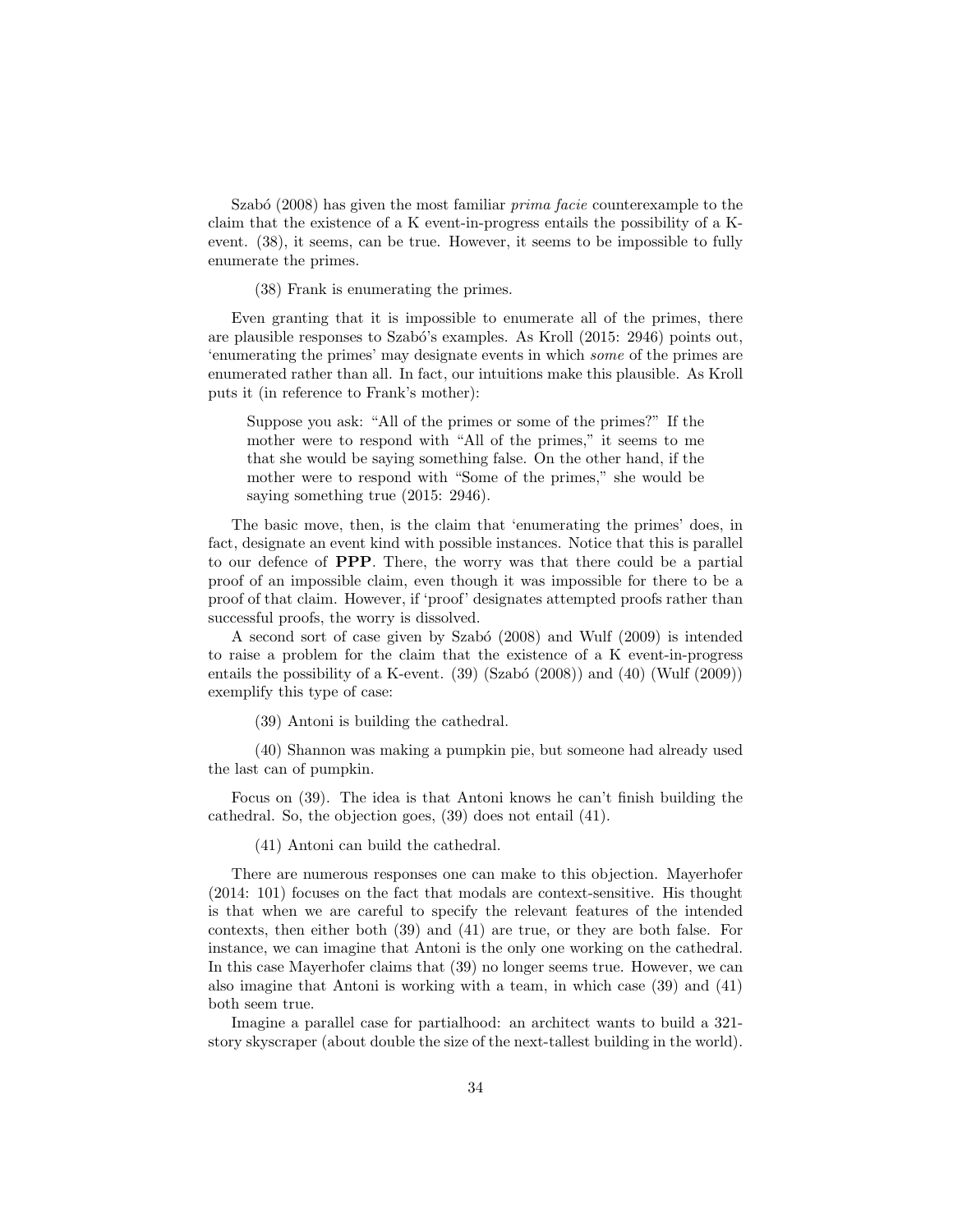However, given our current architectural information, we cannot build such a thing: it would collapse. Once our ambitious architect is 107 stories into the construction, (42) seems true. But, we may think, (43) is false.

(42) A third of a 321-story skyscraper has been built.

(43) A 321-story skyscraper can be built.

The same moves Mayerhofer made can be made here. We can describe the context in such a way that 'can' expresses a variety of flavours of modality. The responder can then argue that, on any disambiguation either (42) and (43) are both true, or they are both false.

Let me step back a bit. My aim in this subsection has been merely to argue that PROG and partialhood have the same status with regard to possibility entailments. That point doesn't tell us anything about the support for PPP. However, recall that PPP was explicitly stated in terms of metaphysical modality. Given that, only the proof case provides even a prima facie counterexample against PPP. Similarly, if our modal view of the progressive merely takes the K event-in-progress to be a metaphysically possible K, then only the enumerating the primes case provides even a *prima facie* counterexample. My tentative judgment, then, is that PPP does hold, and that this is seen both with partialhood and in the progressive. There's a residual question: would such a weakened understanding of the modal implications of the progressive satisfy those who give modal accounts of the progressive? I'm not sure of the answer, but in the absence of a particular proposal, it is impossible to evaluate its significance for the hypothesis that  $P = \Pi$ .

# §6 Conclusion

Partialhood is interesting. While it can't be given a mereological, modal, or telic reduction, we can still say lots of substantive things about it. Partialhood is useful. It can help us understand the metaphysical basis for the mass/count distinction and it allows us to give a simple and elegant account of the progressive, which doubles as a simple and elegant account of what it is for something to be happening. Other applications are doubtlessly possible. Wherever parthood doesn't quite work, we should investigate partialhood. All of this shows that I've established my overarching claim. Partialhood is important.<sup>57</sup>

## References

[1] Emmon Bach. The algebra of events. Linguistics and philosophy, 9(1):5–16, 1986.

<sup>57</sup>Thanks to Ashley Atkins, Karen Bennett, Matti Eklund, Jeremy Fantl, Salvatore Florio, Matthew Hanser, Jared Henderson, Nick Jones, Dan Korman, Nick Kroll, Ofra Magidor, Matt Mandelkern, Jonathan Payton, Theresa Robertson Ishii, Nathan Salmon, Brad Skow, Alexis Wellwood, Takashi Yagisawa, referees for *Oxford Studies in Metaphysics*, and audiences at Oxford, University of Calgary, Boston University, and Franklin and Marshall.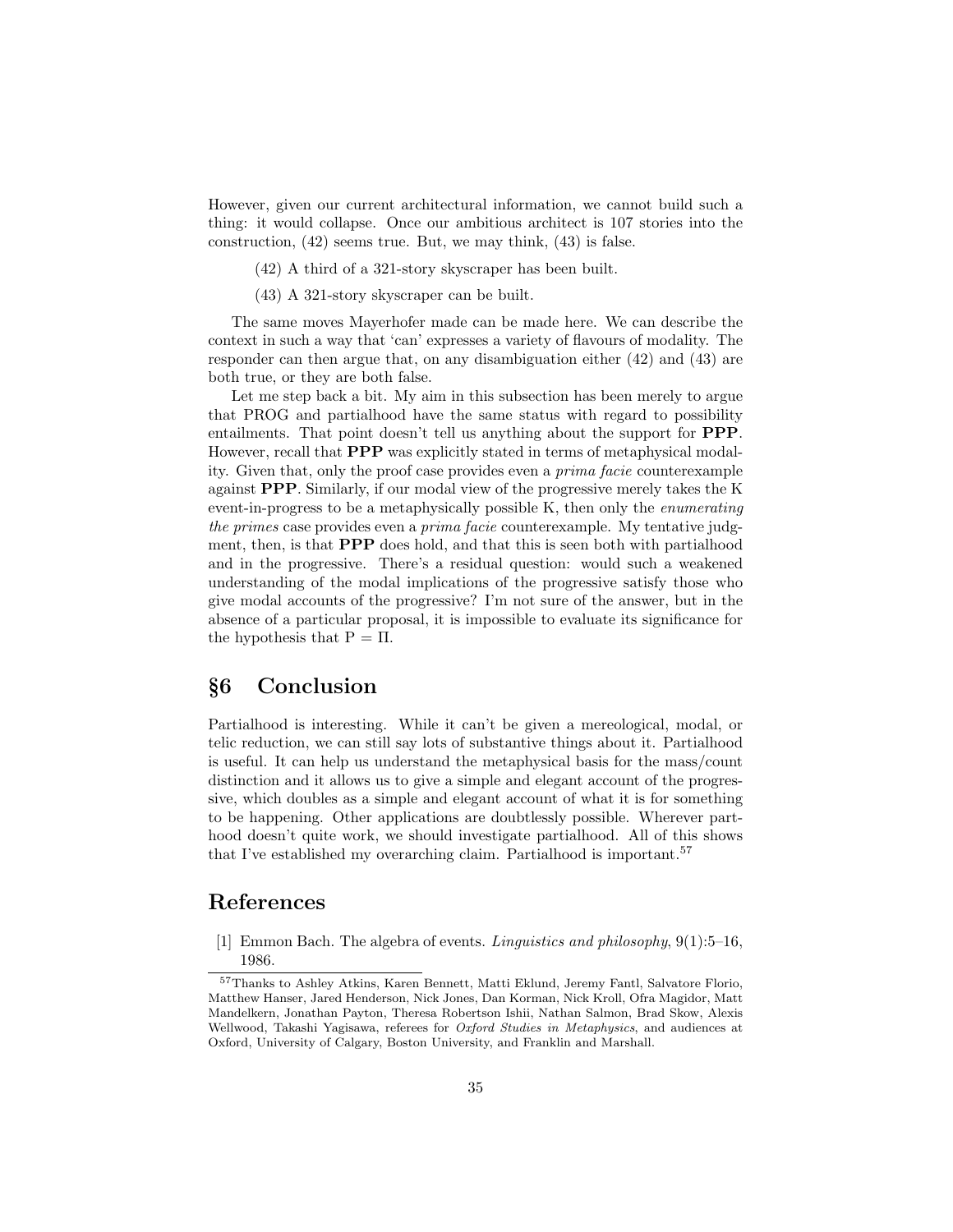- [2] Jon Barwise and Robin Cooper. Generalized quantifiers and natural language. Linguistics and Philosophy, 4(2):151–219, 1981.
- [3] Karel Berka. Measurement: It's Concepts, Theories, and Problems, volume 72 of Boston Studies in the Philosophy and History of Science. D. Reidel Publishing Company., 1983.
- [4] Harry C Bunt. Mass terms and model-theoretic semantics. Cambridge University Press, 1985.
- [5] Helen Morris Cartwright. Quantities. The Philosophical Review, 79(1):25– 42, 1970.
- [6] Lucas Champollion. Parts of a whole: Distributivity as a bridge between aspect and measurement. Oxford University Press, 2017.
- [7] Chung-Ying Cheng. Comments on moravcsik's paper. In Jaakko Hintikka, editor, Approaches to natural language, pages 286–288. Springer, 1973.
- [8] Gennaro Chierchia. Reference to kinds across language. Natural language semantics, 6(4):339–405, 1998.
- [9] Gennaro Chierchia. Mass nons, vagueness, and semantic variation. Synthese, 174:99–149, 2010.
- [10] David R Dowty. Toward a semantic analysis of verb aspect and the english 'imperfective'progressive. Linguistics and philosophy, 1(1):45–77, 1977.
- [11] Katharina Felka. Number words and reference to numbers. Philosophical Studies, 168(1):261–82, 2014.
- [12] Katharina Felka. Talking About Numbers. Easy Arguments for Mathematical Realism. Klostermann, 2016.
- [13] Bart Geurts. The meaning and use of a number words. In Svetlana Vogeleer and Liliane Tasmowsk, editors, Non-Definiteness and Plurality, pages 311– 329. Benjamins, 2006.
- [14] Brendan S Gillon. Towards a common semantics for english count and mass nouns. Linguistics and philosophy, 15(6):597–639, 1992.
- [15] Peter Hanks. Propositional Content. Oxford University Press, 2015.
- [16] John Hawthorne and Ofra Magidor. Reflections on the ideology of reasons. In Daniel Star, editor, The Oxford Handbook of Reasons and Normativity. Oxford University Press, 2018.
- [17] James Higginbotham. The english progressive. In Tense, Aspect, and Indexicality, pages 126–154. Oxford University Press, 2004.
- [18] Thomas Hofweber. Numbers, determiners and arithmetic. The Philosophical Review, 114(2):211–17, 2005.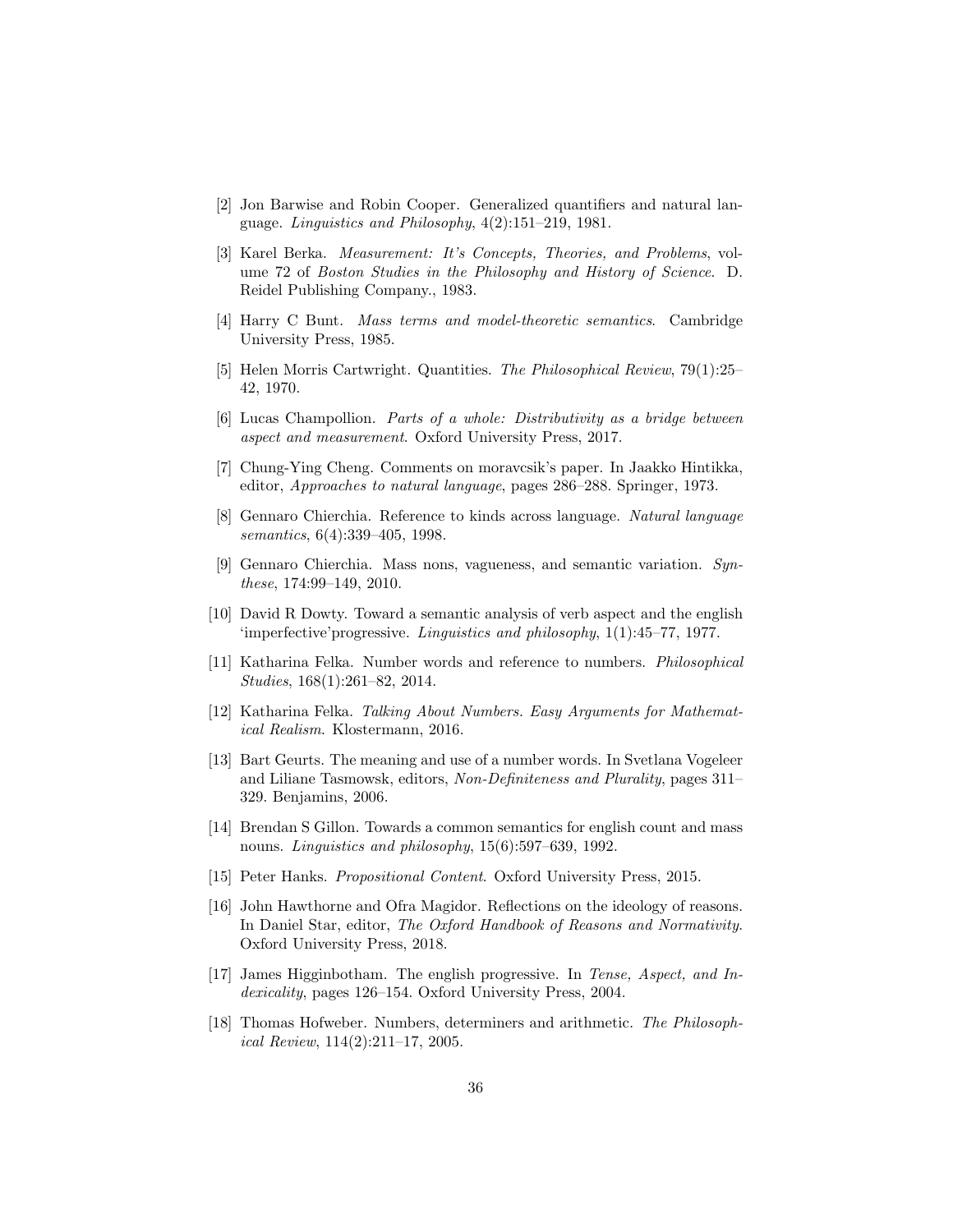- [19] Thomas Hofweber. Extraction, displacement and focus: a reply to balcerak jackson. Linguistics and Philosophy, 37:263–67, 2014.
- [20] T. O. Matushansky Ionin and E. Ruys. Parts of speech: Toward a unified semantics for partitives. In Proceedings of NELS 36. C. Davis, A.R. Deal, and Y. Zabbal, 2016.
- [21] Tania Ionin and Ora Matushansky. The composition of complex cardinals. Journal of Semantics, 23:315–60, 2006.
- [22] Brendan Balcerak Jackson. Defusing easy arguments for numbers. Linguistics and philosophy, 36(6):447–61, 2013.
- [23] Brendan Balcerak Jackson. What does displacement explain, and what do congruence effects show? a response to hofweber. Linguistics and philoso $phy, 37(3):269-74, 2014.$
- [24] Brendan Balcerak Jackson and Doris Penka. Number word constructions, degree semantics and the metaphysics of degrees. Linguistics and philoso $phy, 40(4):347–72, 2017.$
- [25] Ingvar Johansson. On the transitivity of the parthood relations. In H. Hochberg and K. Mulligan, editors, Relations and Predicates. Ontos Verlag, 2004.
- [26] Christopher Kennedy. A "de-fregean" semantics (and neo-gricean pragmatics) for modified and unmodified numerals. Semantics and Pragmatics, 8:10–1, 2015.
- [27] Jeffrey C King. The Nature and Structure of Content. Oxford University Press, 2007.
- [28] Kathrin Koslicki. The semantics of mass-predicates.  $No\hat{u}s$ , 33(1):46–91, 1999.
- [29] Nick Kroll. Progressive teleology. Philosophical Studies, 172(11):2931–2954, 2015.
- [30] Fred Landman. The progressive. Natural language semantics, 1(1):1–32, 1992.
- [31] Peter Lasersohn. Pragmatic halos. Language, pages 522–551, 1999.
- [32] David Liebesman. Simple generics.  $No\hat{u}s$ ,  $45(3):409-442$ , 2011.
- [33] David Liebesman. Predication as ascription. Mind, 124:517–69, 2015a.
- [34] David Liebesman. We do not count by identity. Australasian Journal of Philosophy, 93(1):121–42, 2015b.
- [35] David Liebesman. Counting as a type of measuring. Philosophers' Imprint, 16(12):1–25, 2016.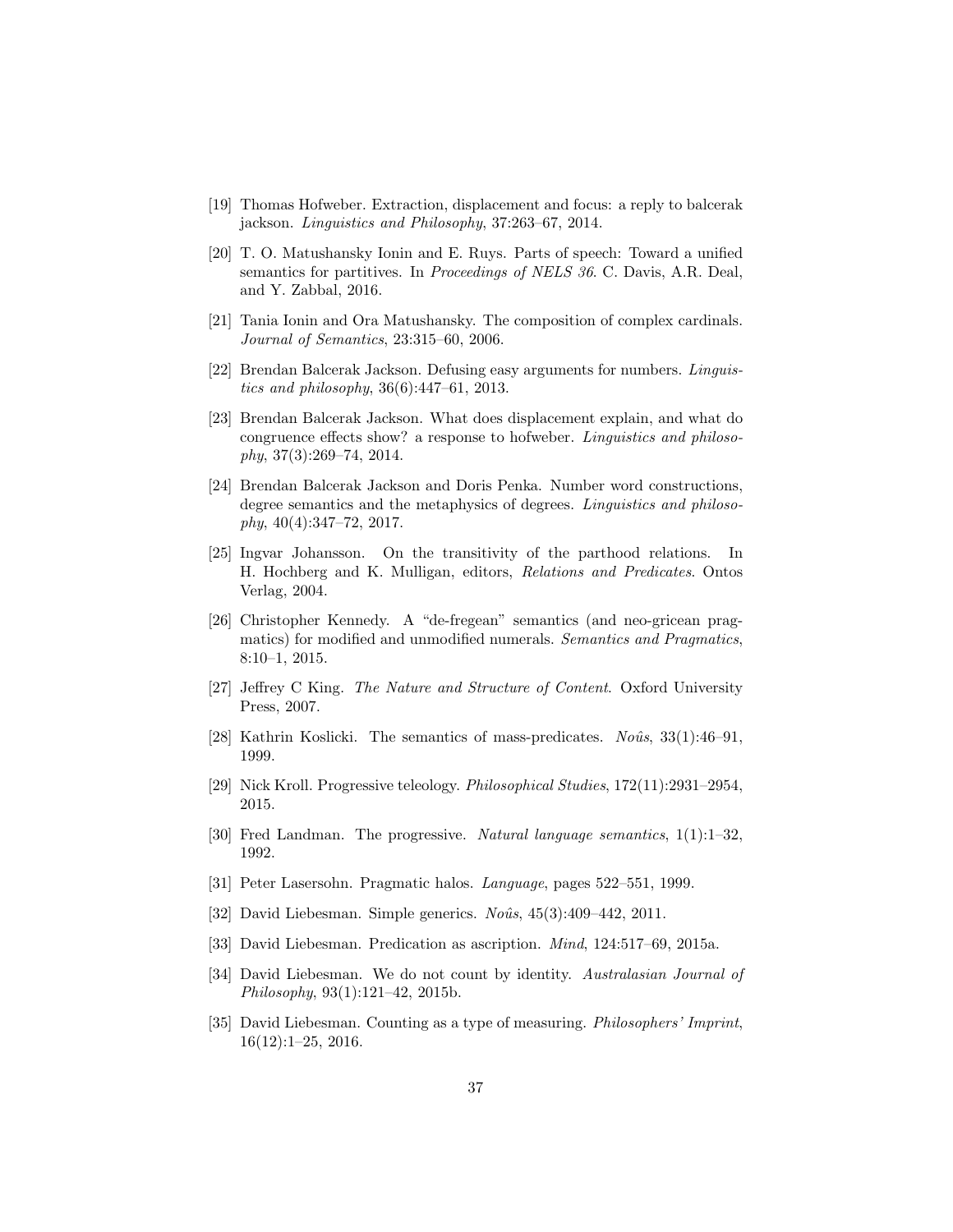- [36] David Liebesman and Rachel Sterken. Generics and the metaphysics of kinds. Philosophy Compass, 16(7):1–14, 2021.
- [37] Suzi Lima. The Grammar of Individuation and Counting. PhD thesis, UMass Amherst, 2014.
- [38] Godehard Link. The logical analysis of plurals and mass terms: A latticetheoretical approach. Formal semantics: The essential readings, pages 127– 146, 2002.
- [39] Jan Tore Lønning. Mass terms and quantification. Linguistics and philos $ophy, 10(1):1-52, 1987.$
- [40] Ivan Mayerhofer. In defense of the modal account of the progressive. Mind & Language, 29(1):85–108, 2014.
- [41] Friederike Moltmann. Measure adverbials as part quantifiers'. In Proceedings of the West Coast Conference on Formal Linguistics (WCCFL), volume 8, 1989.
- [42] Friederike Moltmann. Measure adverbials. Linguistics and philosophy, 14(6):629–660, 1991.
- [43] Friederike Moltmann. Parts and wholes in semantics. Oxford University Press, New York, 1997.
- [44] David A. Nicolas. Interprétons-nous de la même manière les expressions 'deux pommes' et 'deux pommes et demie'? Travaux de Linguistique, 72:107–19, 2016.
- [45] David A. Nicolas. The logic of mass expressions. Stanford Encyclopedia of Philosophy, 2018.
- [46] Francis Pelletier and Lenhart Schubert. Mass expressions. In Dov Gabbay and Franz Guenthner, editors, Handbook of philosophical logic, pages 249– 335. Springer, 2003.
- [47] W.V.O. Quine. *Word and object.* M.I.T. Press, 1960.
- [48] Susan Rothstein. Structuring events: A study in the semantics of aspect. John Wiley and Sons, 2008.
- [49] Susan Rothstein. Semantics for counting and measuring. Cambridge University Press, 2017.
- [50] Nathan Salmon. Wholes, parts, and numbers.  $No\hat{u}s$ ,  $31(s11):1-15$ , 1997.
- [51] Gregory Scontras. The Semantics of Measurement. PhD thesis, Harvard University, 2014.
- [52] Theodore Sider. Four-dimensionalism: An ontology of persistence and time. Oxford University Press, 2001.